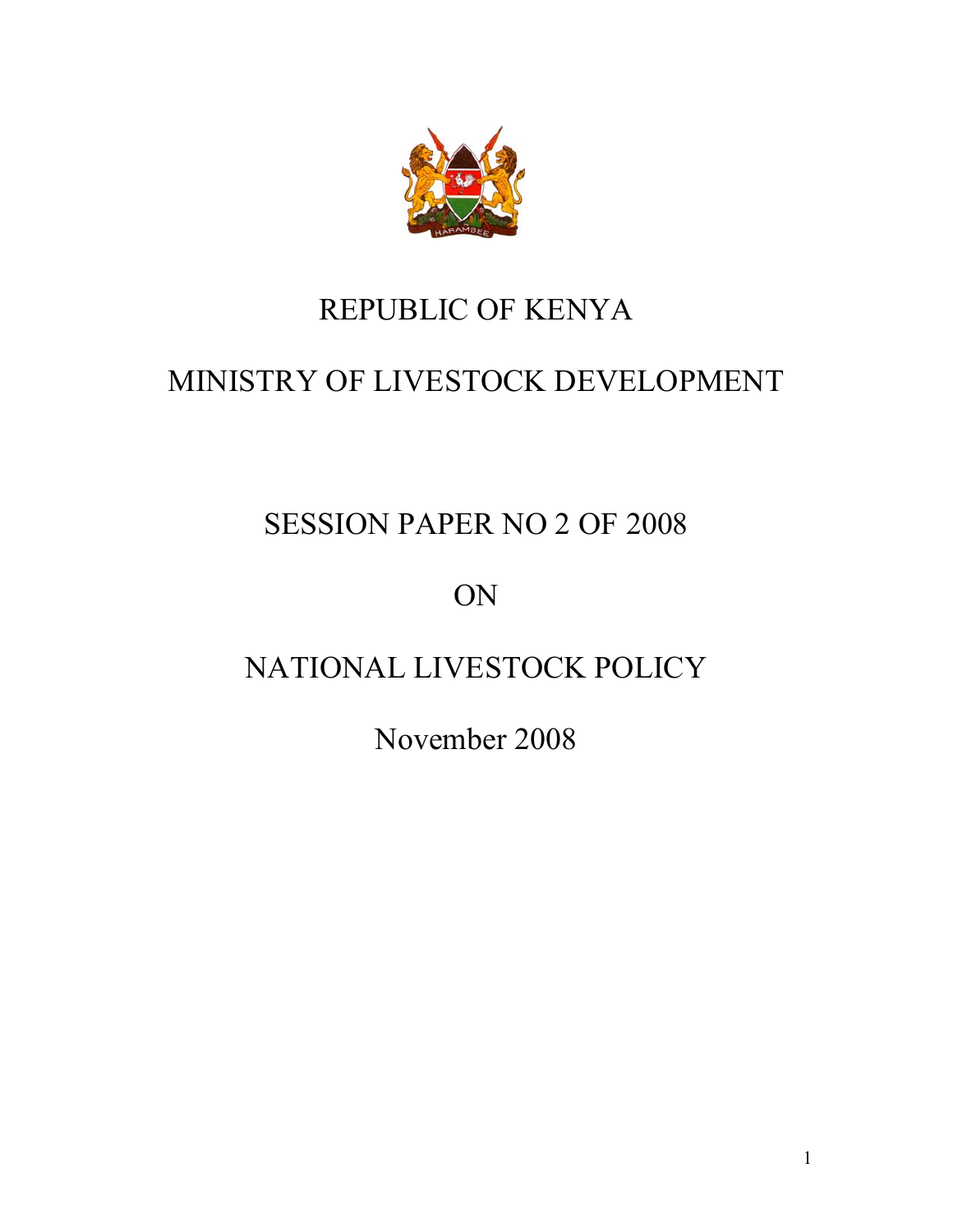### TABLE OF CONTENTS

| 1.1.                                                       |
|------------------------------------------------------------|
| 1.2.                                                       |
| 1.3.                                                       |
| 1.4.                                                       |
| 2. CHAPTER TWO - RATIONALE AND OBJECTIVES OF THE POLICY 12 |
|                                                            |
|                                                            |
|                                                            |
|                                                            |
|                                                            |
|                                                            |
| 3.1.3.                                                     |
| 3.2.                                                       |
| 3.3.                                                       |
| 3.4.                                                       |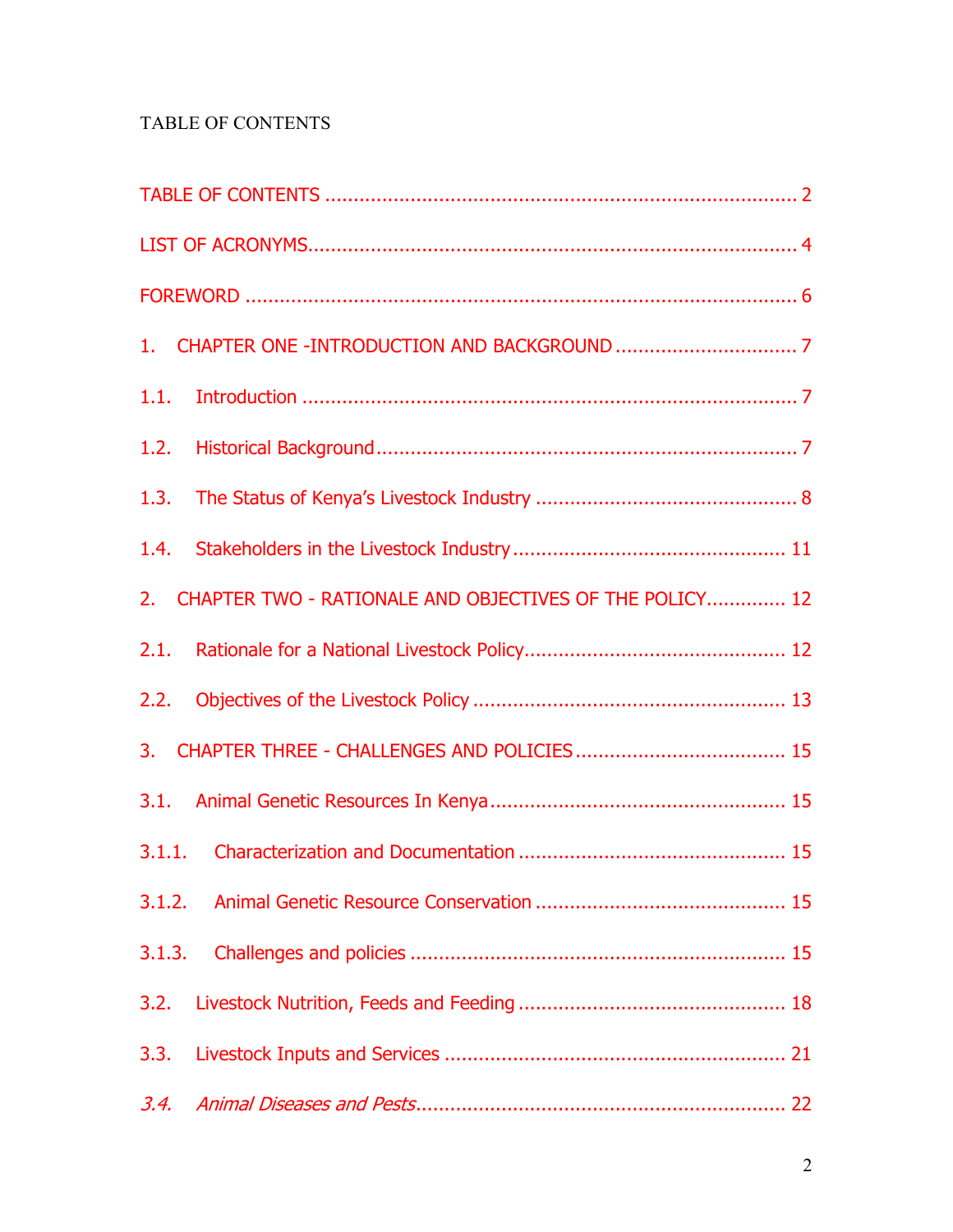|        | 4. CHAPTER FOUR - INSTITUTIONAL AND LEGAL FRAMEWORK  37            |  |
|--------|--------------------------------------------------------------------|--|
|        |                                                                    |  |
|        |                                                                    |  |
|        |                                                                    |  |
|        | 5. CHAPTER FIVE- FINANCING OF THE LIVESTOCK SUB-SECTOR  42         |  |
|        |                                                                    |  |
|        |                                                                    |  |
|        |                                                                    |  |
|        |                                                                    |  |
|        | 6.1. Annex I Summary Table on the Proposed Policy Interventions 44 |  |
|        |                                                                    |  |
| 6.2.1. |                                                                    |  |
| 6.2.2. |                                                                    |  |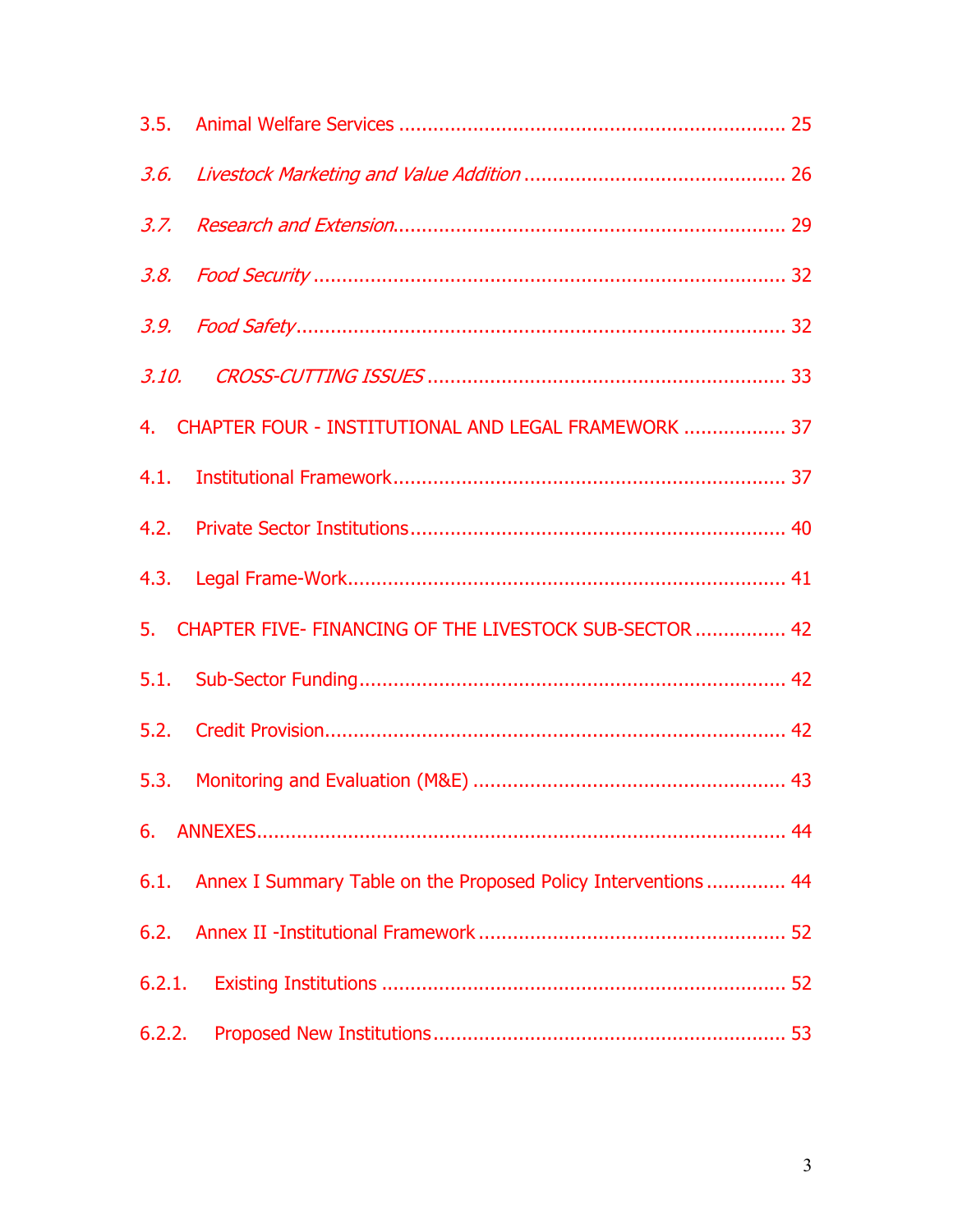### **LIST OF ACRONYMS**

| <b>ADC</b>      | <b>Agricultural Development Corporation</b>                |  |  |
|-----------------|------------------------------------------------------------|--|--|
| <b>AFC</b>      | <b>Agricultural Finance Corporation</b>                    |  |  |
| <b>AHIS</b>     | Animal Health Inspectorate Service                         |  |  |
| <b>AHTs</b>     | Animal Health Technicians                                  |  |  |
| AI              | Artificial Insemination                                    |  |  |
| <b>APSK</b>     | Animal Protection Society of Kenya                         |  |  |
| <b>ASALs</b>    | Arid and Semi Arid Lands                                   |  |  |
| CAIS            | <b>Central Artificial Insemination Services</b>            |  |  |
| <b>CBOs</b>     | <b>Community Based Organizations</b>                       |  |  |
| <b>CBPP</b>     | Contagious Bovine Pleuroneumonia                           |  |  |
| <b>CCPP</b>     | Contagious Caprine Pleuroneumonia                          |  |  |
| <b>DVS</b>      | Director of Veterinary Services                            |  |  |
| <b>FAO</b>      | Food and Agriculture Organization                          |  |  |
| <b>FMD</b>      | Foot and Mouth Disease                                     |  |  |
| <b>GDP</b>      | <b>Gross Domestic Product</b>                              |  |  |
| <b>HIV/AIDS</b> | Human Immunodeficiency Virus/Acquired Immunodeficiency     |  |  |
|                 | Syndrome                                                   |  |  |
| <b>HMPL</b>     | High and Medium Potential Lands                            |  |  |
| <b>ICIPE</b>    | International Centre for Insect Physiology and Ecology     |  |  |
| <b>ICRAF</b>    | International Centre for Research on Agro Forestry         |  |  |
| <b>ILRI</b>     | <b>International Livestock Research Institute</b>          |  |  |
| <b>KARI</b>     | Kenya Agricultural Research Institute                      |  |  |
| <b>KCC</b>      | Kenya Co-operative Creameries                              |  |  |
| <b>KDB</b>      | Kenya Dairy Board                                          |  |  |
| <b>KEBS</b>     | Kenya Bureau of Standards                                  |  |  |
| <b>KELRI</b>    | Kenya Livestock Research Institute                         |  |  |
| <b>KELRI</b>    | Kenya Livestock Research Institute                         |  |  |
| <b>KENFAP</b>   | Kenya National Federation of Agricultural Producers        |  |  |
| <b>KEPAWAE</b>  | Kenya Professional Association of Women in Agriculture and |  |  |
|                 | Environment                                                |  |  |
| <b>KEPHIS</b>   | Kenya Plant Health Inspectorate Services                   |  |  |
| <b>KETRI</b>    | Kenya Trypanosomosis Research Institute                    |  |  |
| <b>KEVEVAPI</b> | Kenya Veterinary Vaccines Production Institute             |  |  |
| <b>KLBB</b>     | Kenya Livestock Breeding Board                             |  |  |
| <b>KLIB</b>     | Kenya Livestock Inspectorate Board                         |  |  |
| <b>KMC</b>      | Kenya Meat Commission                                      |  |  |
| <b>KSPCA</b>    | Kenya Society for Prevention of Cruelty to Animals         |  |  |
| <b>KVA</b>      | Kenya Veterinary Association                               |  |  |
| <b>KVAPS</b>    | Kenya Veterinary Association Privatization Scheme          |  |  |
| <b>KVB</b>      | Kenya Veterinary Board                                     |  |  |
| <b>KWS</b>      | Kenya Wildlife Service                                     |  |  |
| <b>LMD</b>      | <b>Livestock Marketing Division</b>                        |  |  |
| M&E             | Monitoring and Evaluation                                  |  |  |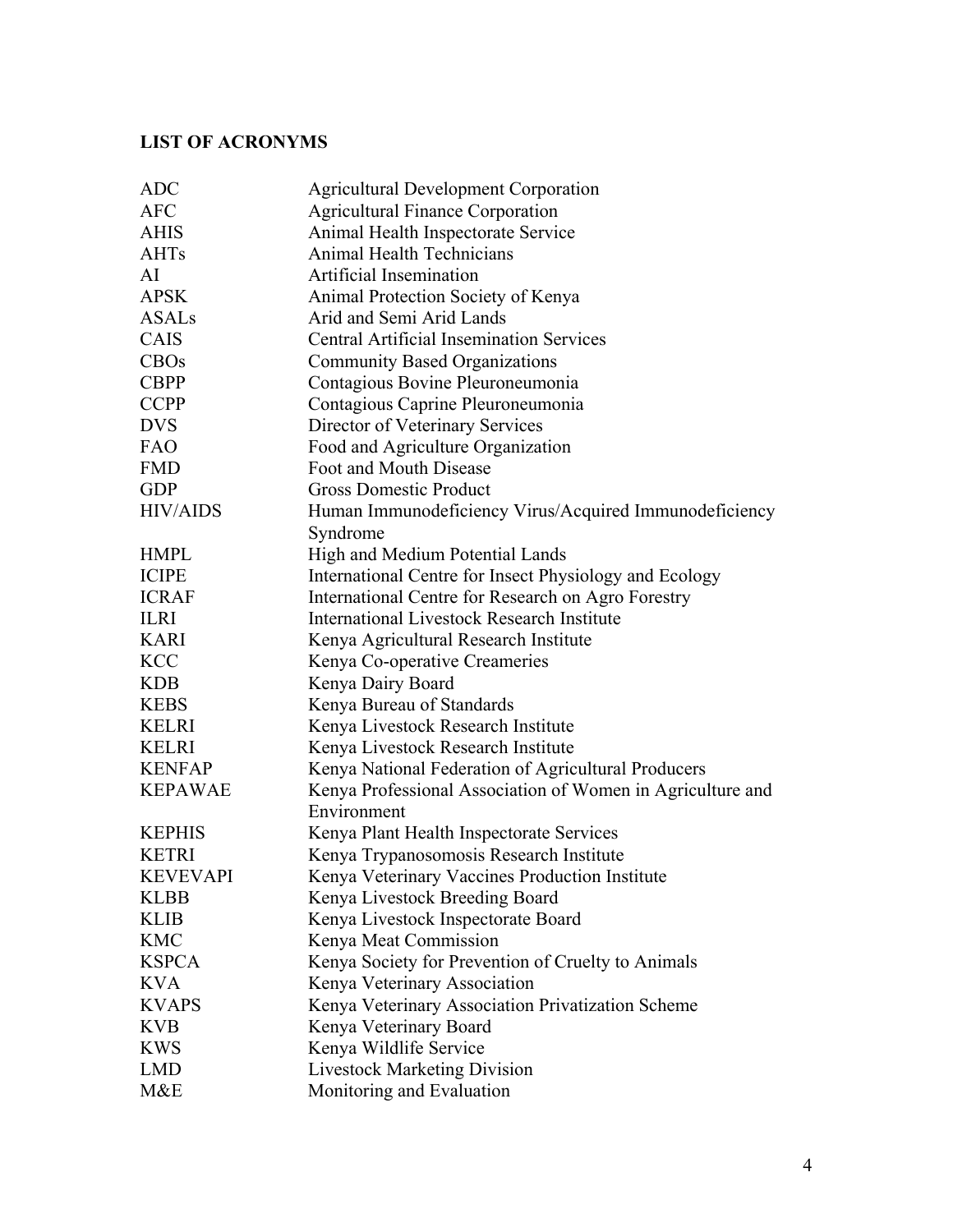| Millennium Development Goals             |
|------------------------------------------|
| Non Governmental Organizations           |
| International Office for Animal Diseases |
| <b>Structural Adjustment Programmes</b>  |
| World Trade Organization                 |
|                                          |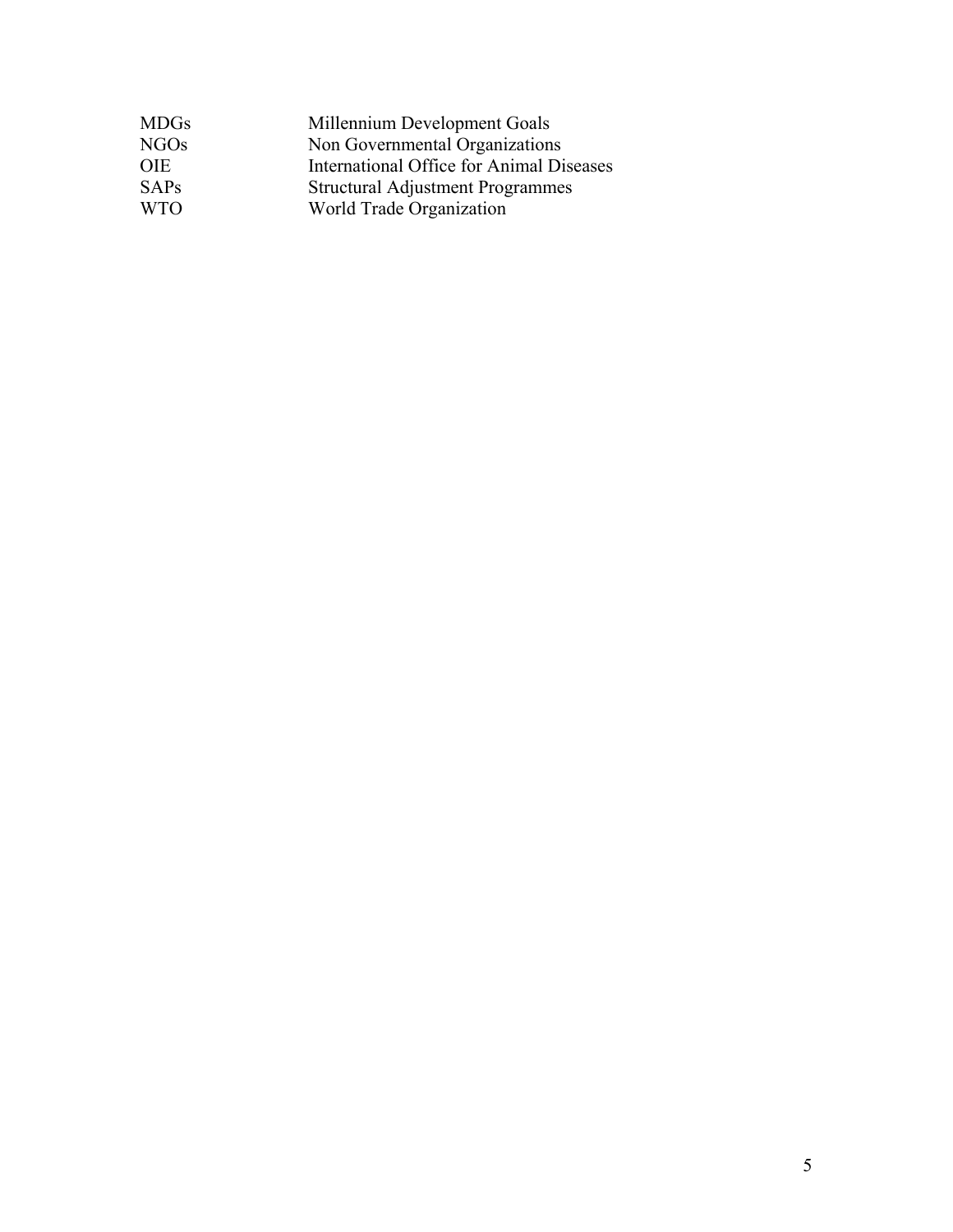### **FOREWORD**

This policy document is a result of various consultations among stakeholders convened to review the livestock policy. It addresses the challenges and shortcomings arising from the liberalization policies implemented by the government in the 1990s. This document is consistent with current government strategies stipulated in the sector wide Strategy for Revitalizing Agriculture (SRA) and vision 2030 developed by the Government. It also covers a wide range of issues within the livestock sub-sectors including dairy, disease free zones, leather improvement. This policy was also informed by the Economic Recovery Strategy (ERS) for Wealth and Employment Creation.

The Livestock policy covers key issues relating to: farm animal genetic resources, livestock nutrition, feeds, inputs, animal diseases and pests, livestock marketing, food safety, veterinary pharmaceuticals, quality assurance, research, extension and food security. In developing this sub-sector policy it was appreciated that over 80% of Kenya's land mass is in the ASALs, and that livestock is the main activity in these areas. It further noted that even in the non-ASAL areas, the livestock sub-sector constitutes an important source of family income and food security. In addition, due to its various products, livestock contributes significantly to the foreign exchange earnings for our nation. As such, livestock farming will be pursued at both the subsistence and commercial levels.

This policy framework recognizes the major stakeholders in the livestock sub sector and proceeds to define their respective roles. It also takes cognizance of the impact of livestock activities on the environment and the impact of the availability of other natural recourses such as land, water, and wildlife/livestock interaction, on livestock production. The impact of HIV/AIDS and gender related challenges, have also been given attention due to the impact of the issues in the livestock sub sector. The accomplishment of the policy objectives spelt out here will depend largely on the formulation, review and implementation of related policies on breeding, supply of animal feed, livestock disease control and management, effectiveness of the financial sector, public health, extension and research services, among others.

This policy recognizes the potential of the ASALs in livestock production and proposes options for the economic exploitation of these areas. The policy take cognizance of the potential contribution of other livestock species to the overall sector contribution of the country's agricultural GDP. It is our expectation that the policy changes envisaged here will revitalize the livestock sub sector and guarantee the sustainability of livestock farming as a major economic activity in the country and enhance Kenya's leadership position in livestock production within the region and beyond.

Hon. Dr Mohamed Abdi Kuti, MP,EGH MINISTER FOR LIVESTOCK DEVELOPMENT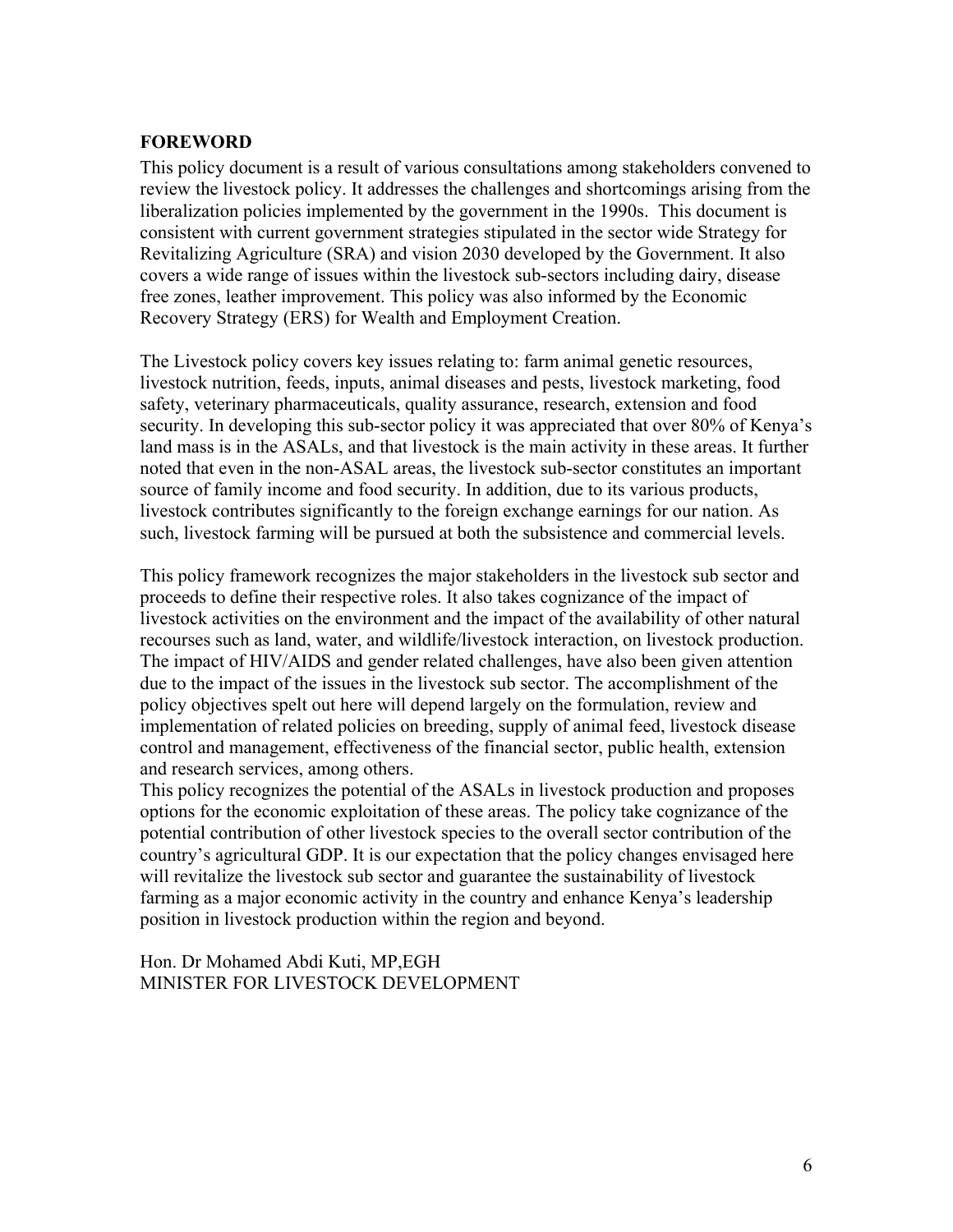### **1. CHAPTER ONE -INTRODUCTION AND BACKGROUND**

### **1.1. Introduction**

The overall goal of the Government of Kenya is to eradicate poverty, illiteracy and diseases while creating wealth. Kenya is also a signatory to the Millennium Development Goals (MDGs) Programme of the United Nations, whose goal number one is halving the hunger incidence by the year 2015. Livestock farming, being the mainstay of most rural households, contributes significantly to the livelihoods of the citizenry of this country. It is, therefore, key in the achievement of this important MDG. It is against this background that the Ministry of Livestock Development seeks to put in place a conducive policy environment to facilitate enhanced and sustainable growth of the livestock sub-sector.

### **1.2. Historical Background**

1.1.1 Most Kenyan communities have traditionally kept livestock for subsistence, prestige, and as a form of insurance against drought. The animals also served other social needs like paying the bridal price and traditional ceremonies. Among the main breeds kept were East Africa zebu, the Boran cattle, East Africa goats, the Galla goats, Red maasai sheep, Black Head Somali sheep, the one hump camel (the Rendille, Gabbra, Turkana, and Somali breeds) and indigenous poultry.

Exotic livestock breeds were introduced in Kenya by the European settlers in the year 1902. However, the Africans were confined to herding indigenous livestock, until the Swynnerton Plan of 1954. Thereafter, the Dairy Industry Ordinance of 1958 and other ordinances were enacted to buttress the European agriculture and impose strict conditions for the African farmers.

With the arrival of the western culture and gradual interaction with the global economy, livestock trade in Kenya picked more economic importance. The organization of the livestock subsector started in 1898 with the creation of the veterinary department headed by the veterinarians in the British Army. In 1987 the department of livestock production was created. Prior to 1980 the livestock sub-sector was under the mandate of the Ministry of Agriculture, but thereafter A Ministry of Livestock Development was created. However, there have been splits and mergers between the two Ministries a number of times since then. This has had a negative impact in terms of performance of the livestock sub-sector, thus occasioning changes in the priorities. As part of the Swynnerton Plan, the Livestock Marketing Division (LMD) was established as the African livestock organization, with the objective to encourage the African, in close collaboration with local authorities, to sell their animals in order to avoid over-stocking. The Kenya Meat Commission (KMC) was established in 1950 by an Act of Parliament (Cap 363), to purchase livestock and to acquire, establish and operate abattoirs in the country. However, KMC stopped operations in 1986 due to poor management and stiff competition arising from market liberalization.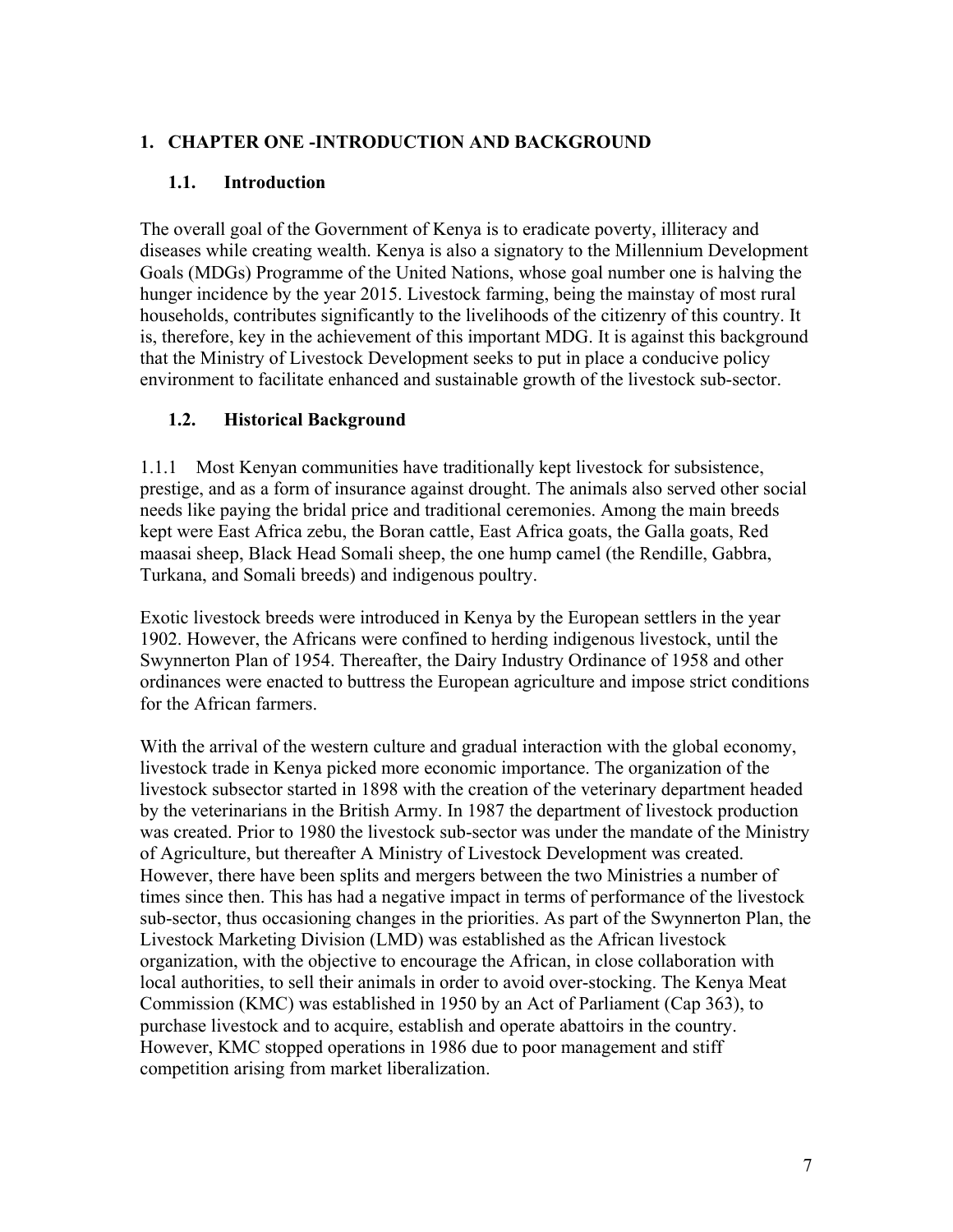Other relevant policy initiatives were contained in Sessional Paper Number 4 of 1981 on Food Policy that recommended the establishment of large scale ranches in the rangelands and expansion of feed lots in order to increase meat off-take; and expansion of the Agricultural Development Corporation (ADC) farms to provide credit to livestock producers. However, these initiatives did not perform as expected due to institutional mismanagement and inappropriateness of the interventions.

The Ministry directly enforces the following Acts of parliament on behalf of the government:

The Dairy Industry Act Cap 336 (1958), The Fertilizer and Animal Food stuff Act Cap 345 (1967), The Meat Control Act Cap 356 (1972), The Branding of Stock Act Cap 357 (1907),The Cattle Cleaning Act Cap 358 (1937),, The Hides and Skins and Leather Trade Act Cap 359 (1948),, The Prevention of Cruelty to Animals Cap 360 (1962),The Pig Industry Act Cap 361(1945),, The Kenya Meat Commission Act Cap 363 (1950), The Animal Diseases Act Cap 364 (1905), The Rabies Act Cap 365 (1932), The Veterinary Surgeons Act Cap 366 (1953).

The existing National Livestock Development Policy was developed in 1980 with the following objectives: to address the high poverty incidence, enhance foreign exchange earnings and food security, to emphasize sustainable use of environment, and provide raw materials for both processing and manufacturing industry.

Although production of livestock and livestock products at national level increased on average, many households continued to be poor and food situation remained insecure. The country also underwent major economic shocks that were not envisaged when the 1980 policy was formulated. To address and accommodate the effect of such shocks in the economy, the Government introduced the Structural Adjustment Programmes (SAPs) that emphasized on market liberalization and globalization of the economy. As a result of the SAPs initiatives, the era of government subsidies to farmers, and other forms of government interventions, came to a stop and was replaced by the on-set of free trade. The 1980 Livestock Development Policy has, therefore, become obsolete and hence the need for a new policy.

### **1.3. The Status of Kenya's Livestock Industry**

1.3.1 In the context of effective demand, the country is currently self-sufficient in most of the animal products except in beef and mutton. However, recent studies on animal products demand and supply projection indicate that, unless appropriate interventional measures are introduced, the country may soon register deficit in some livestock products.

1.3.2 Contribution of Livestock Sub-Sector to the Economy Over 60% of all livestock in Kenya is found in the Arid and Semi Arid Lands (ASAL), where it employs about 90 percent of the local population.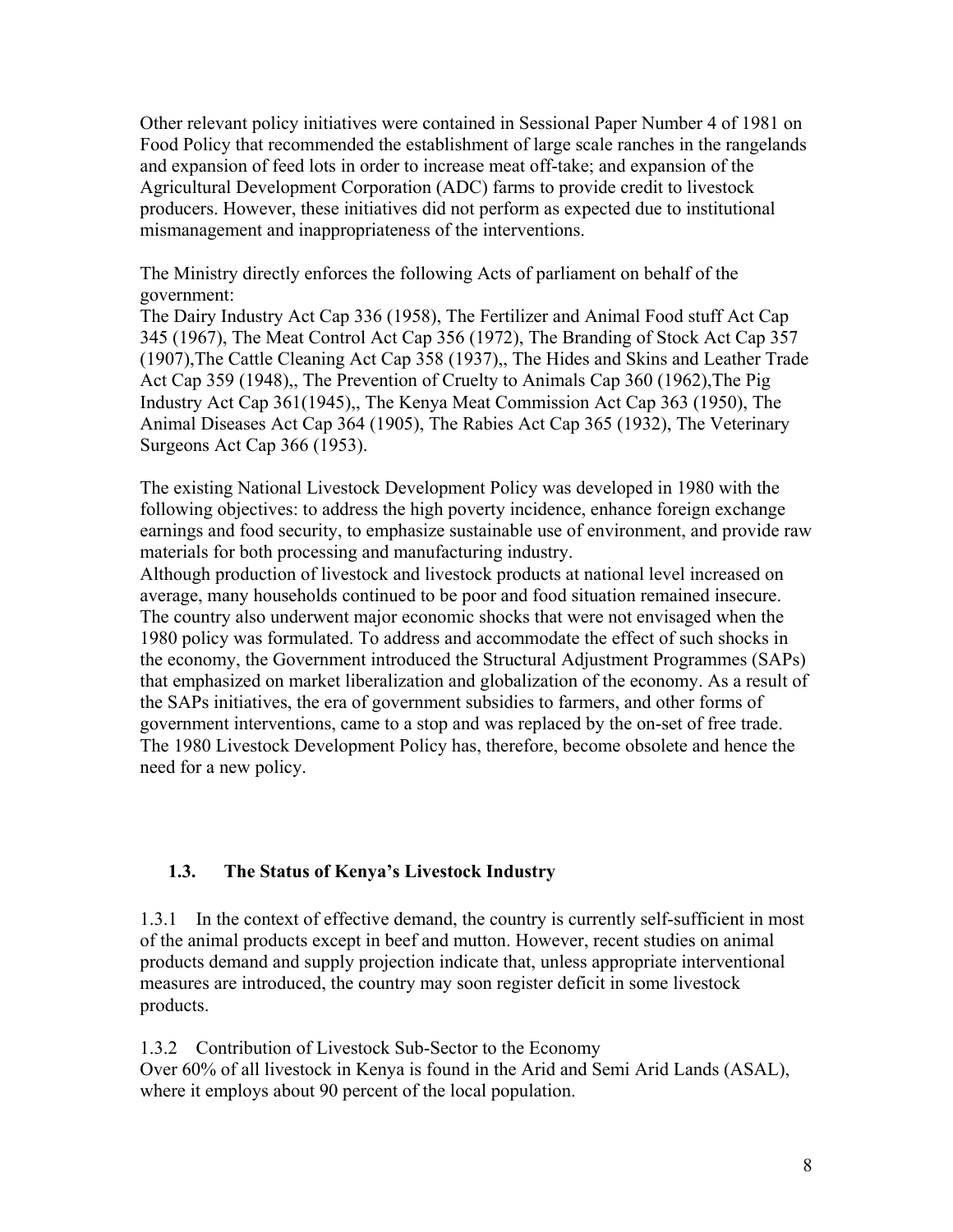The livestock sub-sector accounts for about 10% of the entire GDP and about 42% of the agricultural GDP. It also supplies the domestic requirements of meat, milk and dairy products, and other livestock products while accounting for about 30% of the total marketed agricultural products. The sub-sector earns the country substantial foreign exchange through export of live animals, hides and skins, dairy products, and some processed pork products. It also employs about 50 percent of the country's agricultural sector labour-force. The sub-sector also contributes substantial earnings to households through sale of livestock and livestock products; and provides raw material for agroindustries. The true proportion of the contribution by the sub-sector to the economy is likely to be even higher if unrecorded slaughter and home consumption is taken into account.

#### 1.3.3 The Dairy Industry

The dairy cattle farming in Kenya is a dynamic enterprise with a mean animal milk production growth rate of 4.1% and accounting for about 3.5% of the GDP. Smallholder dairy production accounts for over 70% of the total milk production and supports more than 600,000 smallholder dairy farmers. The total milk production in 2005 was about 3.2 billion litres, but there is potential for even higher production in subsequent years. The country is broadly self- sufficient in milk and milk products, with an annual consumption of about 1.92 billion litres. Milk consumption is partly dependent upon the level of household incomes and, therefore, Kenya's growing economy will affect the overall effective demand for milk. Of the total dairy cattle milk production, about 55% is marketed through traders, cooperatives, hotels and shops. An estimated 84% of the total milk production is sold in the raw form, while 16% is processed.

#### 1.3.4 Beef Production

About 80% of Kenya comprises of arid and semi-arid lands, supporting about 6 million beef cattle, and accounting for about 70% of total beef consumed in the country. Kenya's average annual beef production is about 320,000 metric tones. There is great export potential for Kenya's beef cattle. For along time, the three main traditional markets for Kenya and the countries in the Horn of Africa are the Middle East and other neighboring African countries for live cattle, sheep and goats, while the European Union market is for beef. The local demand for beef is higher compared to all other meats, mainly because all Kenyan communities keep cattle and beef prices are relatively low. Future demand for red meat will depend upon the overall trend of economic development in the country. This status will largely depend on the overall macro-economic growth in the key sectors of the economy, especially the recovery in the tourism sector, as consumption of beef is income elastic and, therefore, heavily sensitive to improvements in the disposable incomes. This, in turn, is expected to improve the investment climate for beef cattle. Other factors that would stimulate beef production are more effective disease control to restore production for export, greater transparency in markets and improved infrastructure.

#### 1.3.5 Sheep and Goats

The sheep and goat industry contributes about 30% of the total red meat consumed in the country. On average, the production of meat from sheep and goats is about 70,000 metric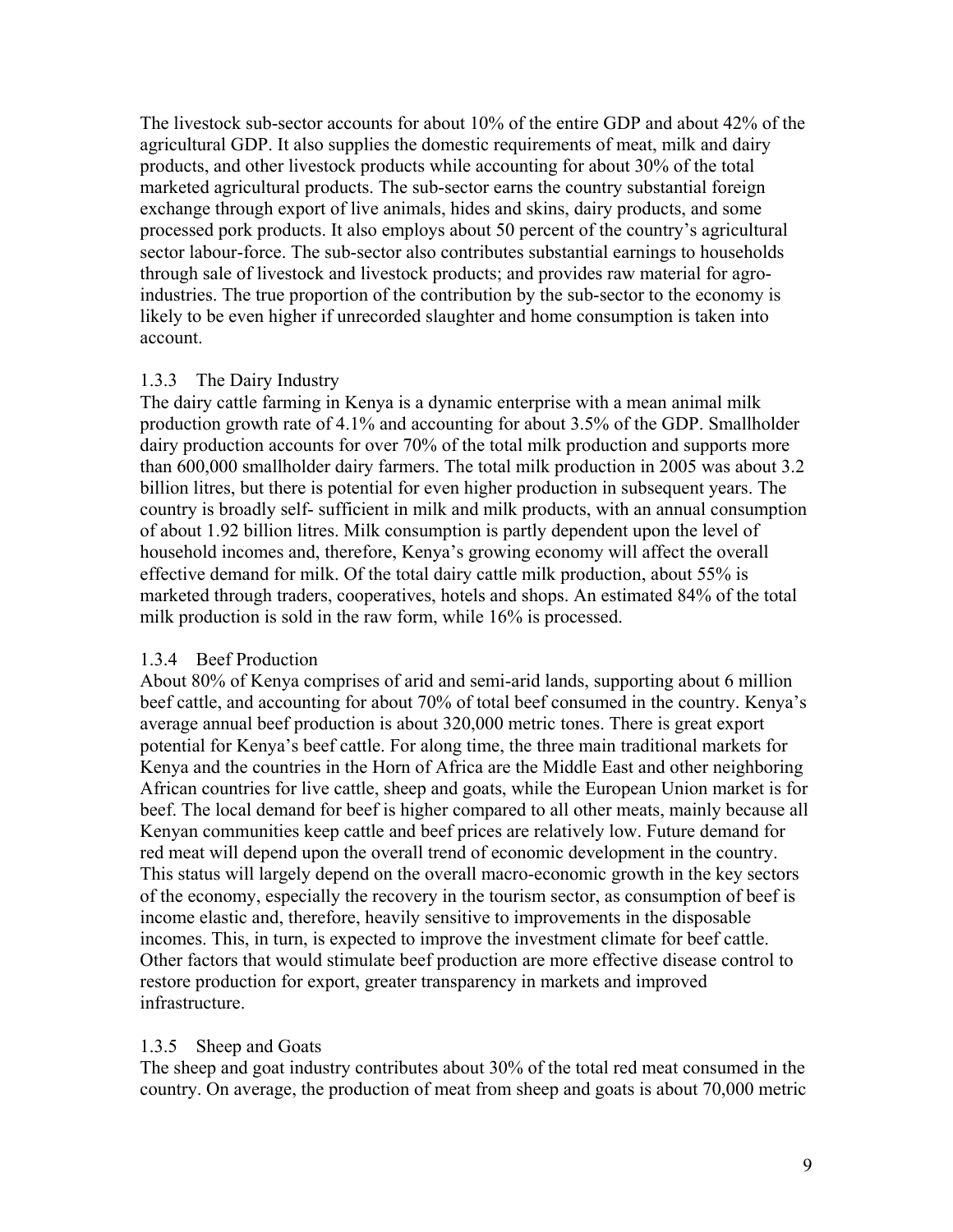tonnes per annum. In addition, sheep and goats produce other products such as wool, skins and milk. The bulk of the sheep and goats are reared in the Arid and Semi-Arid Lands (ASALs) under nomadic pastoralism, and to a limited extent, ranching systems. The population of sheep and goats is estimated at about 7.3 million hair sheep; 850,000 wool sheep, 11.08 million meat goats and some 80,000 dairy goats. Given the high nutritional value of dairy goat milk, and also their production efficiency with respect to their land space utilization, there is high potential for the development of the dairy goats enterprise.

Also the high potential for wool production, to make yarn for the local textile industry and for export, is not fully exploited. The estimated wool production is about 1,500 metric tones per annum.

### 1.3.6 Camel Production

The Camel population is estimated to be about 900,000 animals. There is high potential for camel rearing in most of the Arid and Semi Arid Land districts. The importance of the camel for food security is due to its ability to survive, and continue being productive, under drought conditions. Camel meat production is estimated at about 6,600 metric tonnes per year. Camels are the main source of milk in the ASALs, producing about 220 million litres per annum. Most of this milk is consumed locally at production points, because of limited market outlets. Hence there is need to popularize camel milk and meat consumption to other regions outside the ASAL areas. During the rainy season, significant amounts of the milk go to waste despite the fact that camel milk is very nutritious.

### 1.3.7 The Pig Industry

Pig production in Kenya started in 1904 when the first pigs were imported from the Seychelles. Currently, Kenya's pig population is estimated at about 415,000 pigs. Small scale farmers constitute about 70% of the total pig farmers. Pig production in Kenya has grown steadily in the last 10 years despite some earlier obstacles in the industry, the main ones being the decline of the tourist industry in 1998 and the high cost of feeds. After the collapse of Uplands Bacon Factory in 1986, pig processing has mainly been limited to one company.

### 1.3.8 The Poultry Industry

Kenya has an estimated poultry population of 29 million birds. Of these 68% consist of free-ranging chicken. The mean annual poultry meat production is about 20,000 metric tones, while egg production is 1,255 million eggs. Poultry is one of the most important enterprises in rural poor households' food and nutrition security. Apart from chicken, other poultry species like ducks, turkeys, pigeons, ostriches, guinea fowls and quails are also increasingly becoming important.

### 1.3.9 Apiculture

Beekeeping is well established in Kenya and can be successfully carried out in about 80% of the country. It is especially suitable in the semi-arid areas where rain-fed agriculture is difficult. Beekeeping contributes to incomes as well as food security through provision of honey, beeswax, propolis and pollination. The country's potential for apiculture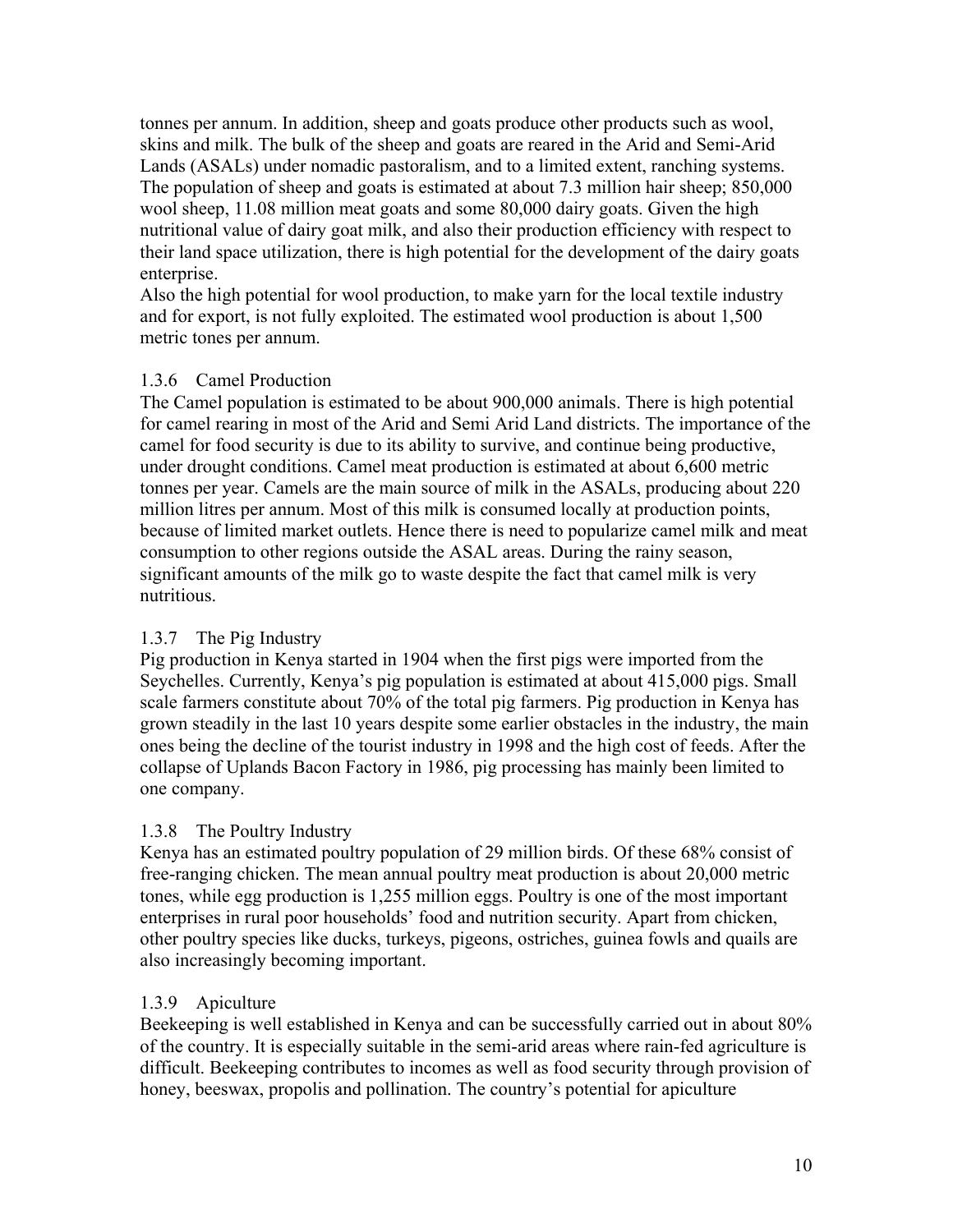development is estimated at over 100,000 tonnes of honey and 10,000 tonnes of beeswax. At the moment, only about 20% of this potential is being exploited.

### 1.3.10 Rabbit production

Rabbit keeping in Kenya started in the 19<sup>th</sup> Century, when the missionaries came to Kenya. The current rabbit population is estimated at about 520,000. Compared to other livestock species, there are few adult farmers involved in rabbit keeping due to sociocultural reasons. Rabbit production is also limited by inadequate parent breeding stock, high cost of commercial feeds and limited technical know-how.

### 1.3.11 Other animal resources

The scope of animal resources is wider than conventional livestock species, the Ministry shall undertake to develop, promote ostrich, guinea fowls, crocodiles, snakes, chameleons, butterflies, dogs, cats, donkeys, horses, mules and others whose needs shall be specifically addressed. In this regard, the Ministry will collaborate with other sectors in supporting research, trade and development of species whose mandates overlap such as fish and wildlife.

### **1.4. Stakeholders in the Livestock Industry**

The stakeholders in the sub-sector are the livestock keepers, animal breeders, livestock traders, the Ministry of Livestock Development, Veterinary Pharmaceutical industry, Non Governmental Organisations, regional and international organizations such as OIE, training and educational institutions such as Universities. The subsector will be supported by professional associations such as Kenya Association of Livestock Technicians (KALT) and the Kenya Veterinary Association (KVA).

To facilitate the development of the livestock sub-sector, various stakeholders are involved at various stages of livestock production, value addition and marketing chain which includes two statutory Boards i.e. Kenya Dairy Board and Kenya Veterinary Board.

These institutions, however, have not adequately addressed the challenges faced by the producers in the light of dynamic global environmental and market demands. There is, therefore, need to restructure, re-organize and re-focus the institutions involved in the sub-sector to respond to such challenges. In particular, the Ministry departments, the Boards and research institutions need their functions redefined. There is therefore need to establish a Kenya Livestock Research Institute (KELRI) and animal health inspectorate service to accommodate such shortcomings.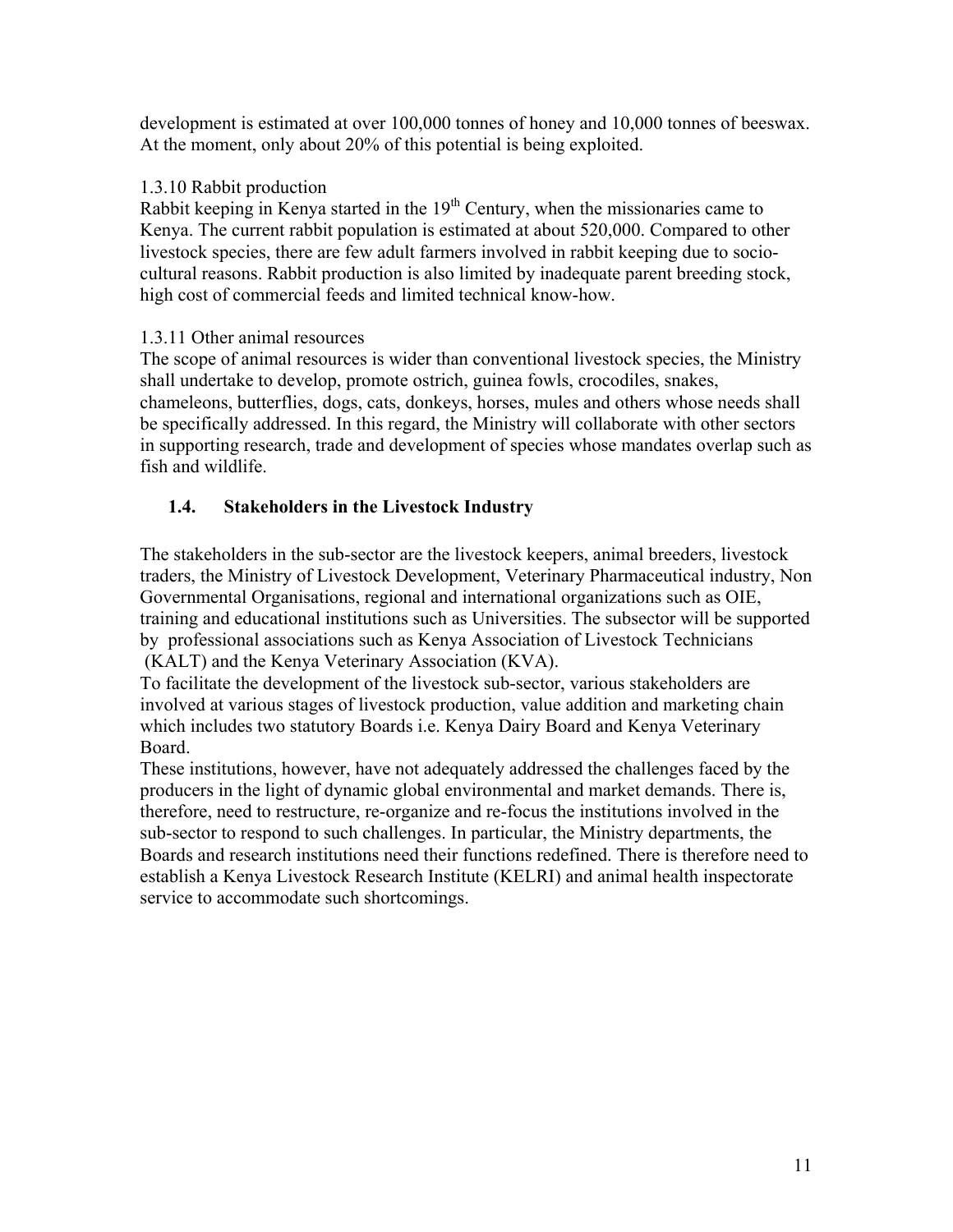### **2. CHAPTER TWO - RATIONALE AND OBJECTIVES OF THE POLICY**

### **2.1. Rationale for a National Livestock Policy**

2.1.1. The Development of the Livestock industry has in the past aimed at increasing production of livestock products. As a result of this, the country is currently selfsufficient in production of most of the livestock products. However, the recommended animal protein requirements by the Food and Agriculture Organization (FAO) have not been met for most citizens. Majority of the livestock farmers have continued being poor and food insecure mainly due to low productivity, high cost of farm inputs, local market inefficiencies and stringent quality requirements in international markets. The potential of the livestock sub-sector has, therefore, not been fully exploited.

Various reforms in the livestock sub-sector have been initiated to spur economic growth over the last two decades. Some of the reforms involved the privatization of Artificial Insemination Services (AI) and cattle dip management, they were not supported by any suitable policy framework. At the time of liberalization, livestock farmers and private sector were not adequately prepared to take over these services. As a result, the costs of AI services and drugs have been prohibitively high to the majority of the poor farmers. This has impacted negatively on productivity and competitiveness of livestock and livestock products, especially for small-scale producers. The abrupt withdrawal of the AI service also led to the use local bulls of low genetic quality, with the consequent effect of reduced production and productivity. Use of unproven bulls has also led to erosion of traits of economic importance in exotic breeds. Currently, only about 20 % of dairy farmers have access to AI services.

2.1.2 The market liberalization initiatives of the mid-1980s affected marketing of most livestock products, including beef, pork and milk. This, partly, led to the collapse of Kenya Meat Commission (KMC) and the Uplands Bacon Factory; and the decline in performance of the Kenya Cooperative Creameries (KCC). With liberalization and collapse of such livestock marketing institutions, marketing was left in the hands of private livestock dealers who were not adequately prepared to undertake the challenges. The poor state of roads and inadequate market infrastructure, especially stock holding grounds, became a major constrain to the development of efficient livestock markets, making the returns to the farmers' uncondusively low.

Weak research-extension linkages have adversely affected livestock production and productivity. There has been a declining trend in efficiency and effectiveness of extension services as a result of low budget allocations to the livestock sub-sector, inadequate field staffing levels and weak collaboration among extension service providers.

It is recognized that the livestock sub-sector has potential for earning substantial foreign exchange and transforming the living standards of communities dependent on the subsector. Full access to external markets, is essential to the exploitation of such potential, but this is curtailed by animal health standards and quality parameters that are currently not being achieved by some of the local producers. This is further compounded by the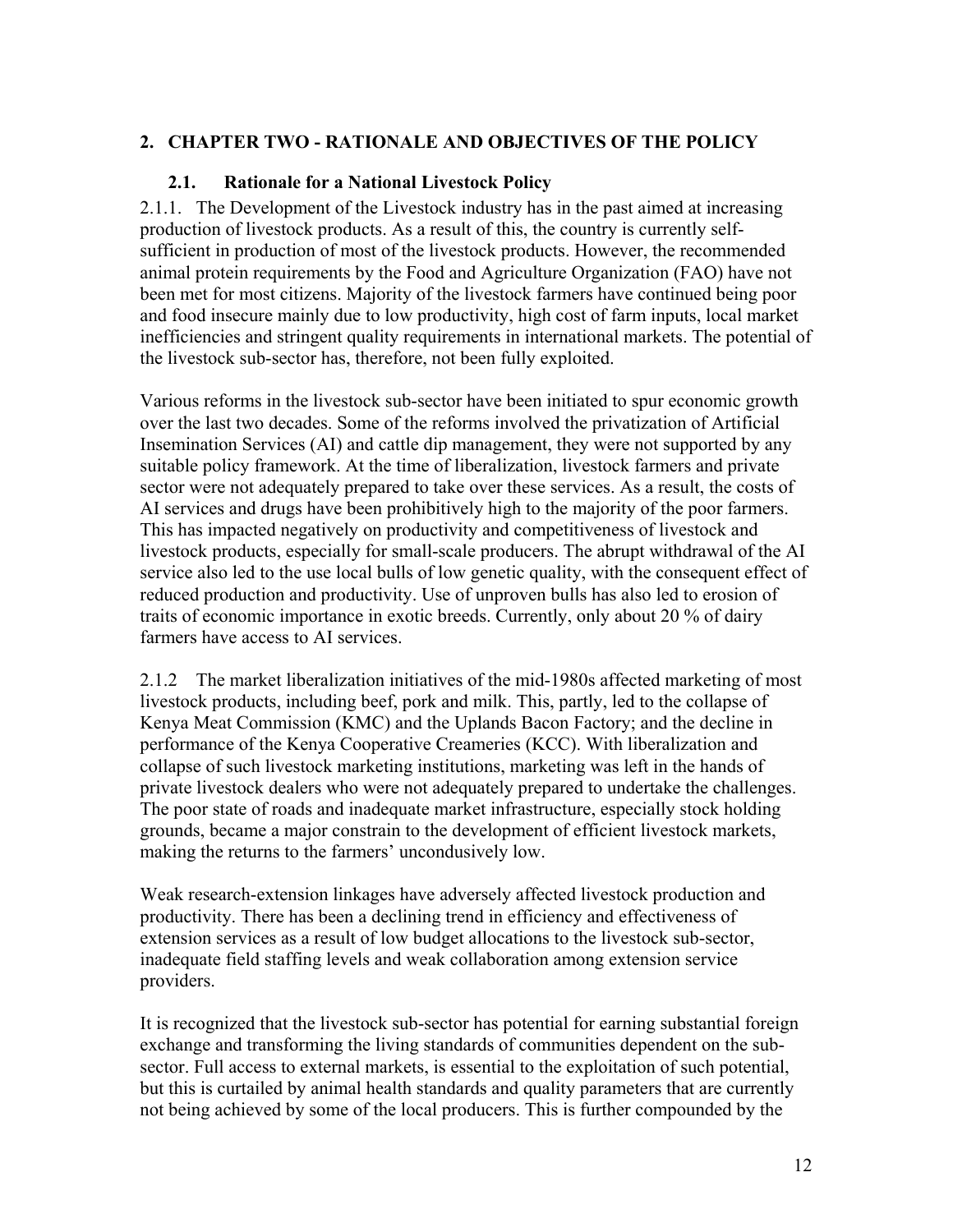trans-boundary nature of some livestock diseases, which require regional approach to animal health surveillance and monitoring.

Currently, Kenya's livestock sub-sector is based on primary production. There is very little on-farm and off-farm processing of livestock produce, and this translates to low income for farmers and loss of employment opportunities. Value addition initiatives in the livestock sub-sector are mainly constrained by lack of supportive infrastructure such as roads, electricity, and water, in addition to investment disincentives arising from high taxes and un-conducive regulatory frameworks.

Enforcement of animal health and product quality standards has also been complicated by conflicting legal mandates, particularly between the Public Health Act (Cap 242) and the Meat Control Act (Cap 356). The Department of Veterinary Services which is the competent authority has been unable to inspect meat countrywide, currently they are in charge of ---- out of ----- districts (76%) due to lack of personnel. Meat inspection is under two acts of parliament as stated above which causes conflicts in implementation. The bodies responsible for control of veterinary drugs and pesticides are variously placed in the Ministries of Health and Agriculture (Cap 244-Pharmacy and Poisons Act and Cap 346-Pest Control Products Act). However, the Ministry responsible for animal health and food safety has no control over these conflicting statutes on drugs or pesticides. There is, therefore, need for harmonizing these conflicting jurisdiction in order to adequately address animal health and product quality standards. According to the international standards, veterinary medicinal products are regulated by the ministry responsible for veterinary services in order to safeguard animal and human health.

To address the above challenges, it is necessary that a thorough review of both policy and institutional framework of the livestock sector be undertaken to allow for the development of a competitive livestock industry. This policy paper provides various policy options necessary for achieving sustainable development and management of the livestock sub-sector. The policy will guide the development of the sub-sector to increase household incomes, assure food security and create employment through improved livestock farming, value addition of products and support of livestock-based industries, among others.

### **2.2. Objectives of the Livestock Policy**

This policy addresses the challenges in the livestock sub-sector in the context of livestock breeding, nutrition and feeding, disease control, value addition and marketing, and research and extension. The policy will broadly be guided by the following specific objectives and is designed to:

achieve appropriate livestock management systems for sustainable development of the livestock industry;

improve and conserve available animal genetic resources effectively;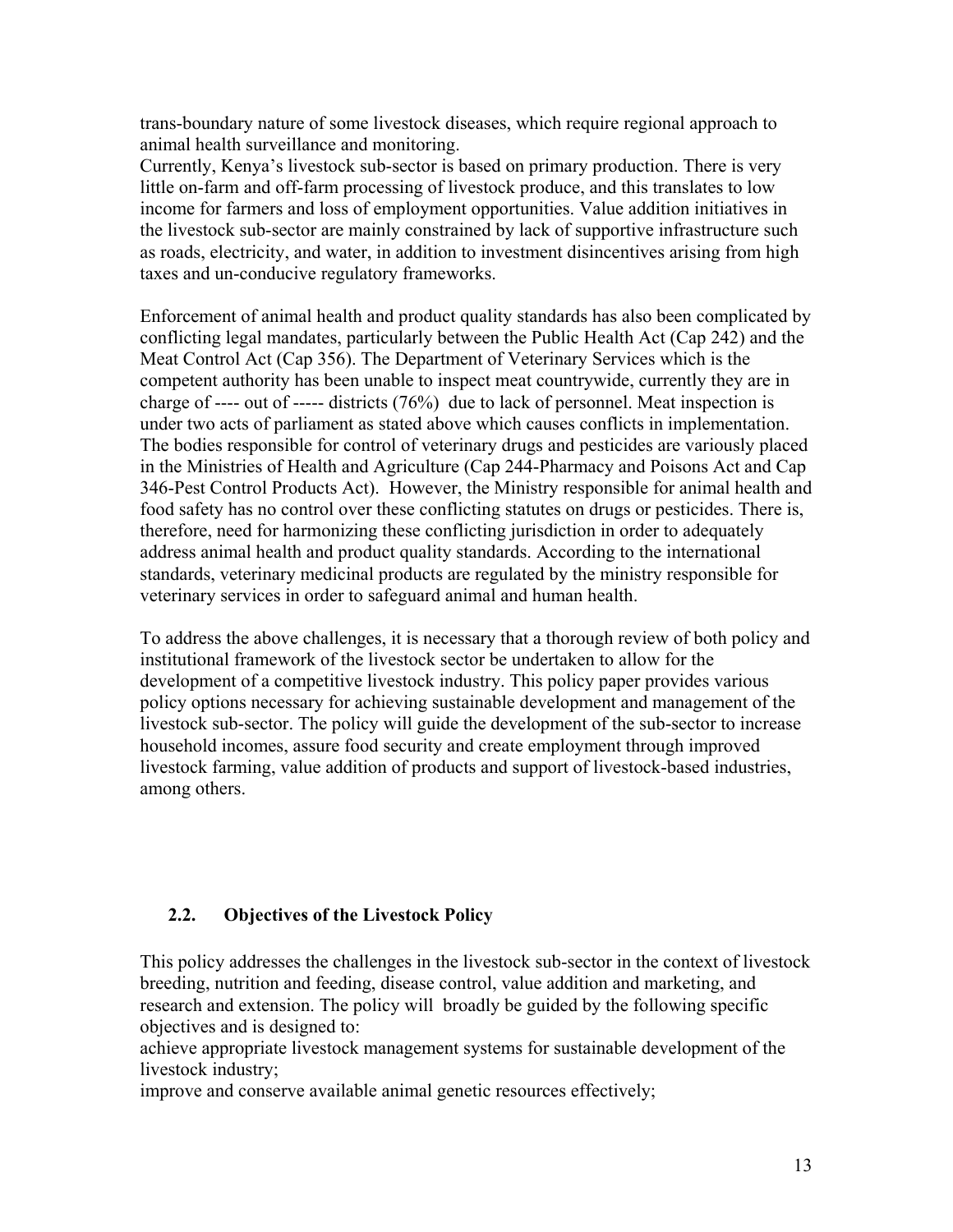achieve effective control of animal diseases and pests in line with the relevant international codes and standards;

ensure safety of foods of animal origin through professional meat inspection inspection, milk hygiene, and other animal resource product s quality control

focus research efforts in the livestock sub-sector on resolving current and emerging problems;

ensure quality standards and quality assurance at all levels of production and marketing chain for increased competitiveness of the livestock industry; and

address various cross-cutting issues that impact on the livestock sub-sector; among such issues are land, water, environment, infrastructure, insecurity, livestock-wildlife interactions, HIV/AIDS and other human diseases, gender and capacity building.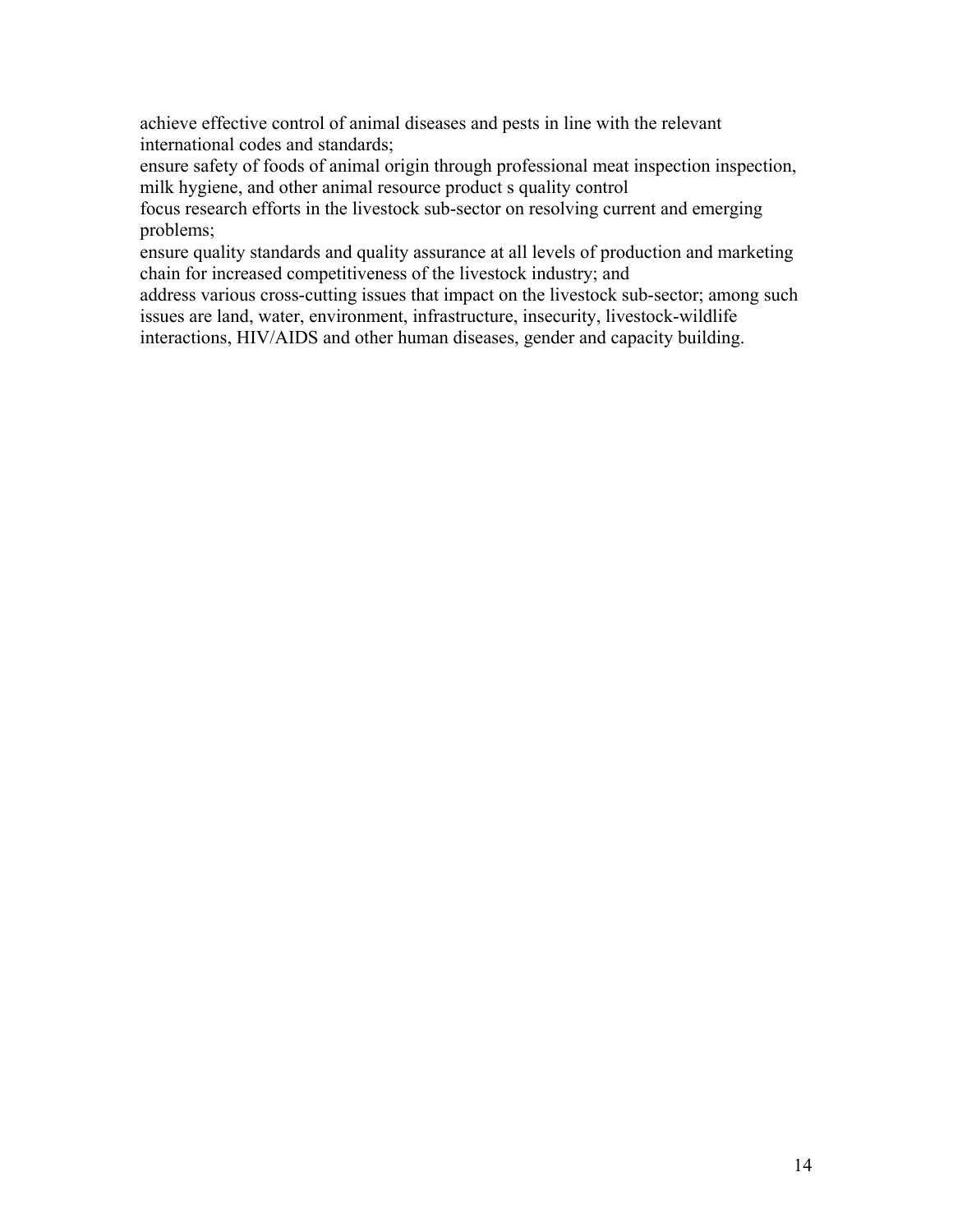### **3. CHAPTER THREE - CHALLENGES AND POLICIES**

### **3.1. Animal Genetic Resources In Kenya**

### **3.1.1. Characterization and Documentation**

The characteristics of an animal are controlled by hereditary factors known as genes. The process of characterization and documentation involves classification and assessment of productivity and other attributes, such as disease resistance. The sum total of both domestic and wild animal species and their breeds may be referred to as animal genetic resources and are a natural resource just like water or land. The country has a large and diverse reservoir of animal genetic resources, the majority of which are indigenous and are classified according to the communities and regions where they are found. The locally adapted and recently introduced species are: cattle, sheep, goats, bees, camels, pigs, chickens, donkeys, rabbits, and horses. Progressive farmers are continuously adopting and adapting species hitherto not conventionally used as livestock. Among these are ostriches, crocodiles, guinea fowl, butterflies, chameleons and snakes, and are referred to as emerging livestock.

### **3.1.2. Animal Genetic Resource Conservation**

Animal genetic resources may be conserved *in-situ*, that is, conservation of live animals in the natural state where inbreeding or mixing with other populations of similar species is prevented. It may also be *ex-situ*, that is, conservation of frozen tissues, ova, embryos, semen or even actual genes in gene banks. Over the years, the country has initiated a few *in-situ* conservation programmes, for future use and development for some of its Animal Genetic Resources, mostly used for commercial production. *In-situ* conservation in Kenya is done through efforts of private farms, research institutions, government (public institutions) and indigenous communities. There are no organized *ex-situ* conservation programmes for live animals; but there is a facility for freezing at extremely low temperatures (cryo-preservation) at the Central Artificial Insemination Station, Kabete, which can handle semen, embryos and ova storage, but only preserves cattle semen. There is need for specialized manpower development and equipment to handle the diverse expertise required for other species. The country has also developed fairly clear policies and strategies for conservation and development of wildlife for future use through the Kenya Wildlife Service (KWS).

### **3.1.3. Challenges and policies**

3.1.3.1 Information about species and breed diversity, population sizes, trends, and distribution is scanty and only available for a few species, as no comprehensive baseline survey has been undertaken to generate adequate data. In the case of poultry, for instance, commercial poultry production in peri-urban areas depends on imported hybrid chickens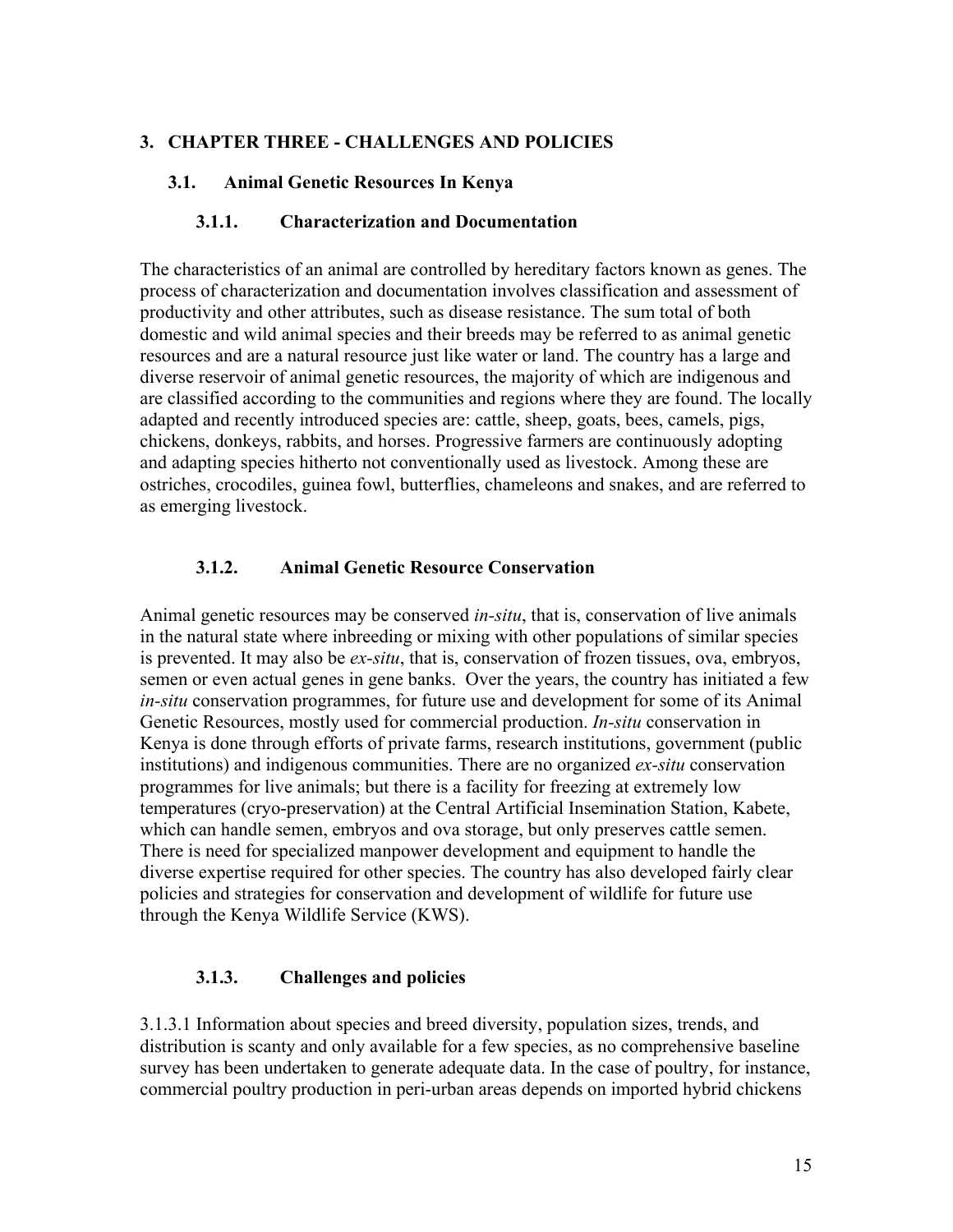while Kenya has a large resource of indigenous poultry that has not been properly characterized.

 *In order to address this shortcoming, a survey on demographic distribution of species, breeds and types of the animal genetic resource will be undertaken and thoroughly evaluated so as to identify potential candidates for further conservation or improvement. In addition, research work will be done to line-breed Kenyan indigenous chicken to raise local commercial hybrid stock.* 

3.1.3.2 Animal genetic resources are inadequately and ineffectively managed and utilized because of incomplete inventory, characterization, documentation and conservation. Although it is believed that valuable genes are contained in our animals, these have neither been identified nor their characteristics documented and, therefore, cannot be protected through patenting and conservation.

To redress this situation, the government will regulate and facilitate documentation and conservation of genetic resources as well as review indigenous livestock genetic resource and patenting of the genotype: Further establishment of nucleus herds of indigenous breeds and species for breeding, characterization, conservation and utilization will be done. A national gene-bank for storage of Animal Genetic Resources germplasm will be set up and *livestock registration and recording schemes will be strengthened.* 

3.1.3.3 Many animal improvement programmes in the past have concentrated on upgrading of indigenous animals towards the exotic western breeds. This has resulted in loss of our original genetic material and hence many animals that are a result of upgrading programmes do not have natural adaptations that existed in their ancestors. For instance, in commercial chicken production, all genetic resources are imported. The net effect is a drain of our natural genetic resources. Breed selection programmes and, especially, indiscriminate crossbreeding programmes should be reviewed*. In this regard, effort will be made to improve existing breeding programmes through collaboration with relevant stakeholders.* 

 *The government will promote the use of recognized experts in formulation of superior breeding programmes. The direction to take in improvement of indigenous animals will be determined, but not at the expense of losing our genetic resources or the gains made so far. Appropriate regulations will be made to manage exploitation and use of animal genetic resources better. These regulations shall extend equitably to all animal species. Institute breeding programmes with long term selection of indigenous breeds for high productivity and local adaptive traits especially in the ASAL areas.* 

3.1.3.4 Farmers, Community Based Organizations (CBOs), NGOs, Breed associations, and government are all involved in one way or another in management of Animal Genetic Resources. Decisions on what animals are to parent future animals are made without reference to any authority or consultation and without any generally agreed format. This scenario arises because of the existing weak legal framework and outdated breeding policies. Currently, animal breeding services in Kenya are facilitated by the Kenya Stud Book, the Livestock Recording Centre, the Central Artificial Insemination Station, the Kenya National Artificial Insemination Service and the Breed Associations*.* There is need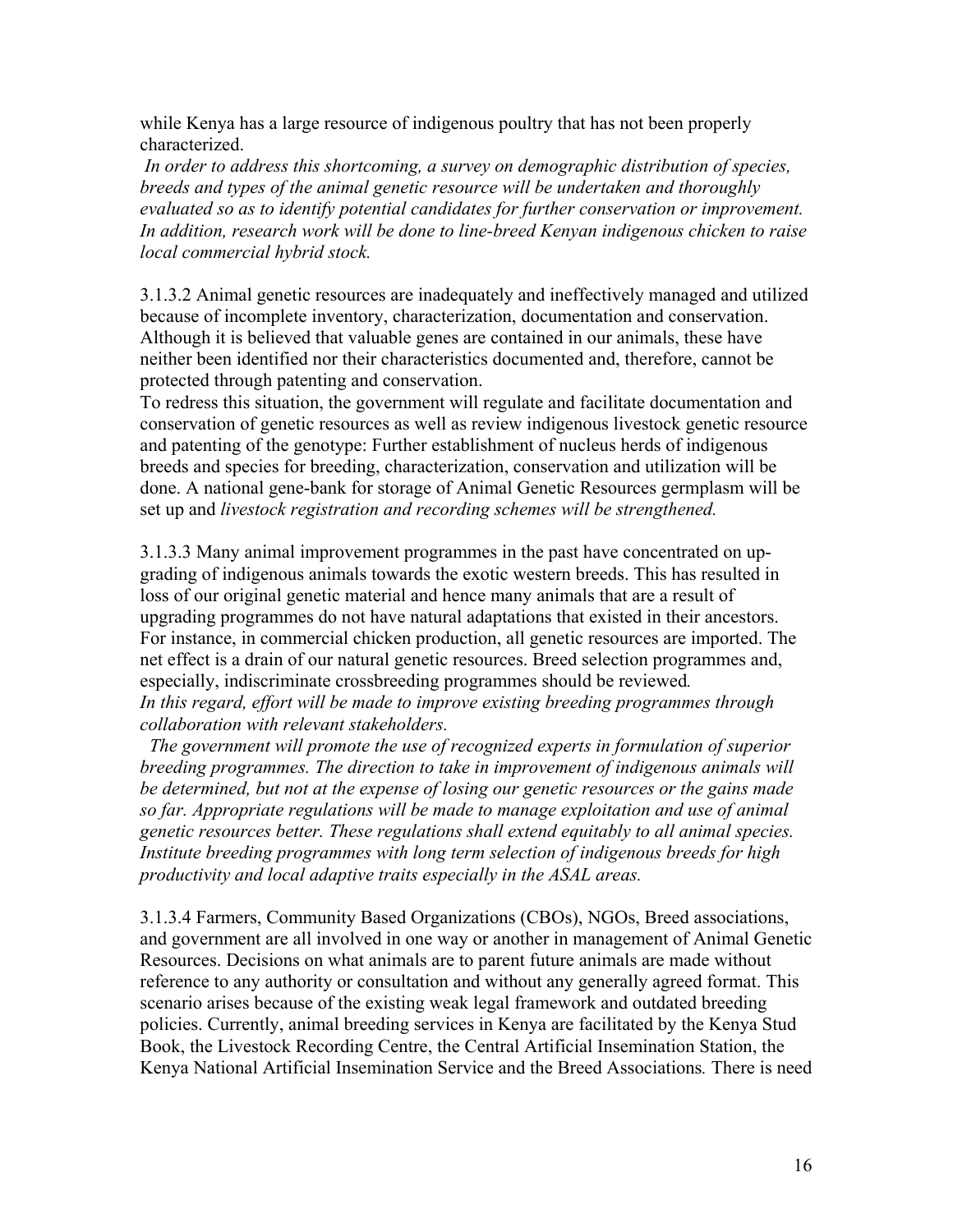for a central authority for recording animals and regulating breeding programmes and to undertake other relevant tasks related to self-sustained breeding schemes in the country. *In this regard, a central organization charged with the responsibility of developing and coordinating self-sustaining breeding programmes will be established. This body shall encourage other relevant stakeholders to invest in breeding services, formulate appropriate policy and legal framework to support animal breeding programmes,( including importation and exportation of genetic material ), strengthen and modernize the Kenya livestock breeders associations, encourage farmers to take part in progeny testing programmes, and serve as the National Focal Point to co-ordinate Animal Genetic Resources activities within the country, and as a link to similar regional or global focal points.* 

3.1.3.5 Livestock types and breeds are widely distributed in Kenya, depending on the ecological zones, cultural practices and beliefs of various communities. The indigenous breeds have over time adapted to the local ecological systems, including tolerance to environmental vagaries and diseases. However, the exotic animals are poorly matched with the environment*.* This has resulted in the loss of production, either due to environmental harshness or disease. *To address this constraint, appropriate guidelines shall be developed on breeds and production systems for various ecological zones of the country.* 

3.1.3.6 The responsibility of producing and supplying breeding stock lies with the farmers. In the past, the government has been supplementing this effort through its multiplication farms. This initiative, however, has been unable to cope with the high demand for quality breeding animals. The major challenges facing production and supply of breeding stock include; high mortality rate of young stocks, and inadequate breeding and recording services. Consequently, this has resulted in indiscriminate cross-breeding and poor breeding records which have impeded the development of quality breeding stock. Currently, the cost of breeding animals is beyond the reach of most smallholder farmers. There is need, therefore, to urgently address these challenges and subsequently facilitate the development of a thriving livestock sub-sector.

In this regard, the government will setup mechanisms to strengthen the management of *breeding services and regulate all breeding service providers, intensify extension services and review and harmonize training curricular for inseminators to increase efficiency in the provision of breeding services. To facilitate selection and use of superior sires, farmers will be encouraged to register their animals with the Kenya Stud Book and to keep proper breeding records to facilitate selection and use of superior sires, while availing reliable information in marketing of breeding cows and heifers. Support for livestock multiplication centers for all animals will also be enhanced while the private sector, farmer groups, associations and societies will be encouraged to undertake livestock breeding and multiplication. A regular review of export and import controls of semen, embryos and live animals will be instituted, while modernization of quality control laboratories in C.A.I.S will be undertaken in order to meet the required international standards.*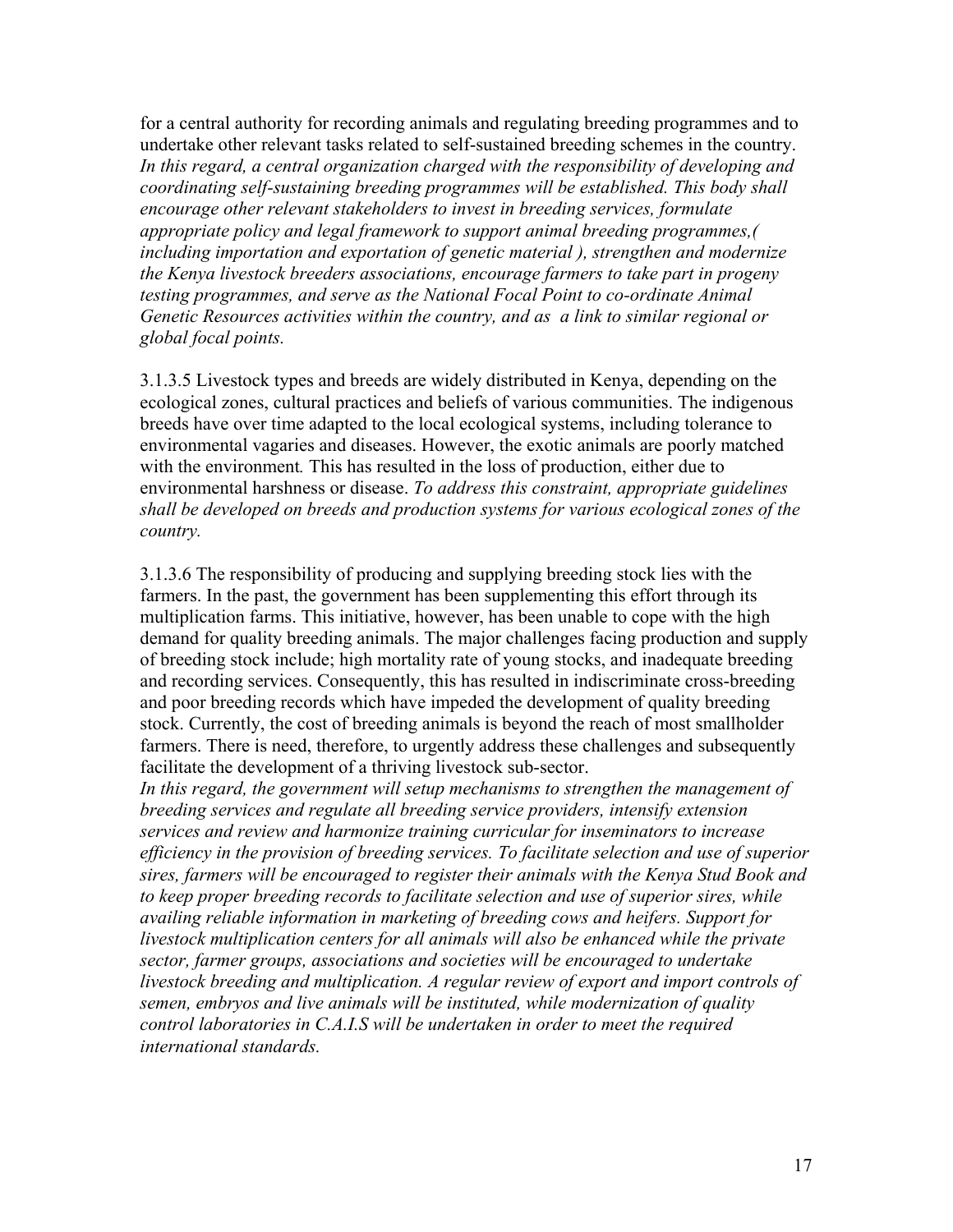3.1.3.7 When AI service was introduced in Kenya, its adoption grew until it covered about 80% of the national dairy herd and a significant portion of the beef herd. It was initially largely a government supported initiative through introduction of heavy subsidy to the service. Following the economic reforms that were introduced in the 1980s, the government, partially, withdrew its support for the distribution of semen and inseminators, leading to instances where farmers reverted to use of inferior bulls because they could not afford the AI services. The use of such untested bulls has caused a resurgence of sexually transmitted diseases and other reproductive health disorders in cattle. In addition, there is a high degree of inbreeding within the livestock, especially those owned by the ASAL communities, because of low level of inter-community exchange of breeding stock.

*To address these concerns, the government will promote efficient delivery of comprehensive breeding services by encouraging more stakeholders to be involved in semen production and distribution. In this connection, CAIS will expand its mandate to be able to serve as a gene bank for all species of livestock. The government will also encourage the establishment of farmer groups, co-operatives and other community-based structures to undertake A.I services or deliberate AI intervention to support the sub sector to minimize transmission of diseases in the regions where private A.I services are not feasible. In ASAL areas, the government will lay more emphasis on promoting good quality indigenous breeds of livestock that are suitable in the prevailing ecosystem and, in collaboration with other service providers, will develop an extension approach suitable for ASAL areas that can meet the changing demands of livestock farmers.*

3.1.3.8 Substantial amounts of resources are needed to effectively manage the various activities necessary for attaining acceptable and sustainable standards of breeding. However, inadequate budgetary provision for that kind of animal breeding management has meant that various institutions are unable to organize and coordinate their activities efficiently, thus resulting in poor service.

 *To complement the available public expenditure on management of animal breeding activities, the government will encourage lending institutions to provide credit at favorable terms to farmers, farmers' organizations, or private entrepreneurs to participate in commercialized animal breeding programmes.* 

### **3.2. Livestock Nutrition, Feeds and Feeding**

The main livestock feeds consist of roughages, concentrates, minerals and vitamins. The greatest proportion of diet for ruminants is roughages that include grass and browse. However, in low rainfall areas, where extensive livestock keeping is practiced, there is minimal supplementation with concentrates and minerals. In high rainfall areas, concentrates make a significant proportion of livestock diet. In these latter areas, the cost of producing roughage sources is high compared to low rainfall areas where no inputs are used in production of roughages. Grazing animals (cattle, sheep, goats, camels, donkeys etc) are basically fed on natural pastures or fodder with supplemental concentrates for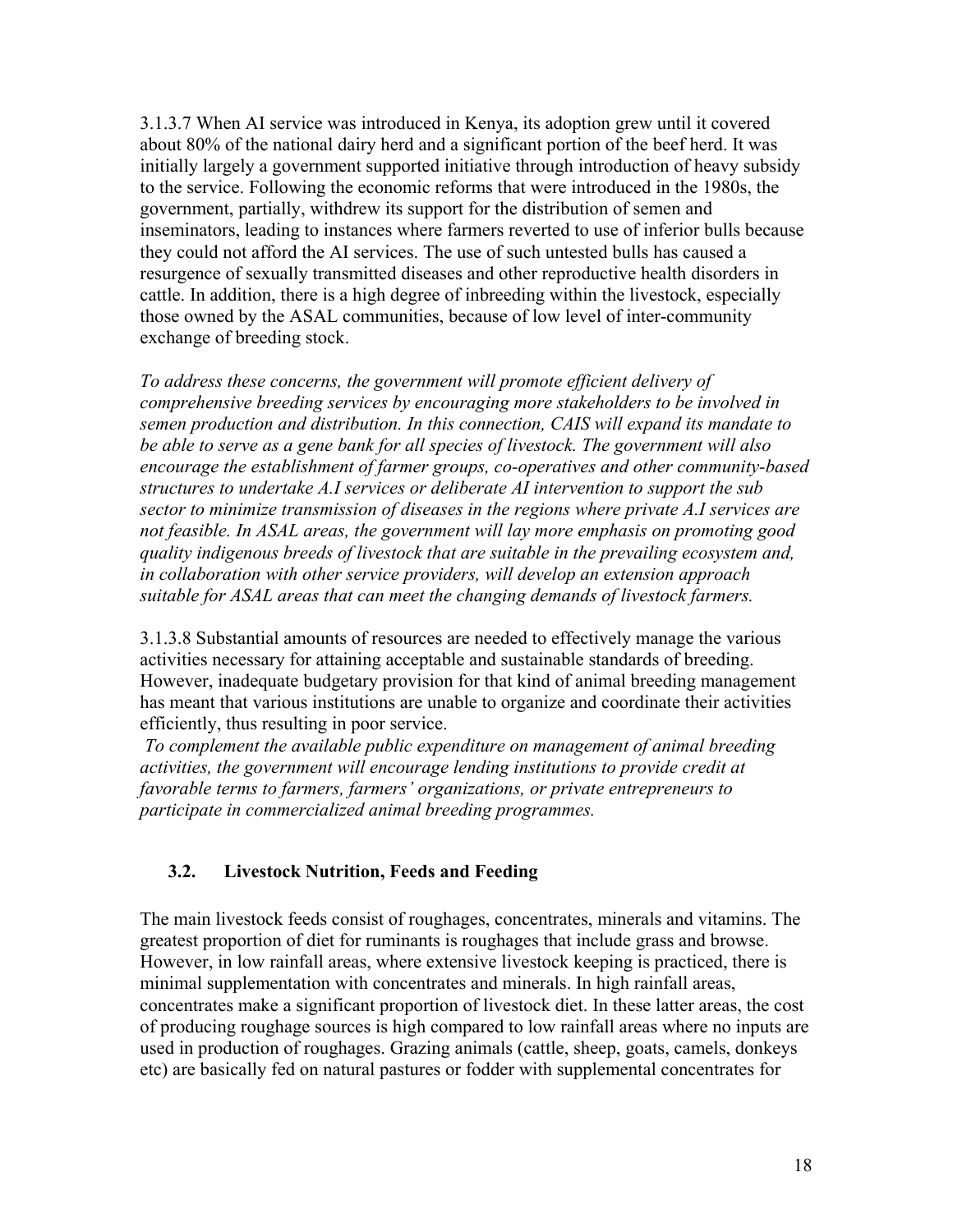high yielding animals. The animals in the High and Medium Potential Lands (HMPL) are fed on improved pastures and fodder, while elsewhere they are fed on natural pastures.

The non-grazing animals (pigs, chicken, etc) are fed on concentrates mixed to meet nutrient requirements. The concentrates used originate from cereals (maize, wheat, barley, oats, millet, etc), legumes and oilseeds cakes (soybeans, cotton seed cake, etc.) and animal by-products (fish meal, blood meal, meat and bone meal etc.) Inconsistent supply of some of the ingredients, especially the imported ones such as oil-seed cakes and meals, finer mineral elements, fish meal, amino-acids, has affected both the feed quality and quantity of production.

Livestock feeds in Kenya account for between 60-80 percent of the production costs in livestock farming, depending on the intensity of production. Even elsewhere, where production systems are advanced, the cost of feeds still account for more than 50% of the total production costs. This proportion means that other necessary additional inputs into the production system (labour, breeding, power, water, medication and services) contribute relatively low to the total cost. The cost of commercial feeds is of great concern to all the stakeholders in livestock sub-sector. High feed costs affect competitiveness of Kenya's livestock industry at the international arena. With the projected rapid economic growth and population increase, accompanied with an increase in per capita income, it is anticipated that more people will tend to consume more animal proteins. Consequently, this future growth is expected to lead to an even faster growth in the demand for more livestock products. This will, inevitably, lead to a rise in the demand for feed grains and, subsequently, the need for increasing production capacity for animal feed grains.

In this regard, and in order to cope with both short-term and long-term needs for animal *feeds, the government will promote diversification of the feed base through the use of alternative sources of both energy and protein. The utilization of crop residues in animal feeds will also be promoted. To take advantage of economies of scale in animal feeds production, the cooperative societies and other farmer-based groups will be encouraged to establish feed mills.* 

Domestic supply of animal feed has been volatile due to its dependence on the seasonality of supply of inputs. The basic factors affecting the supply of quality feed are its price, availability, the quality of raw material used, processing methods, handling and storage of mixed feeds, among other factor. Most of the fine ingredients including vitamins, minerals, amino acids and other feed additives, are imported. The Kenya Bureau of Standards (KEBS) has set standards on feeds for most livestock species. However, the standardization of feeds for some other categories of animals is not complete. In addition, feed ingredients themselves are not fully standardized. As a result, feed manufacturers face great difficulties in meeting acceptable standards of feeds using such feed ingredients*.* 

*In order to address these shortcomings, the Ministry in charge of livestock development, in liaison with other relevant government agencies, will take the necessary measures to*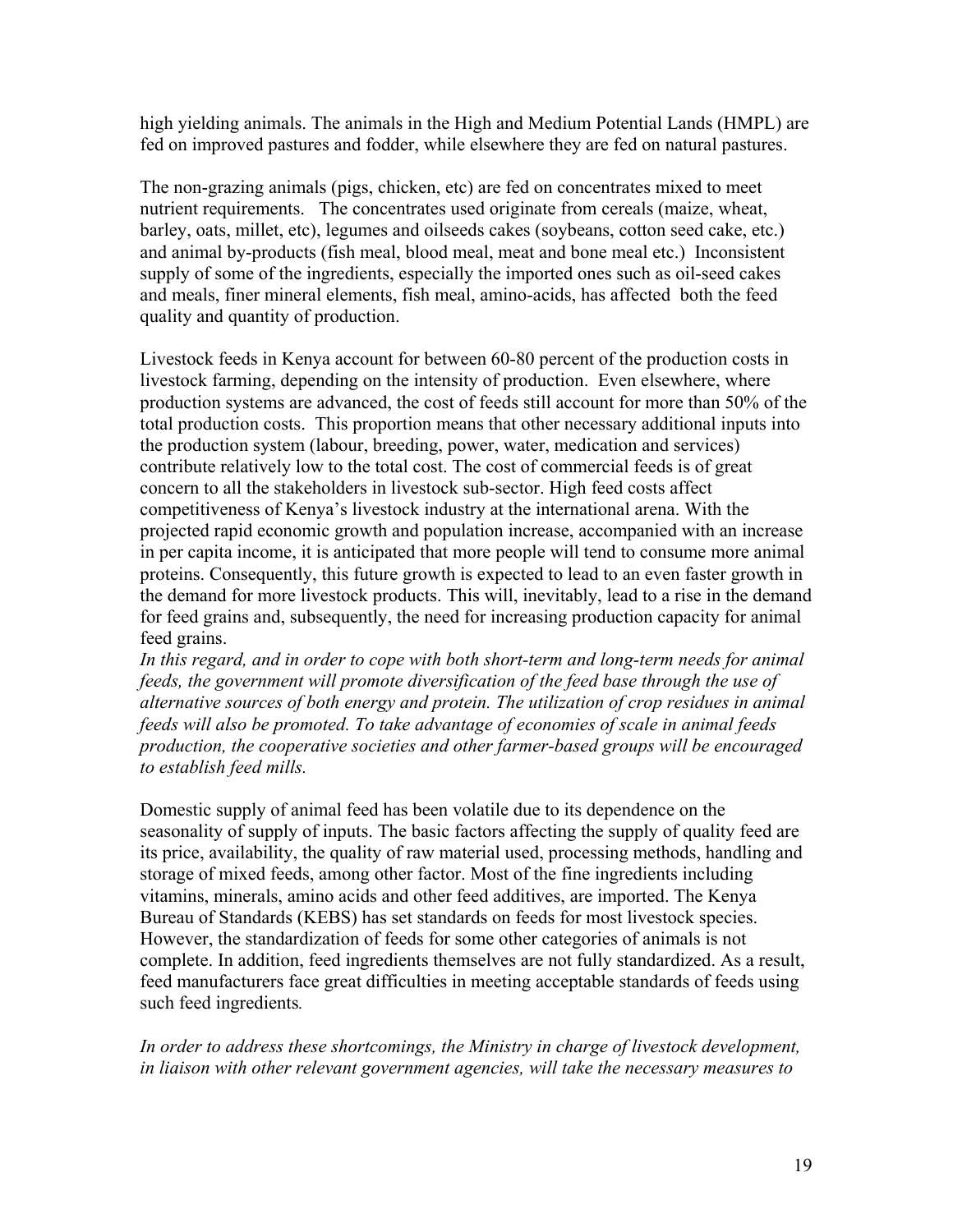*ensure completion of standardization for the affected feed ingredients and feeds for all classes of livestock.* 

The poor quality of commercial feeds has been a major complaint among livestock farmers. Feed quality is assessed in terms of nutrient composition as well as the presence or absence of substances that may be harmful to human and animal health e.g. aflatoxins, multi-drug resistant bacteria (Salmonella) Sources of premixes used in manufacturing originate from diverse sources which include genetically modified organisms, hormones, and other additives which may be hazardous as these may introduce diseases such as BSE (Mad Cow Disease) necessitating appropriate quality assurance procedures. Poor quality feeds is a result of many factors, including lack of standardization and high cost of ingredients, poor training of the feed manufacturers, failure to use laboratories for nutritional analysis as well as weak legal and institutional framework to enforce quality assurance. Indeed, the latter limitation has led to cases of counterfeiting of popular brands of feeds and adulteration of complete feeds.

*In order to address these challenges, the government will put in place the necessary institutional framework to ensure production and marketing of quality feeds through appropriate enforcement and review of the existing Fertilizer and Animal Foodstuffs Act (Cap 345). Feed manufacturers will also be encouraged to organize themselves to exert peer pressure towards the improvement of feed quality. Further, the Ministry responsible for Livestock Development, in collaboration with KEBS, will establish the necessary mechanism for ensuring that manufacturers maintain the required standards to safeguard consumers from hazardous or poor quality feeds. In this regard, an Animal Health Inspectorate Service will be established to regulate the operations of the animal feeds industry, inspection of ports of entry/exit, quality assurance and other relevant duties that guarantee wholesomeness of animal resource products.* 

Napier grass is the fodder crop of choice in the High and Medium Potential Lands (HMPL). It is widely grown in the country and often in areas that are unsuitable to its production. Acceptable alternatives to napier grass fodder have not been identified. Already, napier grass production is threatened by two diseases, i.e. napier smut and napier stunting.

*To overcome these limitations, the necessary measures will be taken to identify wider range of forage types that facilitate optimum productivity per unit area of land in various agro-ecological zones. Other measures include collation and, where lacking, analyze nutritive values of the naturally occurring fodder species. Additionally, research on disease resistant and high yielding pasture varieties will be encouraged.* 

Grazing animals often go through periods of feed scarcity and feed glut. During the rains, for instance, pasture and fodder production exceeds requirement by animals. On the other hand, quality and quantity of pastures decline as a result of drought and pests during the dry season. There is need, therefore, to minimize this feed wastage during the rainy season and to find alternatives to fodder during periods of scarcity to minimize loss in production and animal stocks.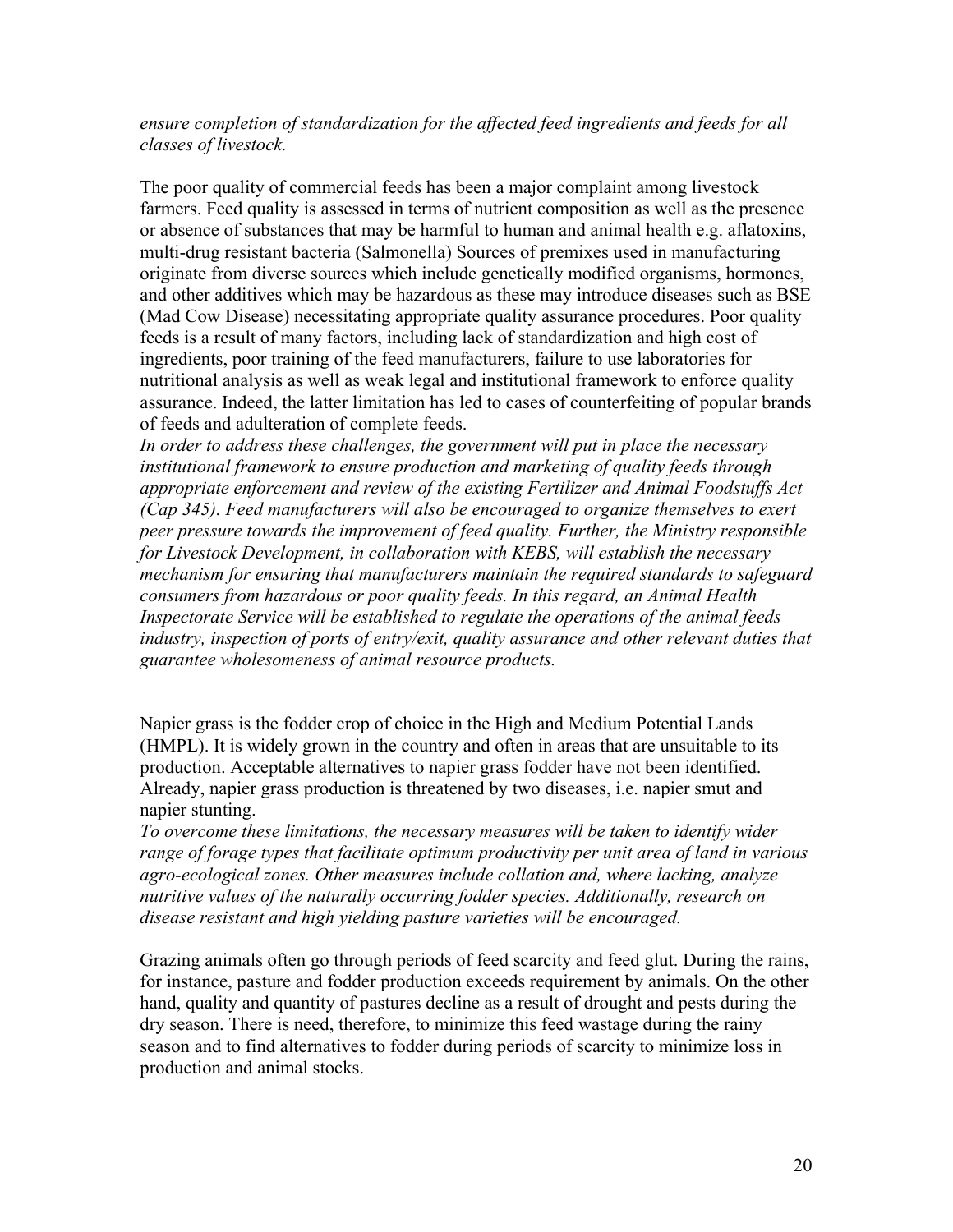*In this regard, the necessary initiatives will be undertaken to increase the feed base by encouraging technically approved grazing management strategies, including fodder and pasture conservation; and enhancing use of crop residues through efforts to commercialize fodder production by farmers. Measures will also be taken to enhance closer collaboration with the relevant government institutions to mitigate the effects of both pests and drought on fodder and pasture.* 

The range environment is fragile and, due to its inappropriate use, degradation of the range has been observed in some areas. This situation reduces the capacity of the land to support enough livestock in the rangelands. There is need, therefore, to develop strategies that will protect the environment and support livestock in a sustainable manner.  *In order to adequately enhance the requisite measures for sustainable development in the ASAL, and elsewhere where communal grazing takes place, efforts will be made to institutionalize involvement of the community in the planning, and development of range and pasture rehabilitation packages. Initiatives will also be made to facilitate monitoring and control the size of range and grazing areas that is persistently being affected by shrinkage through range degradation, urban expansion, settlements, cultivation and other kinds of encroachment on the livestock zones.*

Overtime, it has been established that droughts and famine in the country occur over the lapse of a regular span of a certain period lapse. However, their effects are felt more by the pastoral community through human suffering and loss of their livestock. During the drought, human suffering is ameliorated somewhat by famine food relief. However, after the drought has taken its toll, many households are often left without sufficient livestock to sustain their livelihoods. There is, therefore, need to minimize animal losses during drought in order to facilitate faster socio-economic recovery of their owners after the lapse of drought.

*To counter such effects, initiatives for drought preparedness to take care of vulnerability for human and animals as well as recovery programmes for mitigation and poverty alleviation in all regions, will be developed by the government in liaison with all the relevant stakeholders. More importantly, the government will put in place cost-effective measures that ensure that livestock mortality rates during prolonged droughts are avoided or kept to minimum. To achieve this, the government will promote sound range management practices, effective disease control and establish appropriate livestock marketing infrastructure within the ASALs.* 

### **3.3. Livestock Inputs and Services**

### 3.3.1 Livestock Inputs: Types, Availability and Cost

The main types of inputs in livestock production include feeds, water, pasture, fodder seed, fertilizers, semen, energy, vaccines, drugs and breeding stock. On the other hand, the main services rendered to livestock producers are veterinary, animal breeding, research and extension, and animal identification services.

In the medium to high rainfall areas, most farm inputs are readily available in the markets, except a few vaccines which are sometimes sourced out of the country.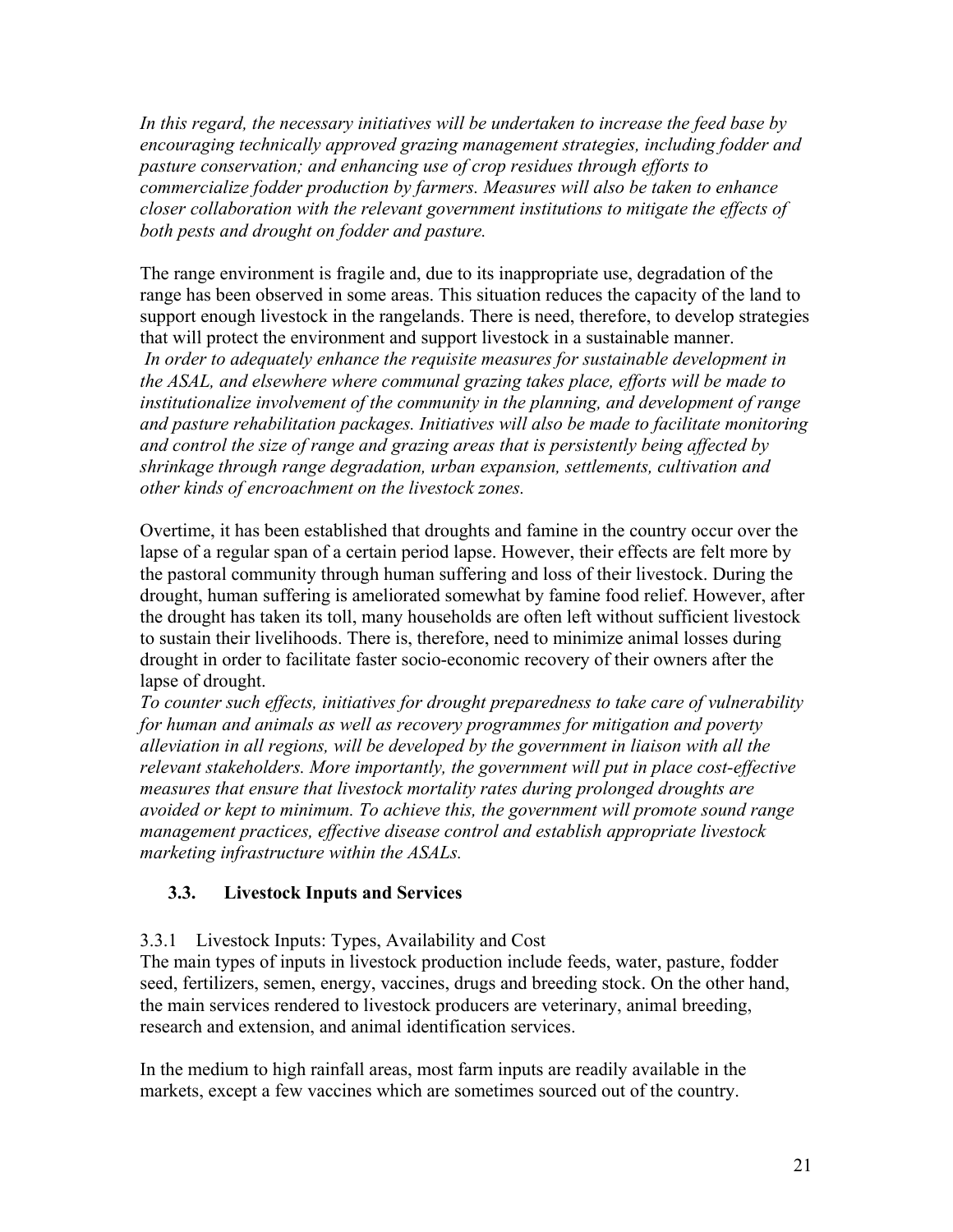However, in the arid and semi-arid areas, livestock input suppliers are rare and poorly distributed. The prevailing relatively poor infrastructure in such areas increases transportation and storage costs for livestock inputs, placing the prices of livestock inputs beyond the reach of most farmers. Currently, the farmers are meeting all the costs of inputs with the exception of compulsory vaccinations that are administered during major disease outbreaks, where the government meets much of the cost.

*In order to address the various challenges arising from these shortcomings, the government will work closely with other stakeholders to build the capacity of the private sector, including farmer organizations, to undertake production and distribution of livestock inputs more cost effectively. The government will also develop the necessary infrastructure to facilitate efficient production, distribution and storage of livestock inputs. To minimize shortages of vaccines supply, KEVEVAPI will be supported to enhance its efficiency in management and vaccine production for public good.* 

### 3.3.2 Quality of inputs

Availability of high quality inputs are a pre-requisite for improved livestock production and productivity. To ensure high quality and safety of animal production inputs and animal products, the country has established two national laboratories at Embakasi and Kabete in Nairobi, and six regional laboratories at Kericho, Karatina, Nakuru, Mariakani, Eldoret and Garissa. The overall responsibility for quality standardization lies in the domain of the Kenya Bureau of Standards (KEBS), while the Kenya Plant Health Inspectorate Services (KEPHIS), on the other hand, is specifically charged with assuring quality of plant material. With regard to livestock, , Department of Veterinary Services ,the public universities, as well as some private institutions, have contributed to livestock input and livestock product quality assurance. However, quality assurance for animal production inputs, vaccines and other biologics, drugs, pesticides, feeds, premixes and animal products has, for sometime, been found to be weak.

In order to address this shortcoming, the government, in conjunction with the relevant *stakeholders, will institute the necessary measures to establish an inspection and compliance system specific for animal health and production inputs, in compliance with the internationally set standards. The establishment of an Animal Health Inspectorate Service (AHIS) will address this challenge.* 

### *3.4. Animal Diseases and Pests*

3.4.1. Animal diseases and pests control is important for the viability and sustainability of the livestock sub-sector. Animal diseases and pests contribute significantly to low productivity of farm animals and impact negatively on both local and international livestock trade. The most important notifiable diseases in Kenya are Foot and Mouth Disease (FMD), Anthrax, Contagious Bovine Pleuropneumonia (CBPP), Rabies, Lumpy Skin disease, Contagious Caprine Pleuropneumonia (CCPP), New Castle Disease, East Coast Fever, Rift Valley Fever Trypanosomosis, and re-emerging diseases. Indeed much of Kenya has been declared rinderpest free, except a small corridor along the Kenya/Somalia border. There are, however, emerging notifiable diseases, like Avian Influenza, which are of great economic and public health importance. Of more significance also are the non-notifiable diseases like worms, reproductive disorders,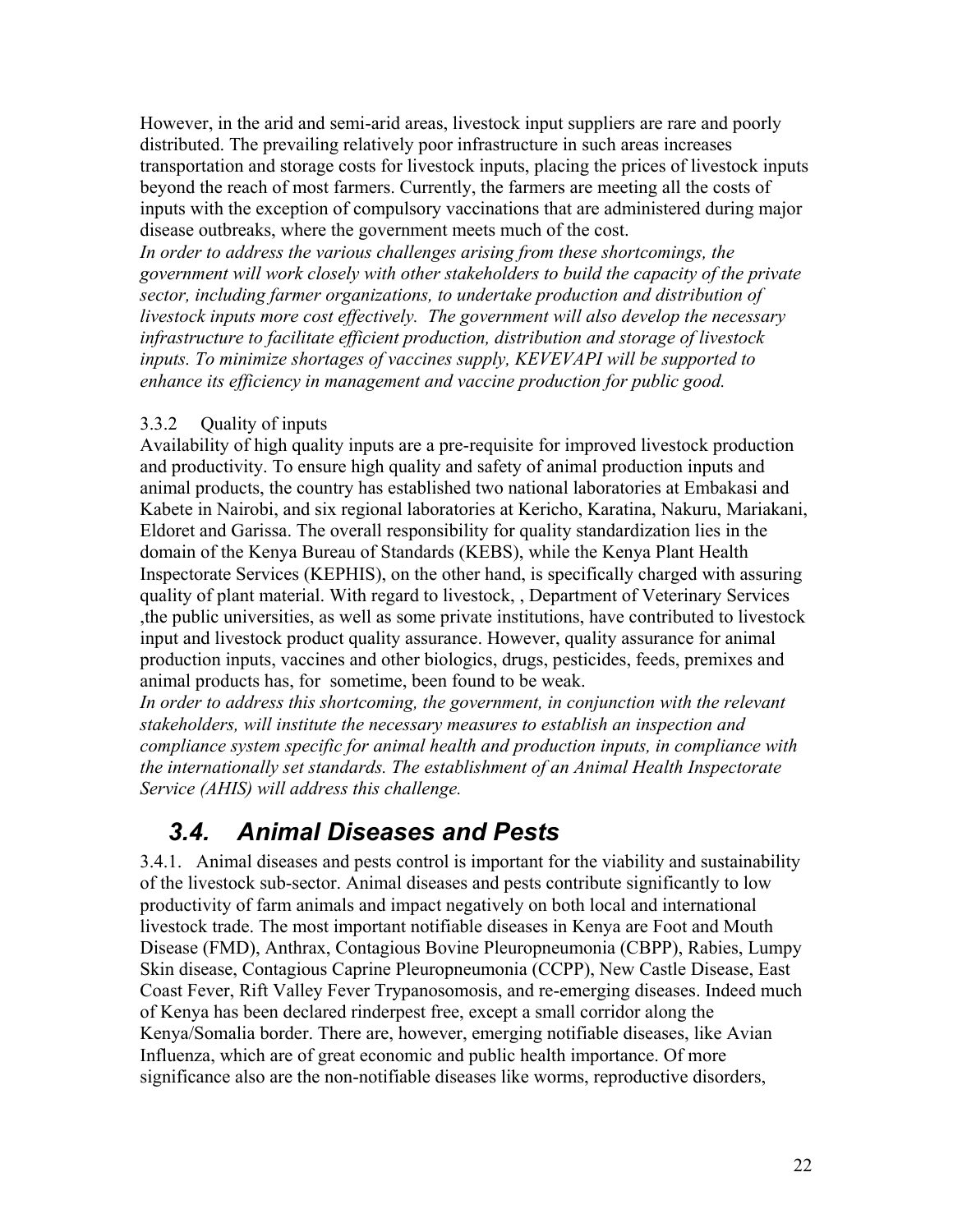mastitis, scours, zoonotic and tick borne diseases that affect large number of livestock in the country and which need sustained vigilance and surveillance in order to control. *In order to address these challenges, the government will take the necessary steps to allocate adequate funds to the relevant departments for the control of notifiable diseases and for compensation of farmers where stamping out programmes are done. Towards this end, the Animal Diseases Act (Cap 364) will be reviewed to accommodate interventions such as establishment of Disease Free zones which is the Ministry flagship for Vision 2030 where financial allocation will be on the basis of the sub sector challenges such as disease burden and compensation for farmer losses . The Ministry shall establish a livestock emergency fund to handle livestock related disasters.* 

3.4.2 The following are the main challenges facing the control of animal diseases and pests in the country; absence of adequate capacity for disease control and clinical services, little public awareness on disease and pest confirmation, inadequate epidemiosurveillance, poor tick control, weak inspectorate and quality assurance, lack of enforcement on existing rules and regulations on movement of livestock and livestock products both within the country and across the national borders, and inadequate human, financial and physical capacity to enhance performance of the Department of Veterinary Services.

3.4.3 Currently, the Director of Veterinary Services is empowered to control animal diseases and pests by various legal statutes; namely, the Animal Diseases Act (Cap 364), Cattle Cleansing Act (Cap 358); Rabies Control Act (Cap 365), Branding Act (Cap 357) and the Crop and Livestock Production Act (Cap 321), Veterinary Surgeons Act, (Cap 366), Meat Control Act (Cap 356), and Pig Industry Act (Cap 361). The existing legal and regulatory framework is inadequate to address the current and future challenges in disease, pest and quality control. Indeed some of the Acts do not respond to new emerging challenges and, therefore, are not effective enough. The Veterinary Surgeons Act, for instance, does not fully accommodate the operations of Para-veterinarians. The Branding Act, on the other hand, ignores identification of other animal species except cattle as well as use of new technologies of animal identification. There is need, therefore, to review and merge some of the Acts to accommodate such limitations. *In order to address these shortcomings, the government will undertake a comprehensive review of all the relevant legal statutes to enhance harmonization and comprehensiveness of the various legislative statutes affecting animal health.* Currently, there is inadequate capacity to handle animal related disasters cases of emerging animal diseases and outbreaks. *In order to contain this challenge the government will establish the necessary mechanisms to deal with emerging diseases and outbreaks such as Avian Flu threat and foot and mouth diseases respectively.* 

3.4.4 There is inadequate public awareness on the need for reporting, confirmations and observance of animal diseases during a disease outbreak. In such situations, there is also low level of participation by the livestock stakeholders in disease control and prevention. In order to create strong partnership in disease control between the public sector and the *livestock stakeholders, the government will establish appropriate mechanisms to address the challenge.*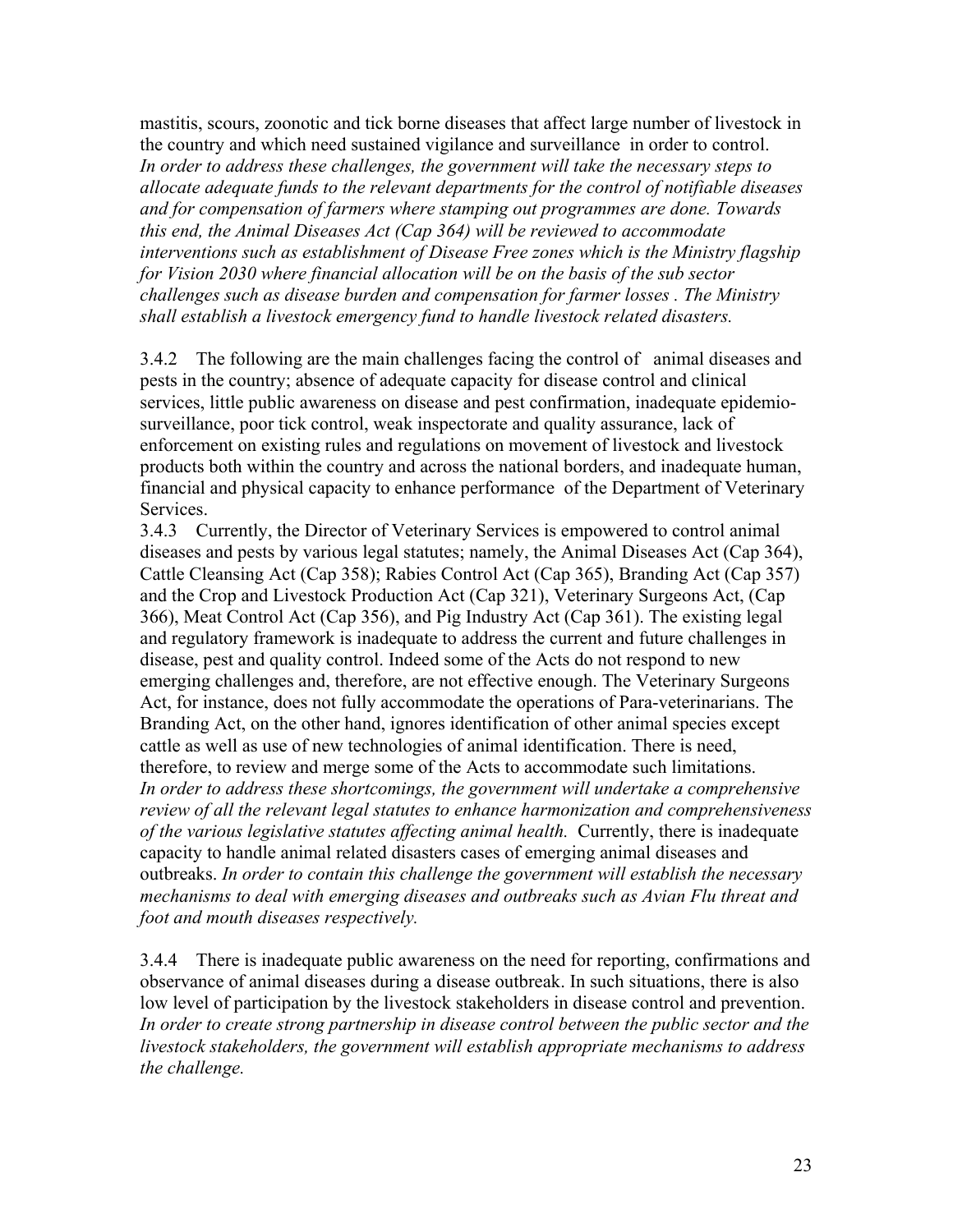3.4.5 Vector control services in the country are weak mainly because there was no comprehensive exit plan when the government stopped the provision of this service. Currently, vector control services are partially under the twin management of the local communities and the government i.e., local communities provide cattle dips and supply of acaricides, while the government is involved in quality control and extension services. This arrangement creates disharmony and inconsistencies in service provision, leading to incidences of inappropriate use of drugs and pesticides of questionable quality. *To address such problems, the government will establish mechanisms that will promote and facilitate participation of the public sector, communities and the private sector in environmentally safe vector and vector-borne disease control programmes.* 

*3.4.6* Large tracts of land in Kenya are underutilized because they are infested with tsetse flies which transmit trypanosomosis bugs. It is desirable that these lands be brought under useful agricultural production by addressing the tsetse infestation in the affected regions of the country.

*To eliminate the menace of tsetse flies, and their accompanying socio-economic effects, the government will put in place the necessary strategies and initiate appropriate programmes to eradicate the tsetse flies.* 

3.4.7 The government is constrained by both low numbers of skilled personnel in its employment and limited support facilities, a situation that impedes capability to monitor the prevalence of diseases and pests in the country. The on-going broad reforms in the public sector are expected, to some extent, to address these challenges. However, a stronger private sector partnership is necessary to supplement the limited public sector resources and thereby facilitate more participation by other stakeholders in disease and pests control. *In order to ensure that the capacity for animal disease and pests control is enhanced, and in liaison with other stakeholders, the government will employ, facilitate and encourage self-employment and deployment of adequate numbers of professionals and technically qualified personnel to sustainably serve the sub- sector.* 

3.4.8 Due to the limited public sector capacity in the provision of veterinary services, the main focus of animal disease control has been on cattle. *To address this limitation, public and stakeholder resources will be harnessed to facilitate expansion of focus to include control of animal diseases and pests affecting other species of livestock. In addition the government will address the sub sector needs to enable it address essential services by availing material and fiscal resources.* 

3.4.9 Enforcement of veterinary drugs inspection by veterinary personnel is currently limited by the legal provision that puts veterinary drugs inspectorate under the Ministry of Health through the Pharmacy and Poisons Act (Cap 244).The consequences of this arrangement include the sale of ethical veterinary drugs in wrongly designated places and without proper prescription. This results into abuse and misuse of veterinary drugs, and subsequently, exposing risk to consumers of animal products.

*In the light of this shortcoming, the government will take the necessary measures to separate the management of veterinary drugs from that of human drugs and move control and regulation of veterinary drugs to the Ministry in charge of Veterinary Services. The*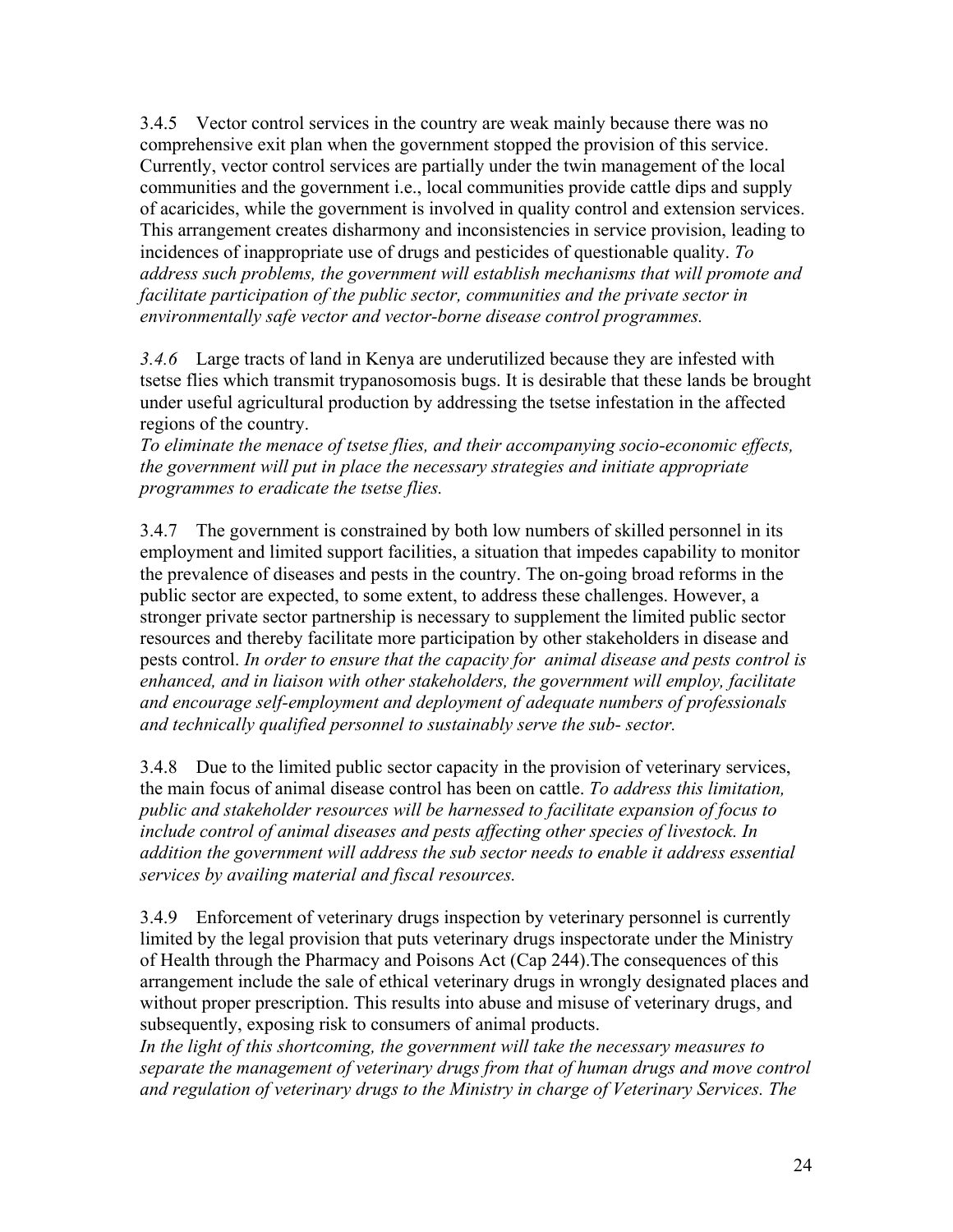*government will also initiate drug use monitoring and surveillance mechanism to minimize adverse risks and development of anti microbial resistance..* 

3.4.10 Control of livestock movement serves the twin purposes of minimizing stock theft and controlling livestock diseases. Currently there is inadequate enforcement on the existing rules and regulations relating to the movement of livestock and livestock products both within the country and across the national borders. This weakness manifests itself in many forms of challenges, including the inability to effectively control disease, amongst other constraints.

*In order to address this problem, the government will increase its capacity to enforce the existing regulations and work closely with the key livestock stakeholders and communities, in order to effectively control the movement of livestock and livestock products. In this regard, the government will take the necessary measures, including reestablishment of stock routes, to ensure success towards this endeavor.* 

3.4.11 Kenya has expansive and porous borders with its neighbors; In addition, there is little coordination and collaboration with the neighbors on disease control across the borders, making control of trans-boundary diseases a major challenge*. To mitigate against this challenge, the Government will seek collaboration with neighboring states to strengthen both national and regional disease surveillance, monitoring and control, as well as providing rapid response to check the effects of disease outbreaks.*

3.4.12 It is estimated that livestock reproductive diseases account for substantial economic losses to livestock farmers. Such losses arise from infertility, embryonic deaths and abortions.

*To address this weakness, the government will enhance the capacity of the DVS and encourage more players in the private sector to participate in the management of animal reproductive health.* 

3.4.13 The country ensures quality and safety of animal production inputs and products, through the National Laboratories at Embakasi and Kabete, and six regional laboratories. However, the efficient operations of these institutions are currently limited by the prevailing status of poor laboratory infrastructure and weak staffing levels. It is also observed that there is limited participation and collaboration between public and private laboratories in this matter.

*To boost the capability of public laboratories in diagnosis and quality assurance of animal products and by-products, the government will upgrade the infrastructure of the existing laboratories while establishing strategic ones, and enhance their capacity building to internationally required standards. The necessary instruments will also be established to enhance closer liaison between public and private laboratories in order to boost the overall national capacity for diagnostic and quality assurance.*

# **3.5. Animal Welfare Services**

 Animal welfare can be defined as the welfare of an individual animal in its state as regards its attempts to cope with its environment. It is usually expressed in the *five freedoms* of animal welfare; that is, freedom from thirst, hunger and malnutrition;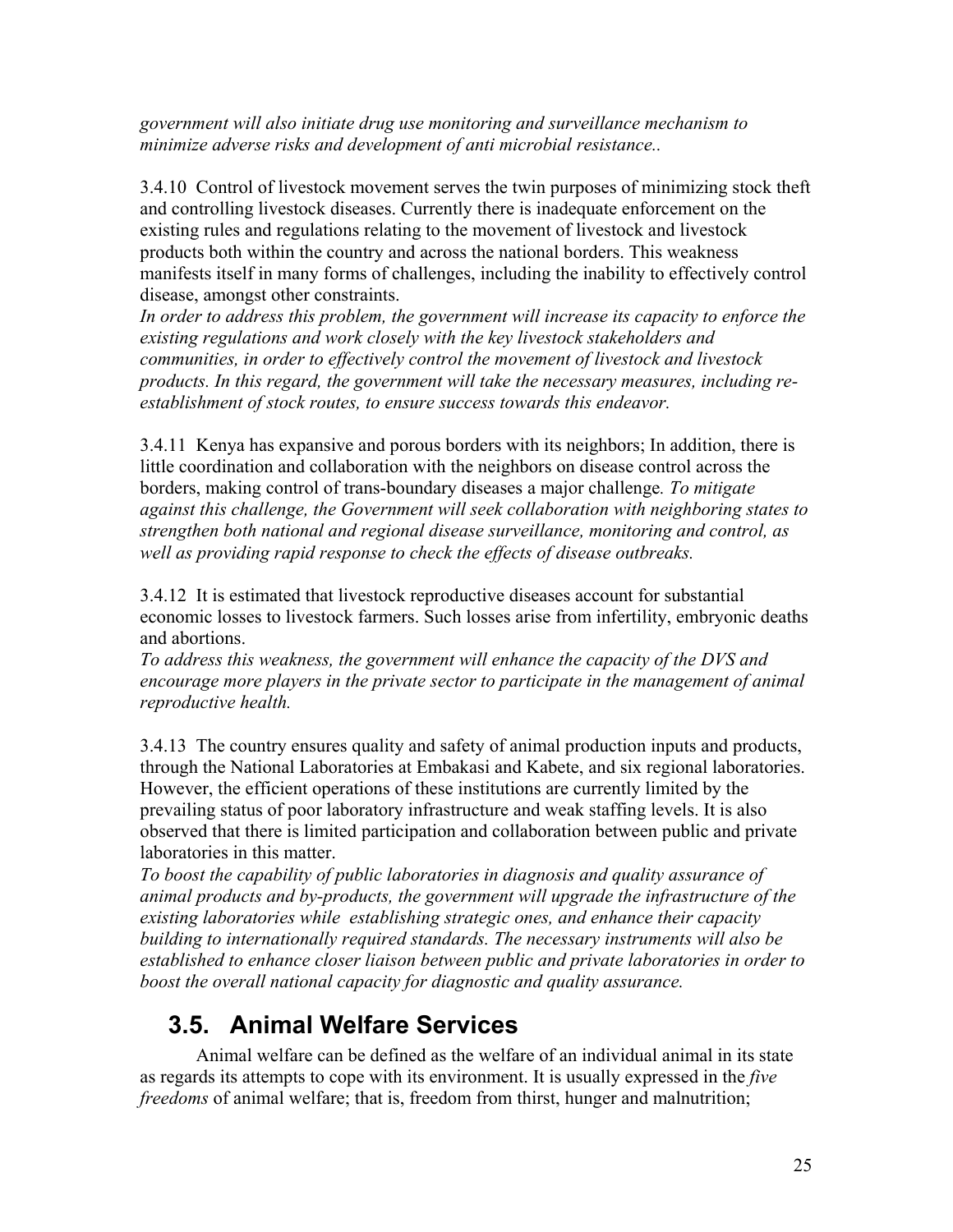freedom from discomfort; freedom from pain, injury and disease; freedom to express normal behavior, and finally freedom from fear and distress. The overall objective of the policy and strategies for animal welfare services is to facilitate the provision and promotion of responsible and humane care, use and management of sport, companion, research and farm animals, pets and wildlife*.* There is an international convention on animal welfare to which Kenya is signatory and one that needs domestication. It has been scientifically proven that animals whose welfare is taken care of have higher productivity. Animal welfare has become an issue recognized by OIE and WTO in matters of international trade in animal and animal products. The existing legal and policy provisions do not adequately specify the roles for relevant institutions, such as the Department of Veterinary Services (DVS), the Kenya Wildlife Service (KWS), the Kenya Veterinary Board (KVB), the Kenya Society for the Prevention of Cruelty to Animals (KSPCA) and the Attorney General (AG) Chambers. In addition, there is inadequate training in animal welfare and supervision, and capacity to monitor and minimize cruelty to animals, and limited extension on animal welfare issues. During natural and man-made disasters like floods, droughts and fires, less attention is given to animals with respect to their survival assurance. *In order to address these shortcomings,, the Prevention of Cruelty to Animals Act (Cap360) will be reviewed to develop supporting framework to address animal welfare issues, monitor and mitigate animal abuse, increase awareness on the importance of animal welfare, and promote training in animal welfare issues. To address the safety of animals during disasters e.g. fires, floods and drought the government will encourage stakeholders' collaboration in setting animal welfare centers and disaster fund.* 

## *3.6. Livestock Marketing and Value Addition*

### *LIVESTOCK MARKETING*

3.6.1 The marketing of livestock and livestock products is a major economic enterprise that engages many businessmen in the country. In Kenya, livestock marketing is largely in the hands of the private sector, with the government only offering regulatory and facilitation services. The key marketing agents include the private live animal traders, butchers, and middlemen. In the past, the international markets for livestock and livestock products for Kenya have mainly been in the Middle East and European countries, a situation that has changed during the last few years. This is mainly because Kenya has not been able to meet the necessary Sanitary and Phytosanitary Standards set under the relevant WTO statute. However, the government is taking the necessary measures to repossess these markets and even expand beyond their horizon.

The distribution system of livestock products and by-products is poorly developed in the country. The apparent distribution vacuum has enticed the establishment of many middlemen and middlemen organizations that skew the market against the interests of producers. *In order to streamline this situation, the government will strengthen the supervision and regulation of producer marketing groups.* 

3.6.2 Droughts occur in Kenya regularly, particularly in the arid and semi arid areas. In the latter areas, most droughts result to loss of livestock, collapse of local livestock markets and famine. There is, therefore, need to put in place measures that will minimize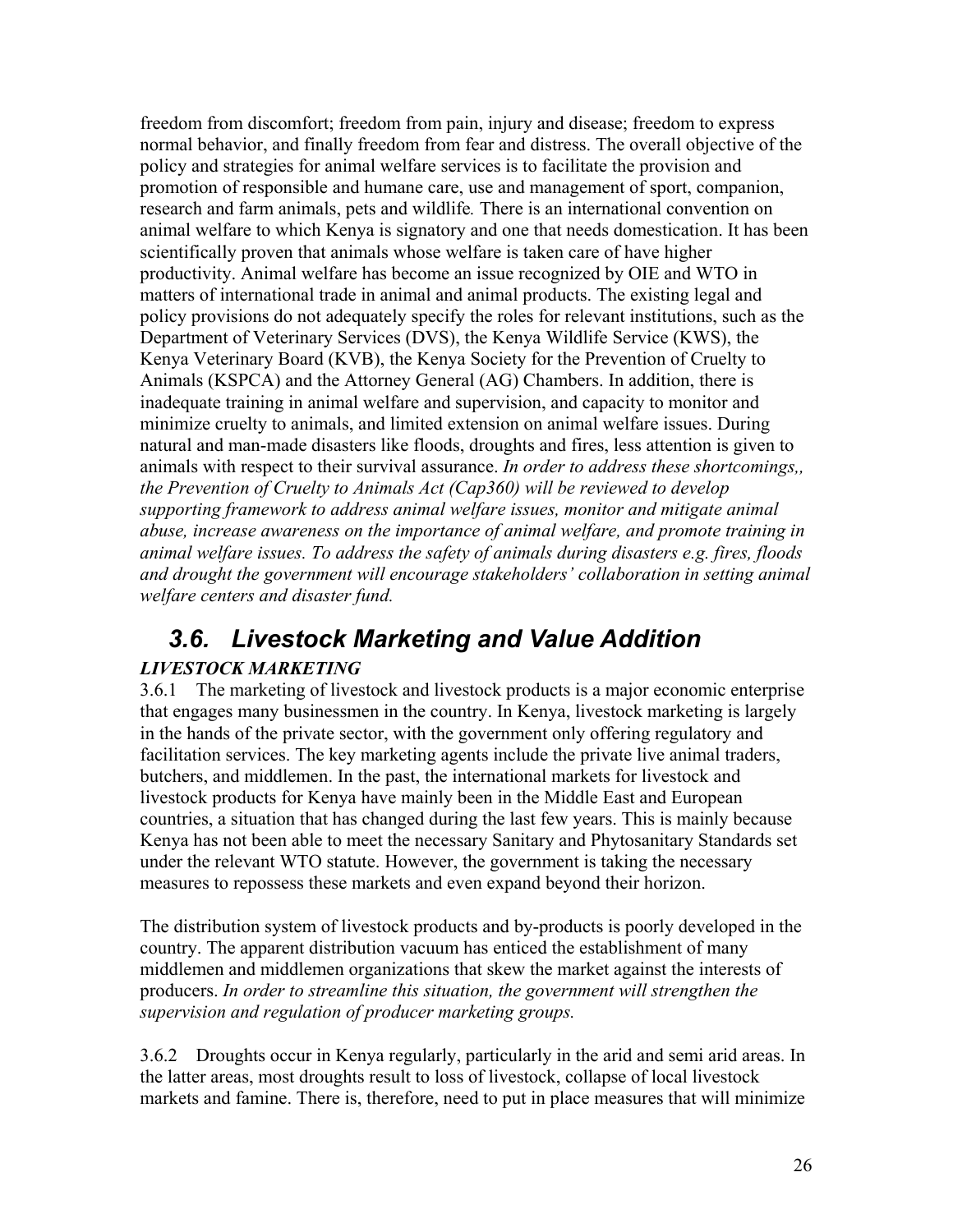losses occasioned by such droughts*. In this regard, the government will set up measures to institutionalize early warning system in the country that will be strengthened through adoption of the necessary mitigation interventions such as post drought restocking. Further, the government will also establish and institutionalize mechanisms for emergency livestock off- take.*

3.6.3 Good infrastructure directly facilitates efficient market and trade performance, and, by extension, affects producer prices. At the moment Kenya's infrastructure (roads, holding grounds, stock routes for livestock, etc) is in poor state, and hence unconducive to efficient livestock marketing. *To improve the infrastructure, the Government will develop and rehabilitate livestock marketing infrastructure in collaboration with the relevant stakeholders. In particular, the local county councils will plough back some of the cess revenue towards the development of livestock marketing infrastructure in order to improve local livestock market. It will also protect the existing holding grounds from acquisition by private developers or any other entity.*

3.6.4 An efficient market information system is an essential element for enhancing market competitiveness. In a system where market information flow is efficient, the ability of producers, traders and consumers to make the right choices is vastly enhanced. On the other hand, inefficient market information system, creates market distortions that eventually tend to make business expensive to both the producers and consumers. Low producer prices affect earnings for the livestock farmers, their livelihood and food security situation. Poor market pricing are mainly a result of poor market information systems that act as a key limiting factor to good market access. *In order to overcome such distortions and their effects, the Government will strengthen livestock marketing information system by facilitating disseminations to both the producers and consumers. Given the importance of prices in determining livestock production and the farmers' earnings, the government will establish mechanisms for strengthening the market information systems and institutionalize linkages with other international markets.*

3.6.5 Insecurity limits livestock transportation to various market and, therefore, reduces performance of livestock trade.For example, trekking animals to the markets has been shown to be cheaper than truck transport, but trekking is currently unsafe. *In the light of this, the Government in collaboration with the ASAL communities, will promote peace building initiatives and establish conflict early warning systems in an effort to thwart the on-set of any community conflicts.*

3.6.6 The high standards set by importing countries on livestock and livestock products hinder the country's ability to exploit the high potential in the international markets. *To exploit such opportunities, the Government will strengthen training, supervision and regulation of service providers to assure quality service delivery. It will also facilitate enforcement of the Sanitary and Phytosanitary Standards (SPS) as per the WTO Agreements of which Kenya is a signatory. Towards this, the government will develop and enforce a code of practice that will be acceptable to national and international standards at all stages of production and marketing.*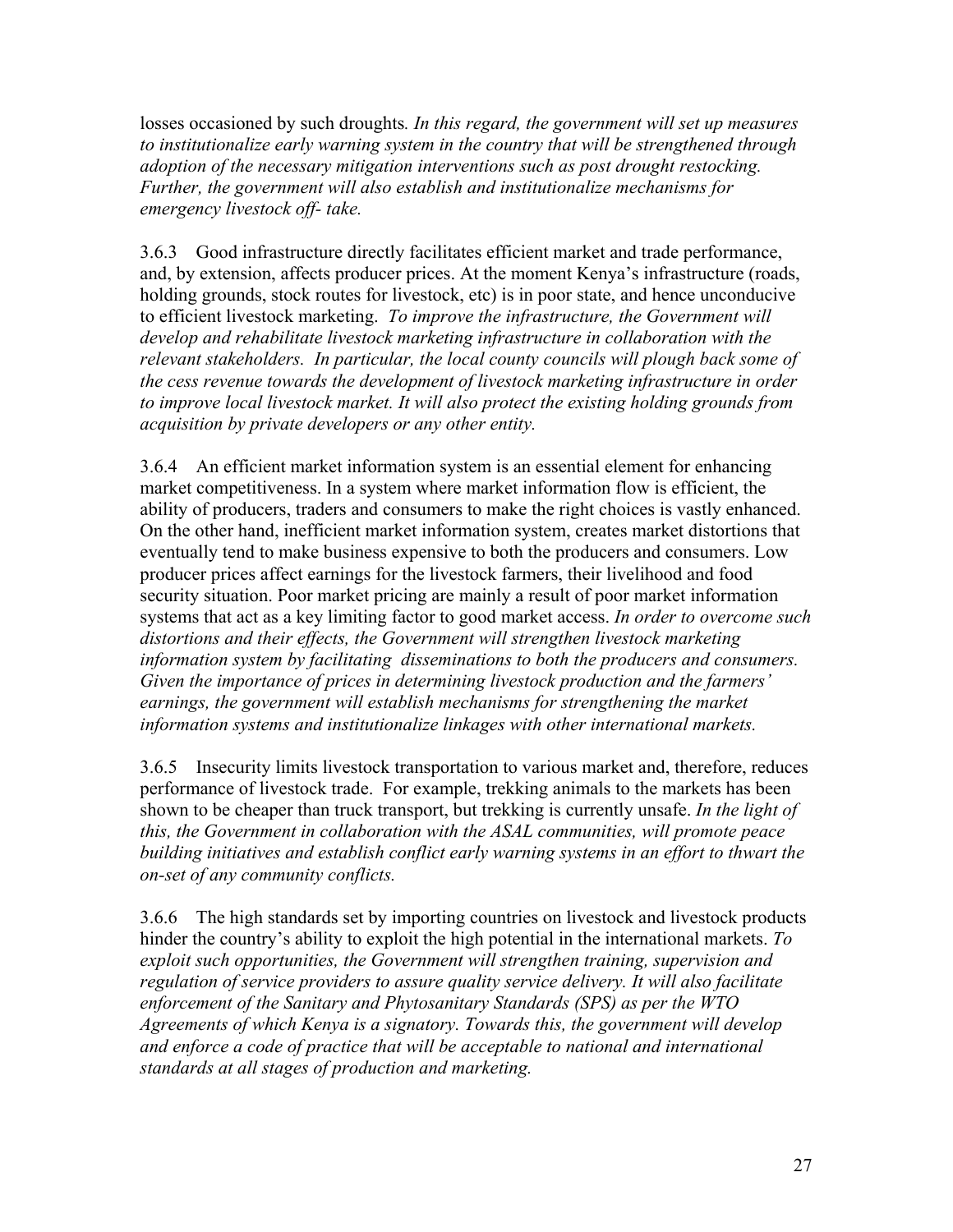3.6.7 Currently, the market for camel milk and meat is limited to the specific areas of production and a few areas where there is significant population of the people that originate from those areas. As a result of this market size limitation, a lot of camel milk is wasted, particularly during the wet seasons for lack of market outlets. Consequently, pastoralists are denied an opportunity to maximize returns from sale of camel milk. *To address this limitation, the government will promote processing and consumption of camel products, in both local and external markets, through various investment incentives to camel dairy milk processing facilities.* 

3.6.8 Livestock products such as meat and meat products, milk and milk products, and eggs play critical roles in ensuring food security, enriched livelihood and economic development in Kenya. However, the local market is occasionally affected negatively by flooding of the market with cheaper and low quality imported livestock products which out-compete local products. *The government will endeavor to ensure competitiveness of local products by installing the necessary mechanisms that are acceptable to both regional and international markets. Also these products will appropriately be designated as special products under WTO agreements.*

To access the international markets, for instance, the quality of honey is of major concern. Kenya's honey has got high potential to access the international markets. But quality demands by the foreign markets are way above what is locally obtained. *To improve the quality of Kenya's honey the government in collaboration with stakeholders will develop rules and regulations on hive products, and promote modern bee-keeping technologies. The capacity of producers and processors to harvest and process honey will be enhanced.*

3.6.9 The country is endowed with abundant wildlife game. In the context of livestock development, some of these have already been classified as emerging livestock. However, the prevailing Wildlife Conservation Act (Cap 376) classifies these species as wildlife and hence cannot be domesticated for purposes of use and trade as emerging livestock. *In collaboration with other relevant stakeholders, the Ministry responsible for livestock development will collaborate with stakeholders to incorporate other animal species into mainstream livestock.* 

3.6.10 The role of marketing organization in livestock trade cannot be gainsaid. The institutions play an important role in making use of economies of scale and in improving their bargaining power. The major marketing organizations include the cooperative societies and other non-cooperative marketing groups. In order to enhance their marketing capacity even further, *the government will develop the necessary mechanisms to encourage and support cooperative societies, producer/trader groups and livestock marketing groups*.

3.6.11 Value Addition: The main livestock products include milk, meat, hides, skins, wool, honey and other hive products, and the main by-products are bones, blood, feathers, hooves and horns. Most of the livestock by-products may be used in animal feed manufacturing industry, while others like horns, hooves, feathers and bones may be converted to ornamentals and other gift products. Feathers may also be used to make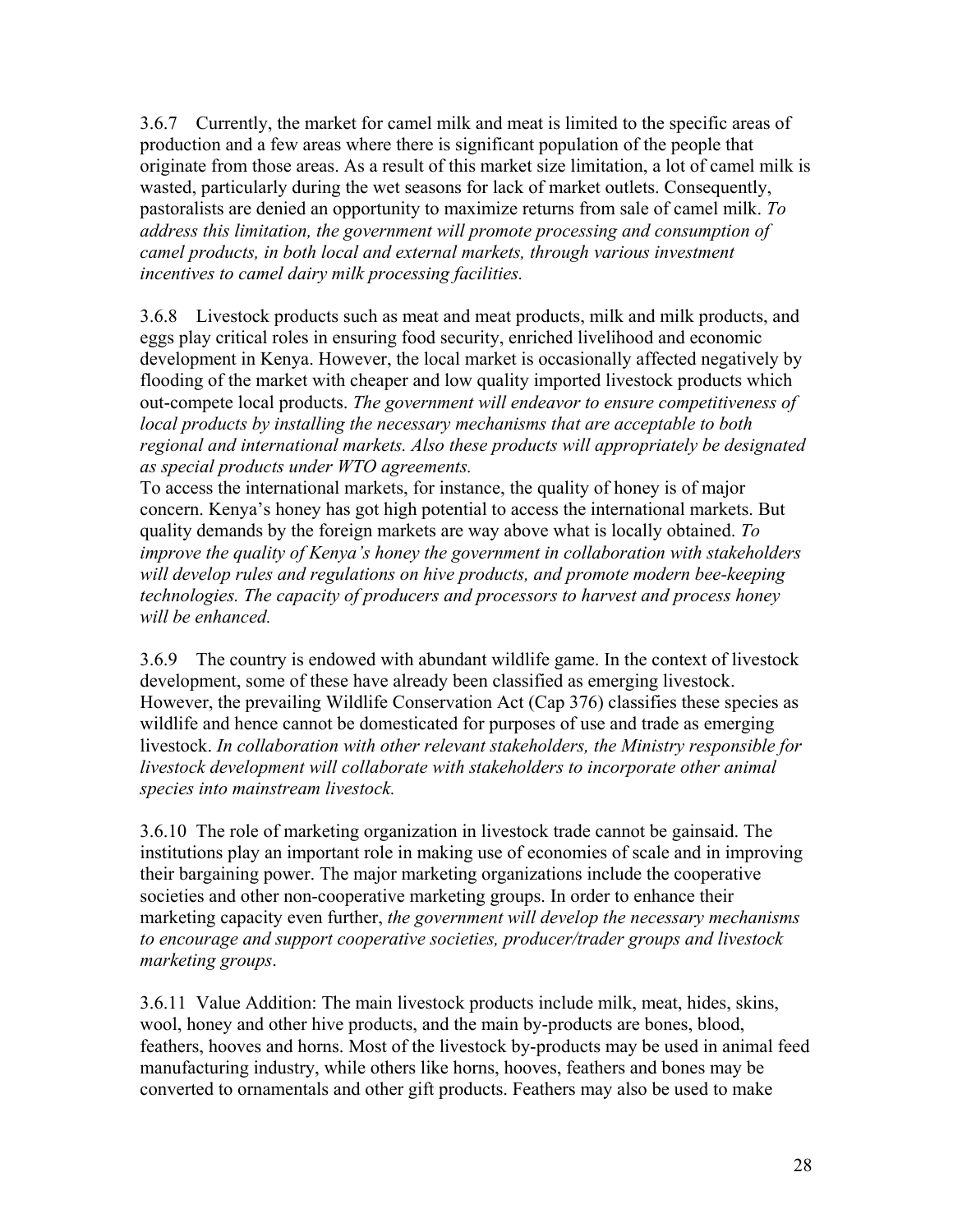mattresses, pillows and cushions. The competitiveness of any product, including agricultural products, is directly linked to its value addition chain. Currently, Kenya's livestock products are marketed both locally and internationally with limited value addition.

Consequently, this translates to low earnings for the producers, creates fewer employment opportunities, lower foreign exchange earnings to the country and limits technology innovation. The government recognizes the important role played by value addition chain involving various industrial enterprises operating within the livestock subsector. Value addition is currently largely constrained by high cost of investment necessary for the acquisition of equipments and other technologies that discourage the players in the industry from venturing into value addition industries. *In an effort to encourage investment in livestock-based value addition enterprises, the Ministry in charge of livestock affairs will develop incentive mechanisms for the prosperity of cottage industries and large scale value adding industry.*

3.6.12 Lack of skilled manpower continues to affect new technology development and uptake, especially in value addition investment ventures. *Recognizing that limitation in technological advancement is a major impediment to innovation within the industries in the livestock sub-sector, the government will make deliberate efforts to facilitate the development of skills and adoption of appropriate value addition technologies in the subsector.*

3.6.13 Value addition chain is highly dependent on the status of infrastructural development. Poor infrastructure such as roads, railway network and electricity supply inhibit growth of manufacturing and processing plants*. In order to improve infrastructure and enhance the prosperity of value addition livestock enterprises, the Ministry in charge of livestock affairs will* c*ollaborate with other relevant stakeholders to identify and attract the necessary support for infrastructural development. In this regard, an appropriate office to coo-ordinate all agri-business and value addition initiative will be established in the Ministry.*

3.6.14 Most livestock by-products go to waste mainly because of limited processing capacity. However, the available stock of by-products presents immense potential and opportunity for improved earnings and welfare of the livestock farmers, traders and processors*. To facilitate full exploitation of this potential and opportunity package, the Government will support local manufacturing and processing industries and put in place mechanisms that promote the use of livestock by-products such as the support to hides and skins management for growth of the leather industry.*

## *3.7. Research and Extension*

Strong research and extension institutions are key for enhancing competitiveness in the livestock industry and increasing livestock productivity. Currently, most of the livestockrelated research and technological development in the country is funded by the Government. This is done in partnership with various development partners, mainly through various KARI research centers and public universities located in different parts of the country. Other institutions which undertake livestock research include the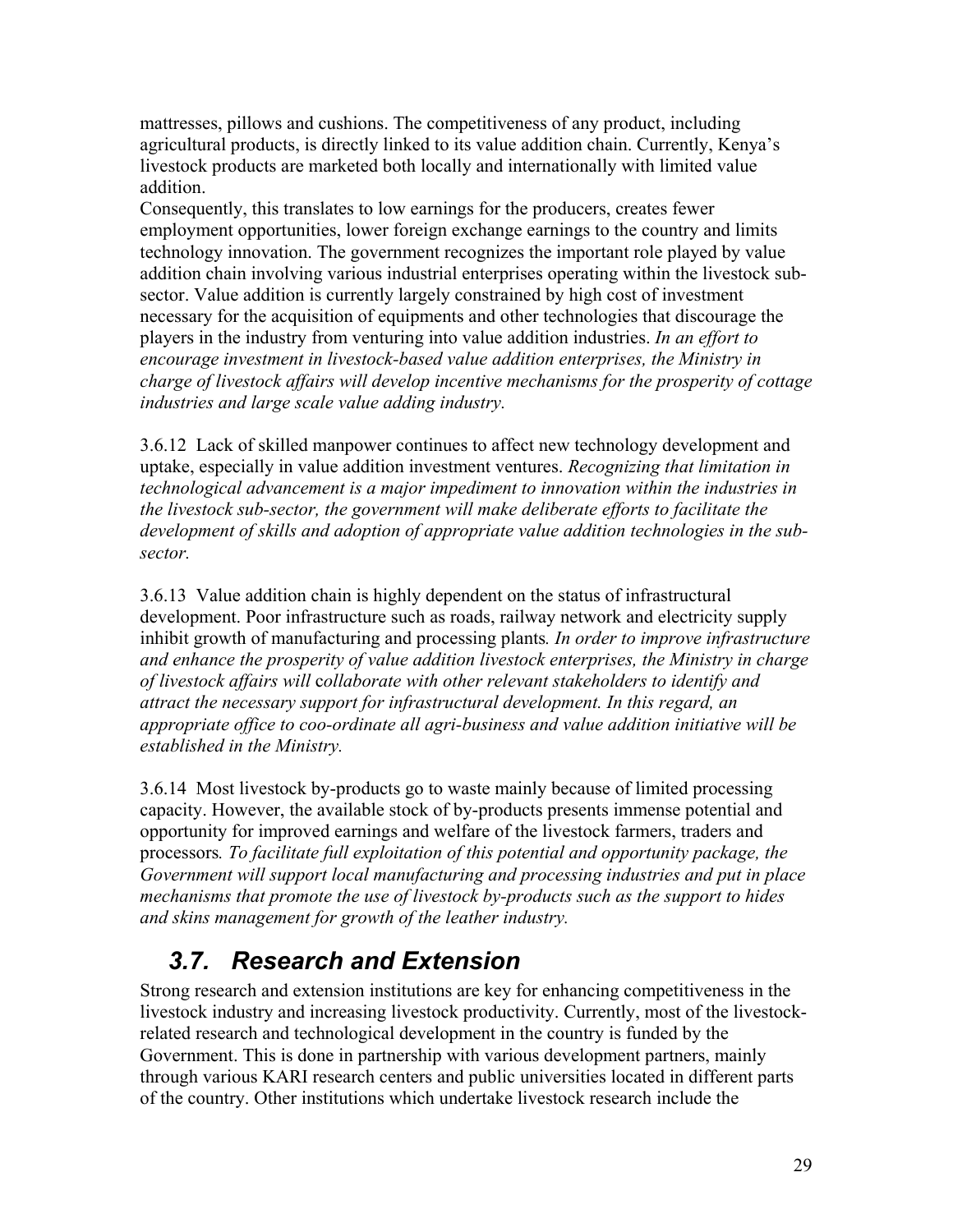International Livestock Research Institute (ILRI), the International Center for Insect Physiology and Ecology (ICIPE) and International Center for Research in Agro-Forestry (ICRAF). The Ministry of Livestock Development is the main provider of livestock extension services. Other providers include agro-veterinary pharmaceutical companies, animal feed manufacturers, milk processors, Non-Government Organizations and Community Based Organizations.

3.7.1 The main livestock research is currently carried out by KARI, which is not under the purview of the Ministry incharge of livestock development. Within this institutional framework, crop research seems to have overshadowed livestock research. There is poor linkage between the research institutions and the ministry charged with the responsibility of providing livestock extension services. This has consequently weakened linkages between research extension services and the clientele. According to the World Bank, livestock industry is the world's fastest growing agricultural sub-sector with the exception of fisheries. It further predicts that by 2020 livestock products will surpass crop sub-sector in value terms. However, Kenya's livestock industry is growing at a slower pace compared to the world average. This scenario is attributed to inadequate research and technology transfer among other factors. Compared to crops research, livestock research, particularly breed development takes longer time to yield results due to longer generation interval. With most donor countries demanding quick returns for their investment, crop research attracts quick funding than livestock. There is, therefore, need to place livestock research institutions under the ministry in charge of livestock development for the purpose of effective coordination.

*In order to consolidate livestock research, Kenya Livestock Research Institute (KELRI) will be established to address animal research needs. The government will establish KELRI, principally to coordinate and strengthen all livestock research; and spearhead development of appropriate technologies to enhance competitiveness of the livestock industry. Kenya Veterinary Vaccines Production Institute (KEVEVAPI) will support research in veterinary pharmaceuticals.* 

3.7.2 The main constraints in research and extension service delivery within the livestock sub-sector include: low investment in livestock research by public and private sectors, inadequate attention to post-production research, particularly value-addition and marketing, and inadequate facilities for dissemination of the research findings. *In order to address such challenges, the government will seek ways and means to diversify the funding base and enhance financial sustainability of livestock research capacity. Budgetary support for research will also be enhanced in proportion to the contribution of livestock sub-sector to the overall agricultural sector and the economy as a whole. Further, public research institutions will be encouraged to commercialize the technologies that they develop. Towards this, a Fund for strategic research and commercialization of excellent technologies encompassing all the livestock species will be set up through a Private/Public Partnership initiative. In addition, a National Livestock Extension Fund will be established and allocated adequate public funds to facilitate livestock extension services. In addition, the government will continue to take lead in livestock extension services, but will, however, create a favorable environment for*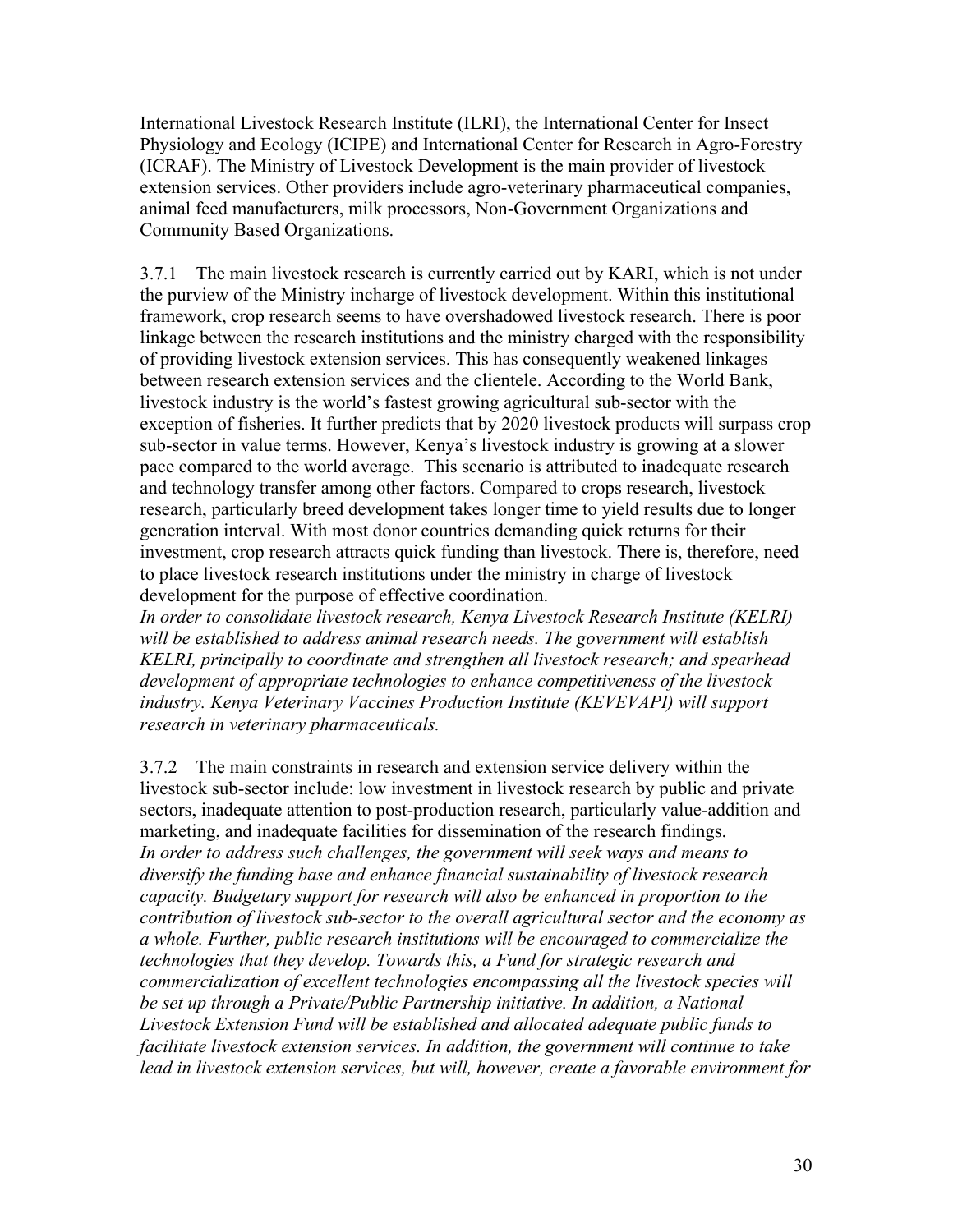*private sector stakeholders to eventually take a greater role in extension service delivery, especially in areas where commercial farming continue to be more enterprising.* 

3.7.3 The content of the messages for extension service delivery are currently inadequate to address the different needs of various stakeholders within the livestock subsector. This is partly caused by narrow specialization of extension agents and weak application of the prevailing unified extension approach. There is, therefore, need to develop comprehensive and dynamic extension packages which respond to market demand, taking into account the client's social-economic conditions, environment and other relevant cross-cutting values. *To overcome these challenges, the government will collaborate with other extension service providers to develop dynamic and comprehensive extension packages. The government will also encourage investments in capacity building for extension service providers, extension clientele and relevant institutions. Further, the government will promote demand driven and beneficiary led approaches in selection of technologies and extension messages.* 

3.7.4 At present, there is little formal collaboration among various extension service providers which, in some cases, has led to lack of synergy, duplication of efforts and conflict of interests. Consequently, this has resulted in poor access to extension support services by the extension clientele. There is need to devise modalities for improving collaboration and networking among the stakeholders to ensure uniformity in delivery of extension service.

*In recognition of the increasing role of other stakeholders in extension service provision, the government will promote pluralism in extension service delivery and institute mechanisms to coordinate extension services to ensure delivery of quality extension service. The government will further establish a harmonized institutional framework for coordination of all extension projects/ programmes within the livestock sub-sector in line with the aspirations of the National Agricultural Sector Extension Policy (NASEP).* 

3.7.5 Research within the livestock sub-sector has mainly focused on different types of cattle, especially the dairy cattle. The other livestock species, which have significant impact on the households' nutrition and income needs have not been addressed adequetely. There, is therefore, an urgent need to expand the scope of livestock subsector research to encompass other livestock species

*In this regard, the government will promote more research and extension work on other livestock species, including sheep, goats, pigs, camels and poultry.* 

3.7.6 It has been observed that some key socio-economic factors, which also influence livestock production, have not been given sufficient and attention and emphasis in the past. Instead, most research has concentrated in addressing itself to technical production problems (feeding, breeding, health and husbandry) at the cost of such key socioeconomic parameters that equally affect livestock producers.

*In this regard, in addition to addressing various technical problems facing livestock producers, processors and marketers, the government, in collaboration with stakeholders in the livestock sub-sector, will also take measures to streamline research and extension on socio-economic factors that affect livestock production and marketing.*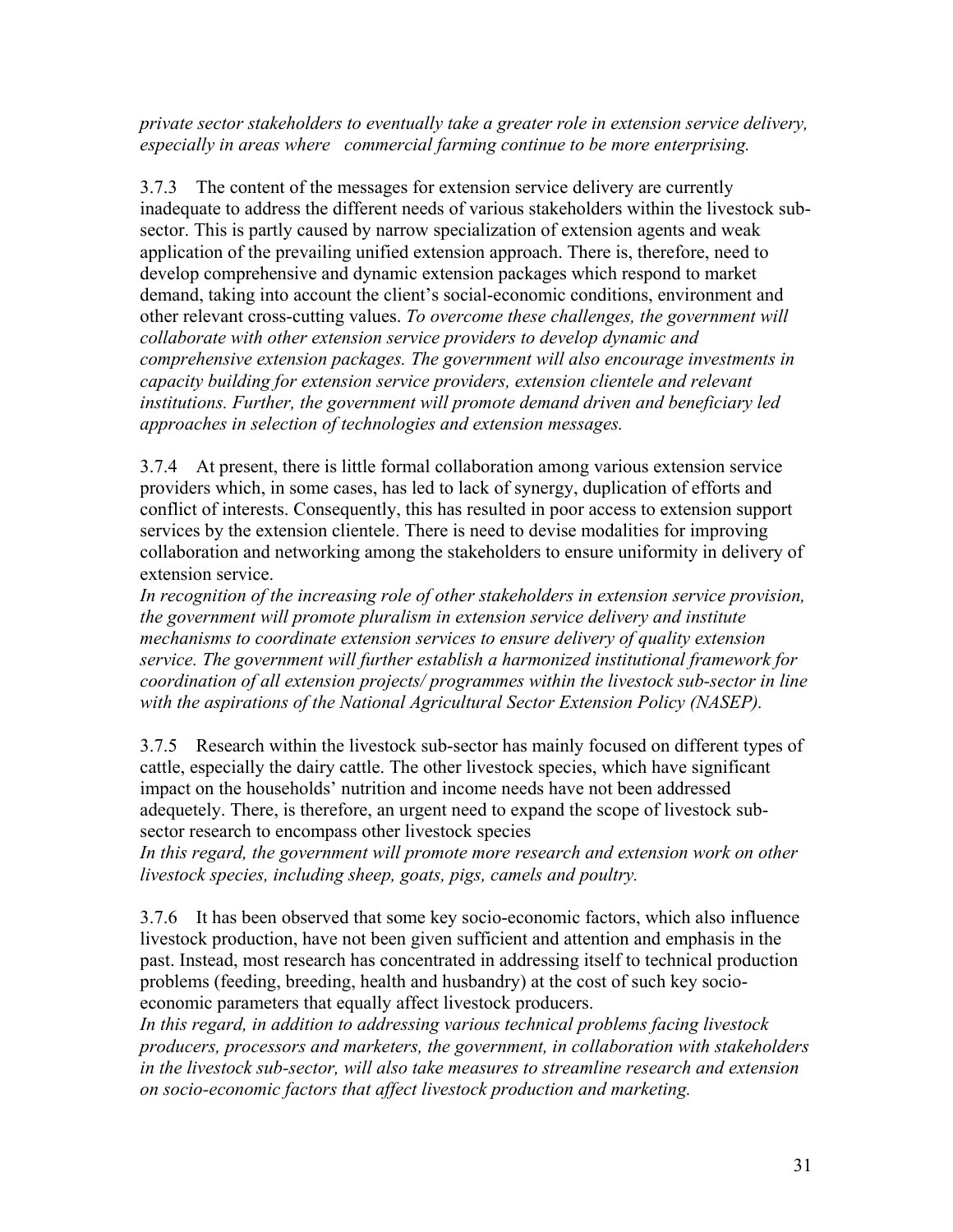## *3.8. Food Security*

It is estimated that about 56% of the country's population is food insecure and that about 2 million Kenyans are constantly on food relief with the figure rising to almost 4 million whenever rains fail. The latter situation mostly affects the ASAL population of the country. Food-security in the country has historically been equated with availability of the main cereals that are widely used in the country. For that reason, the prevalent food security institutional framework caters for maize, wheat, and rice in the Strategic Grain Reserve fund that is used to ensure food availability both regionally and nationally. Food security has, for that reason, been traditionally defined in terms of three million bags of maize and the money value equivalent to purchase the same amount of maize at any given time. This definition excludes animal based products such as milk, beef and fish which are of high nutritional value. In the context of food security, therefore, the role of the livestock sub-sector, which accounts for over 40% of Kenya's agricultural GDP, has not been fully acknowledged. In this connection, there is need to redefine Strategic Grain reserve into Strategic Food Reserve to include livestock based products, such as processed beef and powder milk. In addition, mechanisms should be established to counter the effects of drought in ASALs and other affected areas through, for instance, emergency livestock off- takes.

*In recognition of the important role that the livestock products could play in ensuring food security in the country, the government will establish modalities for expanding the definition of the Strategic Food Reserve to include livestock products, particularly milk and meat. To counter the effects of drought, the government will further establish modalities for emergency livestock off- takes. In order to facilitate this process, a Revolving Fund will be created which will enable the government to put in place mechanisms of recovery after drought.* 

3.8.1 Early warning and emergency preparedness is necessary for averting impacts of drought, floods and disease related disasters. Currently, the country does not have an integrated information data bank on food and nutrition security. This particular weakness limits efforts of the government and other service providers to identify and profile key characteristics of the vulnerable groups and, hence, mitigates against the ability to facilitate in the design of appropriate interventionary programmes, and the necessary resource mobilization allocation mechanism.

*To overcome this challenge, the government will strengthen capacity of the existing early warning systems prevalent in various institutions and ensure that the operations of such systems are well coordinated to cover all disaster vulnerable areas adequately. Further, medium and long-term plans for emergency preparedness will also be established.* 

# *3.9. Food Safety*

Foods of animal origin are essential in human nutrition hence their safety must be guaranteed. Veterinary Public Health is vital in the prevention and control of Zoonosis, food safety and fair trade in foods of animal origin. This has been guaranteed by the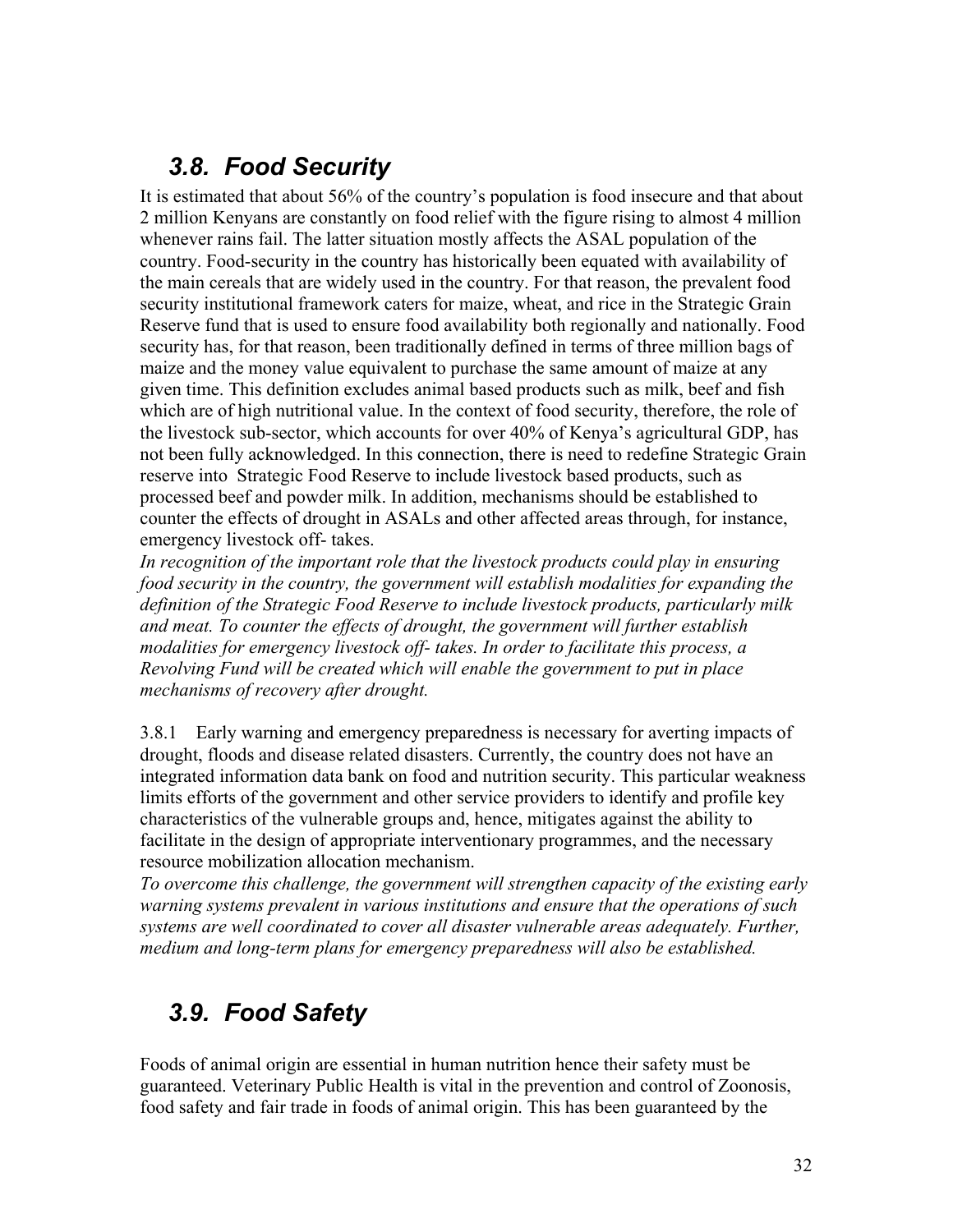Ministry incharge of Veterinary Services in conjunction with the ministry incharge of Public Health through the various Acts of Parliament. The Department of Veterinary Services is responsible for inspection and certification of foods of animal origin for local and international trade. Food borne diseases and drug residues are a threat to consumer health. There has been poor coordination between the various enforcers coupled with inadequate capacity.

*In order to address this, the government will provide infrastructural and human capacity, improve institutional framework and harmonization of the implementation of this mandate. In addition creation of satellite abattoirs and quarantine facilities, establishment of an accredited food analytical laboratory, Update the governing legal statutes, Increase funding level to meet the current inspection and certification challenges.* 

## *3.10. CROSS-CUTTING ISSUES*

### 3.10.1 Land, Water and Environment

Land is a key asset and the basis for the development of different enterprises in the agricultural sector, including the livestock industry. Some of the practices employed in the cultivation of crops and raising of the different types of livestock species, including continuous land sub-division, have resulted in land degradation. The depletion of vegetation cover affects water quality and its availability, while exacerbating soil erosion and land degradation. Sustainable livestock development requires guaranteed water availability at all times. However, the limited access to water, for both human and animal use, is a major cause of conflict, especially during the dry season. Further, increased industrial activities, the growth of agro-chemicals use, and domestic waste disposal continue to have a significant negative impact on the environment, thus adversely affecting production of livestock and livestock products.

*In seeking a solution to these problems, the government will set appropriate policies on optimal land sizes and use. In liaison with the relevant experts in range dynamics, mechanisms for promoting efficient management of water resources will be set up to enhance the provision of adequate and good quality water, for both livestock and human use. To ameliorate negative environmental impacts, the government will liaise with relevant authorities to enforce adherence to the stipulated environmental management assessment guidelines, standards and provisions, as well as encouraging appropriate use and disposal of acaricides and other pesticides.*

### 3.10.2 Infrastructure and Security

The necessary infrastructure for efficient delivery of livestock inputs, services and products include roads, power, telecommunication and water supply systems. Specific infrastructures that serve livestock marketing include stock routes, holding grounds, sorting yards, and livestock markets. While it is acknowledged that the availability of the basic infrastructure is a necessary requirement for the development of the livestock industry, most of the infrastructure relating to livestock production and marketing is in relatively poor state. It is also worth noting that some agricultural enterprises have had specialized infrastructural facilities specifically developed to serve such enterprises. As a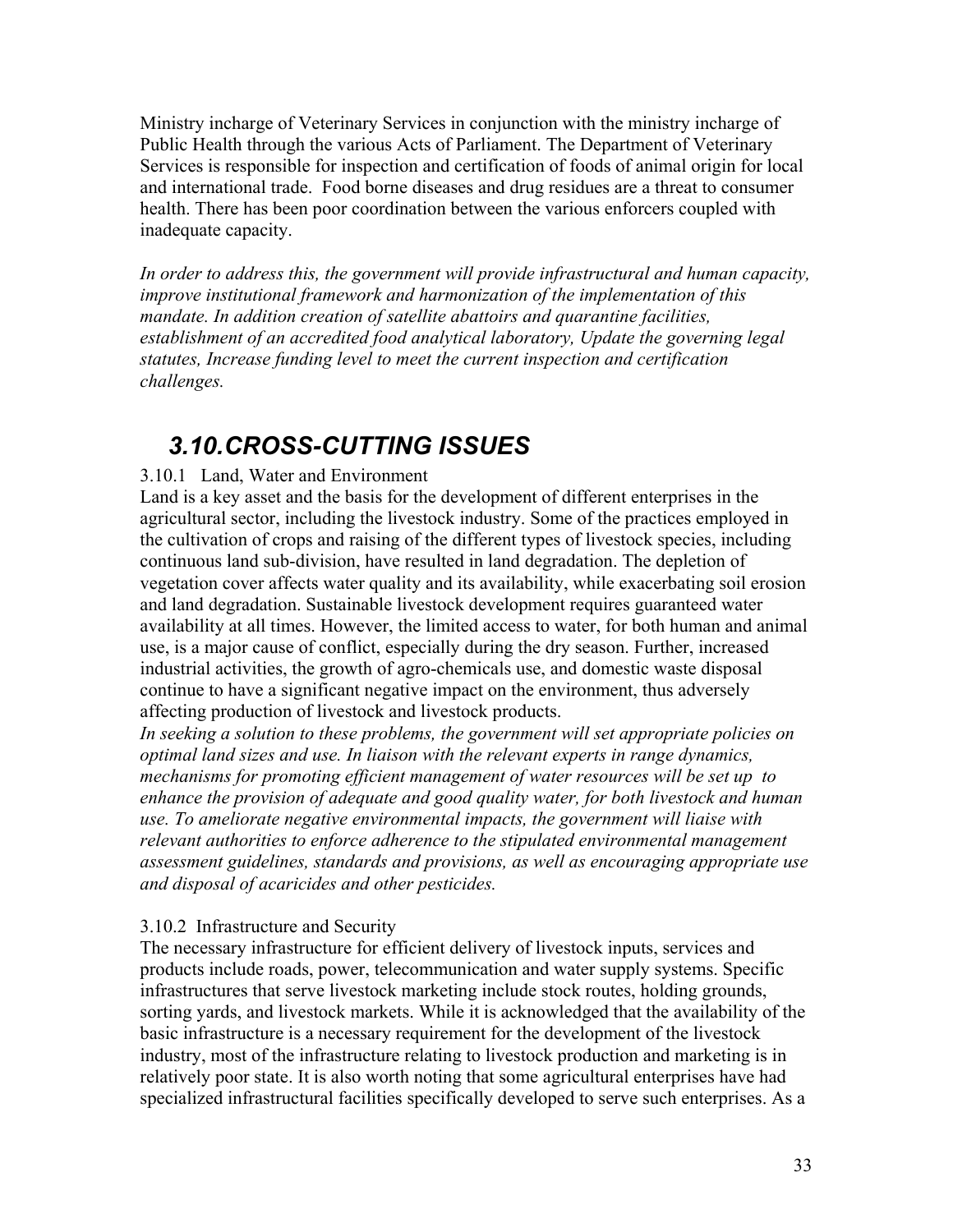result of such initiatives, the provision of high standard infrastructural facilities like roads has contributed significantly to the development of some agricultural enterprises, especially tea production.

Security is another key factor of consideration in any form of investment. Insecurity, particularly affects livestock production because the activity largely occurs in vast ASAL areas that are widely prone to banditry menace. This phenomenon restricts livestock movement, especially in search for better pastures and /or markets. Recovery of animals stolen by rustlers and bandits is made difficult because of similarity in appearance of such animals.

 *In order to adequately address the infrastructural challenges facing the livestock industry, the government in collaboration with other stakeholders, will explore ways and means of ensuring adequate investment in livestock infrastructure to enhance livestock production and marketing. The necessary measures will also be taken to promote public security and minimize conflict in ASAL areas.* 

 *Further, to discourage livestock rustling and ease recovery of stolen animals, the government will institute measures to identify all livestock and register identification marks.* 

#### 3.10.3 Livestock/ Wildlife Interaction

 Kenya is richly endowed with different species of wildlife game, a major tourism product that earns the country substantial foreign exchange. The wildlife resource also forms a major potential for exploitation as emerging livestock resource. The development of emerging livestock from the existing range of wildlife has a high potential to effectively contribute towards meeting domestic protein requirements. Such development ventures would also substantially raise household income through trade in various wildlife products, while enhancing efficient utilization of Kenya's rangelands.

 While most of the wildlife is concentrated in game parks and reserves, there is a considerable population of wild animals living in farmlands and ranches. The game in the farmland and ranches is seen as a menace, posing potential conflict between wildlife and the human population. In addition, there are restrictive statutes in the prevailing Kenya Wildlife Act Cap 376 which do not permit rearing of emerging livestock such as guinea fowls. There is, however, significant potential in gainfully exploiting these resources through game ranches and conservatoires in a sustainable environment.

 The greatest proportion of Kenya's wildlife resources, particularly the large mammal species, lives in non-protected areas which also have designated uses, mostly for agriculture and livestock production. Due to this interaction of wildlife and livestock, diseases are transmitted from wildlife to livestock. Also, there exists strong wildlife and livestock competition for natural resources such as pasture and water. The wildlife sometimes also predates on both livestock and humans, resulting in both human and livestock losses through death and injury.

 *To address these challenges, the government will encourage landowners in nonprotected areas that contain wildlife to adopt wildlife farming practices as a form of land use in order to generate income and also for consumptive purposes. In this regard, the Ministry in charge of livestock affairs will also collaborate with the relevant wildlife management authority to formulate an appropriate legal framework on farming and*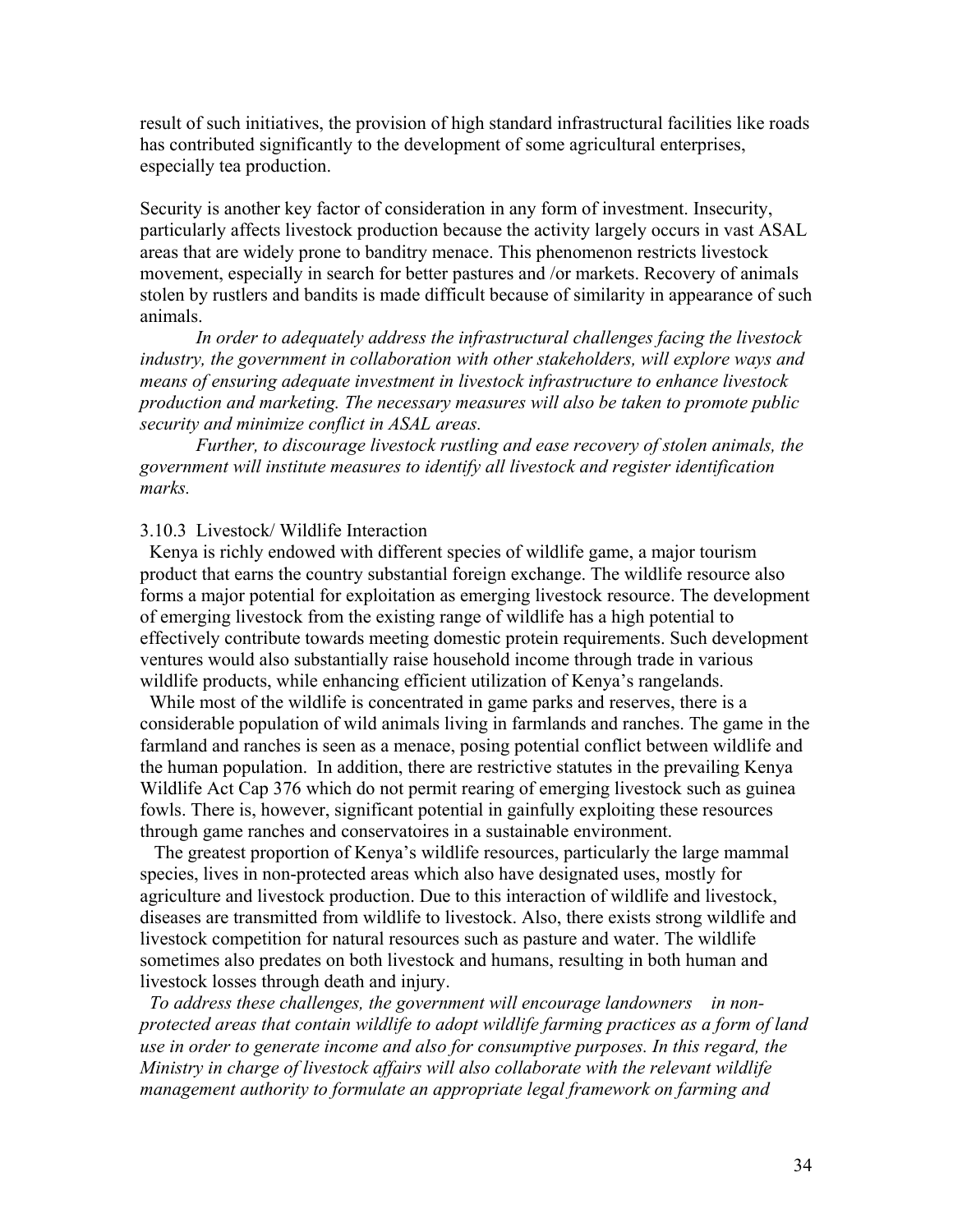*consumption of emerging livestock (e.g. ostriches and crocodiles). Further, the Ministry will regularly monitor survey and devise control measures on wildlife diseases which affects livestock. In addition, the communities living in areas with wildlife will be encouraged to combine livestock keeping with ecotourism practices in order to gain from both ventures and thereby increase their incomes. To address the human-wildlife conflict, the government will devise and institute an ideal benefit-sharing mechanism and also a more appropriate compensation scheme for the loss of both human and livestock.*

### 3.10.4 HIV/AIDS and other human diseases

It is a widely acknowledged notion that good human health is an important factor of production as it affects productivity of labour force in the different economic enterprises, including livestock production. The prevailing HIV/AIDS pandemic, malaria, tuberculosis and water borne diseases have profound social and economic implications as they affect both livestock extension service providers and the farmers. As aresult, this has lowered livestock productivity in many households and regions through the loss of manpower and diversion of resources, including the labour force and financial resources, to care for the sick and the orphaned.

*In cognizance of the fact that good human health is vital for increasing productivity and hence production in the livestock sub-sector, the Ministry in charge of livestock affairs, in collaboration with other stakeholders, will establish measures aimed at controlling these diseases and their social-economic impact.*

### 3.10.5 Gender

The existing laws on gender parity provide for equal rights and privileges for both men and women. It has been established that, for the various activities within the livestock sub-sector, women contribute between 60-80% of the labour-force, especially in ASAL areas. Traditionally, women work longer hours than men, yet they lack access to land and credit facilities. To address this dichotomy, an effective gender-sensitive approach in designing and implementing various interventions in livestock development initiatives should be developed, focusing on both equality and equity of outcomes. *In this regard the Ministry in charge of livestock affairs, in collaboration with stakeholders in both public and private sectors, will develop special gender sensitive programmes for women and youth empowerment to enable them access efficient production facilities like credit, land, and technology and market information. Further, gender issues will be incorporated, as much as possible, in all livestock extension messages through participatory approaches.* 

### 3.10.6: Pastoralism

Pastoral production systems are defined as those in which at least 50% of the household gross revenue comes from livestock or livestock related activities. There are two major categories of pastoralists: some are very mobile (in the driest areas), while others are more sedentary. Pastoralists use dry-land-natural resources sustainably where no other land-use systems can thrive. In doing so, pastoralists make use of water and fodder, the availability of which varies widely with respect to time and space. It is estimated that pastoralism provides direct employment and livelihood to over three million Kenyans. However, a gradual shift of pastoralism to agro-pastoralism and cropping farming systems, occasioned by increase in human population in the arid districts, has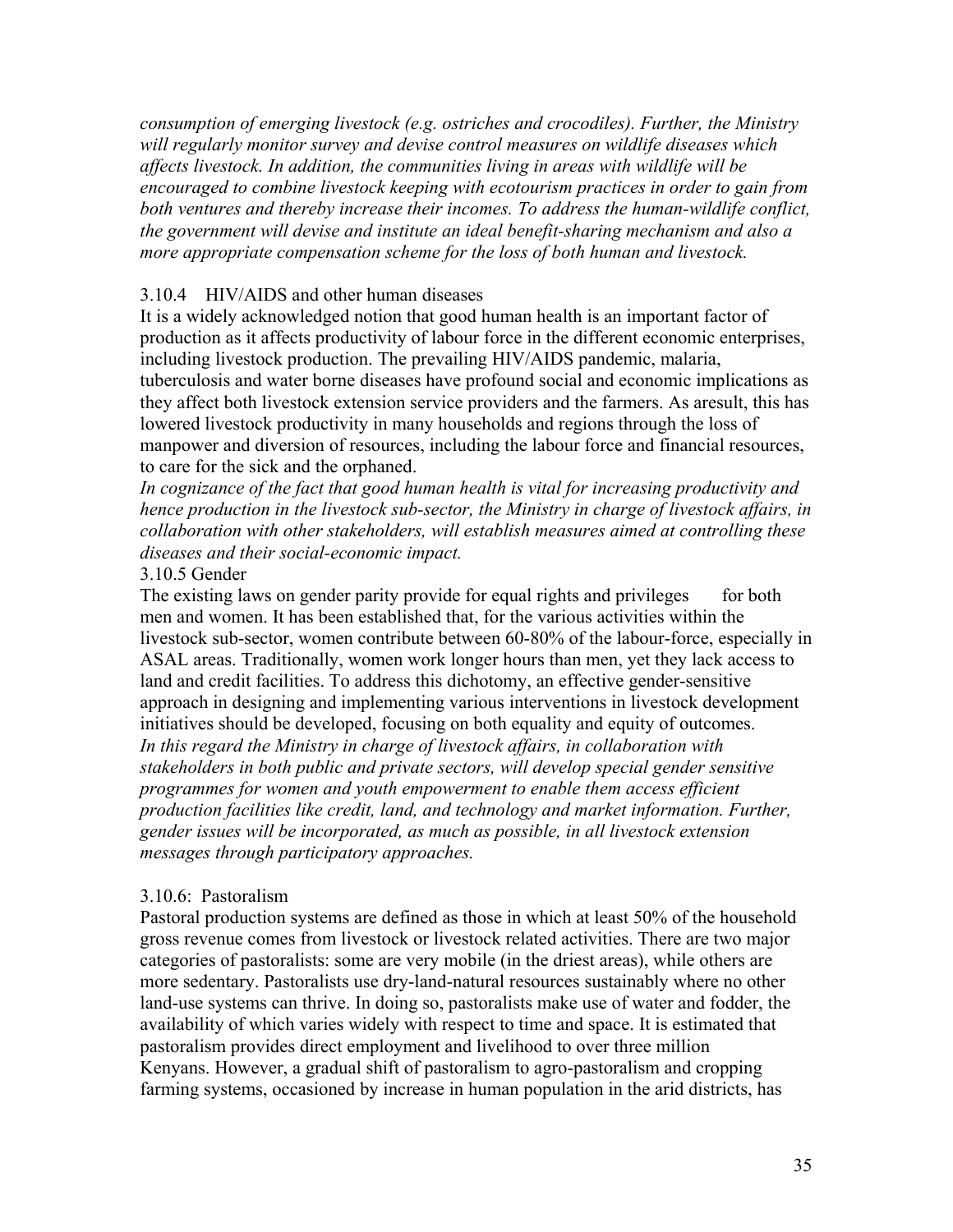been observed in the recent years. In addition, increasing number of children go to school and, therefore, do not learn how to manage livestock and often abandon the pastoral life. These recent changes that have been observed with some pastoralist societies are progressively reducing acumen and labour to manage pastoral production system. Cultivation, land adjudication and wildlife management have also contributed to a continuous decline in, especially, the dry season grazing areas available to pastoralists, and as a consequence have decreased the possibilities to subsist on the pastoral system. *The Government, in partnership with other stakeholders, will continue to support pastoralism and agro-pastoralism as viable production systems while encouraging diversification of the pastoral economy to hedge pastoral livelihoods against vulnerability to drought, floods and civil conflicts.* 

#### 3.10.7: Capacity Building

There are many institutions in the country that offer different types of training related to the livestock industry. However, it has been observed that this training is neither harmonized with the ideal training requirements nor standardized in content or syllabus. Most training modules have concentrated on livestock production aspects of the training, with little emphasis on value addition and marketing of livestock products. As a result, there is a glut of livestock production professionals at degree, diploma and certificate levels who are under-utilized in the sub-sector.

In the public service, because of the employment freeze on recruitment of public servants that was being observed since 1989, there is under-staffing with respect to technical needs in relation to the workload. The situation is made even worse by some disproportionate deployment of the existing trained staff, a scenario which has created shortages in some areas and excess staffing in others.

 *To address these challenges, the government together with other stakeholders, will ensure and facilitate employment, self-employment, and deployment of adequate numbers of professionally and technically qualified personnel to adequately serve the sub-sector. Further, where economic and business environment does not allow for the establishment of viable private sector services as in the case for the ASALs, the government will establish appropriate mechanisms to provide professionally and technically qualified personnel. The government will collaborate with the universities and other training institutions to encourage more people to be trained in areas relevant to the industry. . In addition, selected low-level training institutions will be upgraded to diploma or other higher level training colleges, where their curricula will be reviewed to give greater emphasis on development of skills in value addition and marketing.*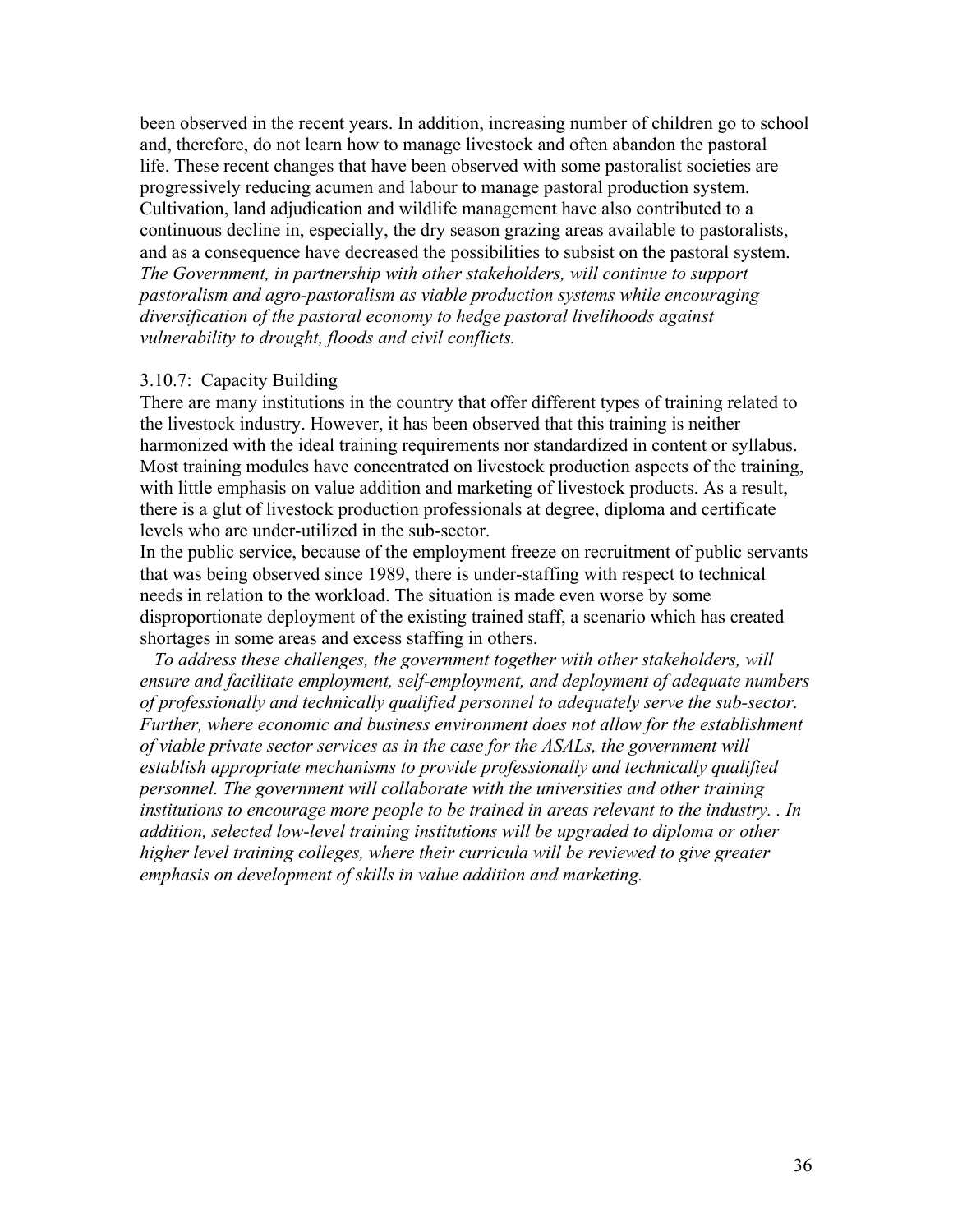### **4. CHAPTER FOUR - INSTITUTIONAL AND LEGAL FRAMEWORK**

### **4.1. Institutional Framework**

*4.1.0 The Ministry incharge of livestock affairs has the major responsibility of creating and promoting an enabling environment for players in the livestock industry, through development and implementation of effective sectoral policies and strategies. It achieves this through the Department of Livestock Production and Department Veterinary Services, and two regulatory boards, i.e. the Kenya Veterinary Board (KVB) and the Kenya Dairy Board (KDB).* 

4.1.1 The Department of Livestock Production is mandated to create the necessary environment for maximizing the production of livestock and livestock products on a sustainable basis. However, the department currently lacks the necessary legislative mandate to effectively carry out this important mandate. As a result, this limitation makes it vulnerable to any changing institutional arrangements. The operations of the department focus mainly on animal nutrition, animal breeding, animal husbandry, range development and livestock marketing.

The Department of Veterinary Services directly enforces ten Acts of Parliament on behalf of the Government. The mandate include:

Veterinary laboratory investigations and diagnostics; Veterinary extension services; Animal health inspectorate services;

Quality assurance; Vector control; Animal and zoonotic disease control and veterinary epidemiology; Food safety (of animal origin);

Hides and skins improvement and leather development; Breeding and genetics; Policy, monitoring and evaluation of animal health programmes; and Animal welfare.

For local, regional and international trade the department is incharge of certification of animal products to meet Sanitary and zoo-sanitary requirements in line with the WTO guidelines.

Due to the various limitations emanating from current institutional arrangements and weaknesses of the two departments, the Ministry in charge of livestock affairs has not been able to operate efficiently, thus leading to a constrained service delivery system that is slow in responding to current and emerging challenges in the livestock sub-sector, like drought and disease outbreaks.

*To address new challenges and enhance service delivery in the livestock sub-sector, the Ministry will undergo major restructuring and reorganization, within the context of the larger on-going Public Sector Reform Programme. In this regard, the various, Divisions within the Departments of Livestock Production and Veterinary Services will be harmonized and rationalized to be in line with the professional competences and international protocols. The Ministry will establish directorates based on core functions and job evaluation.* 

*The government also recognizes the role of the different institutions that are key players in livestock development. In this regard, the government will establish task-specific*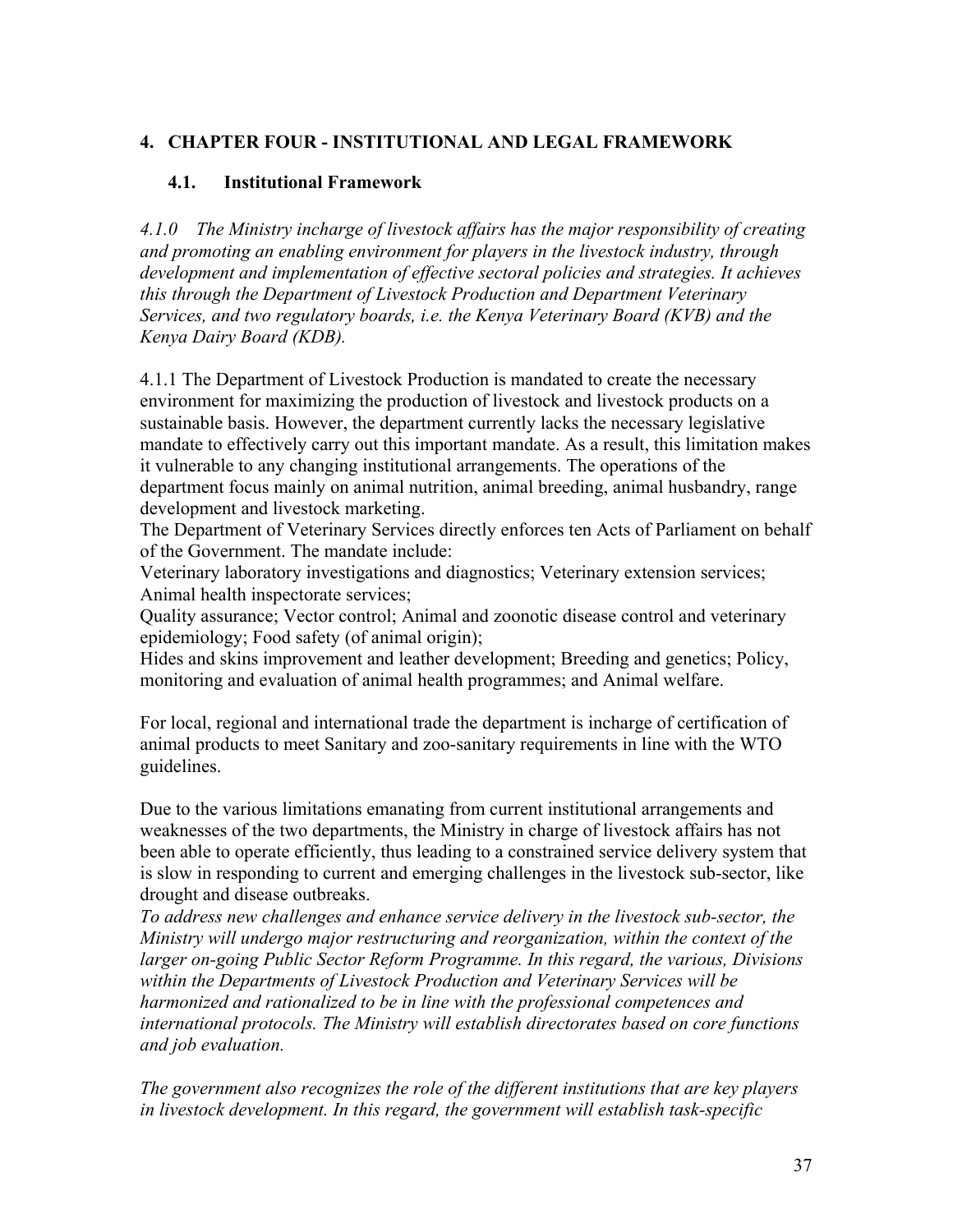*livestock committees, comprising of a balanced membership that is made up of the public and other key livestock stakeholders.* 

4.1.2 The Kenya Meat Commission (KMC) was established in 1950 under the Kenya Meat Commission Act, Cap 363 of the Laws of Kenya in order to promote the country's meat industry through purchase and slaughter of livestock, and to act as a strategic drought management agent as a buyer of last resort. Thus, it is charged with the task of processing meat by-products, freezing, canning and storing of beef, mutton, poultry and other foods for both domestic and export markets. However, Kenya Meat Commission started to experience operational problems as a result of poor management and could not compete with private traders, forcing it to eventually being put under receivership in 1998. After its collapse, a number of private slaughterhouses proliferated in the major urban centers to supply meat to the local market but were unable to fully substitute the functions that were being performed by KMC. Specifically, they could not offer export services and adequately respond to drought situations the way KMC used to do. *To address these shortcomings and cushion the livestock producers against drought effects, the KMC has been revived to serve mainly as an export market processing facility. In this regard, KMC is expected to add value to animal meat products and improve their shelf life in order to make the products accessible in the local market and for export to the international markets. Once fully operational, the government will make the necessary arrangements to divest its financial interests in the Kenya Meat Commission along the on-going public assets privatization programme.* 

4.1.3 The Kenya Dairy Board (KDB) was established under the Kenya Dairy Industry Act (Cap 34 of 1958), which was revised in 1984(Cap 336 of 1984). It is mandated to regulate, organize and develop an efficient dairy industry in the country. In the past, the Board has been operating with minimal stakeholder participation. However, recent developments have justified the need for its transition from a government-owned regulatory body to a stakeholder-owned self-regulatory board with reduced government participation.

*Towards this end, the Board will undergo gradual restructuring and reorganization to increase stakeholder participation and redefine its core functions to focus on dairy development and promotional activities.*

4.1.4 The Kenya Veterinary Board (KVB) was established under the Veterinary Surgeons Act (Cap 366) of the Laws of Kenya to regulate training for and the delivery of veterinary services, and to register and license veterinary surgeons and practitioners. However, the mandate of KVB does not allow for registration or licensing of Animal Health Technicians (AHTs). In addition, some private institutions have started veterinary science training, in a scenario where the Board lacks mechanisms for vetting such training facilities. Further, veterinary drugs control and regulatory roles have been under the Ministry of Health, a situation that has resulted to rampant abuse and misuse of the veterinary drugs. It is, therefore, crucial that the control of such drugs be contained under the relevant Ministry vested with the authority of handling veterinary matters. *The KVB will be supported in its core function of registering and licensing institutions involved in veterinary medicine training and veterinary service provision. In addition, the necessary*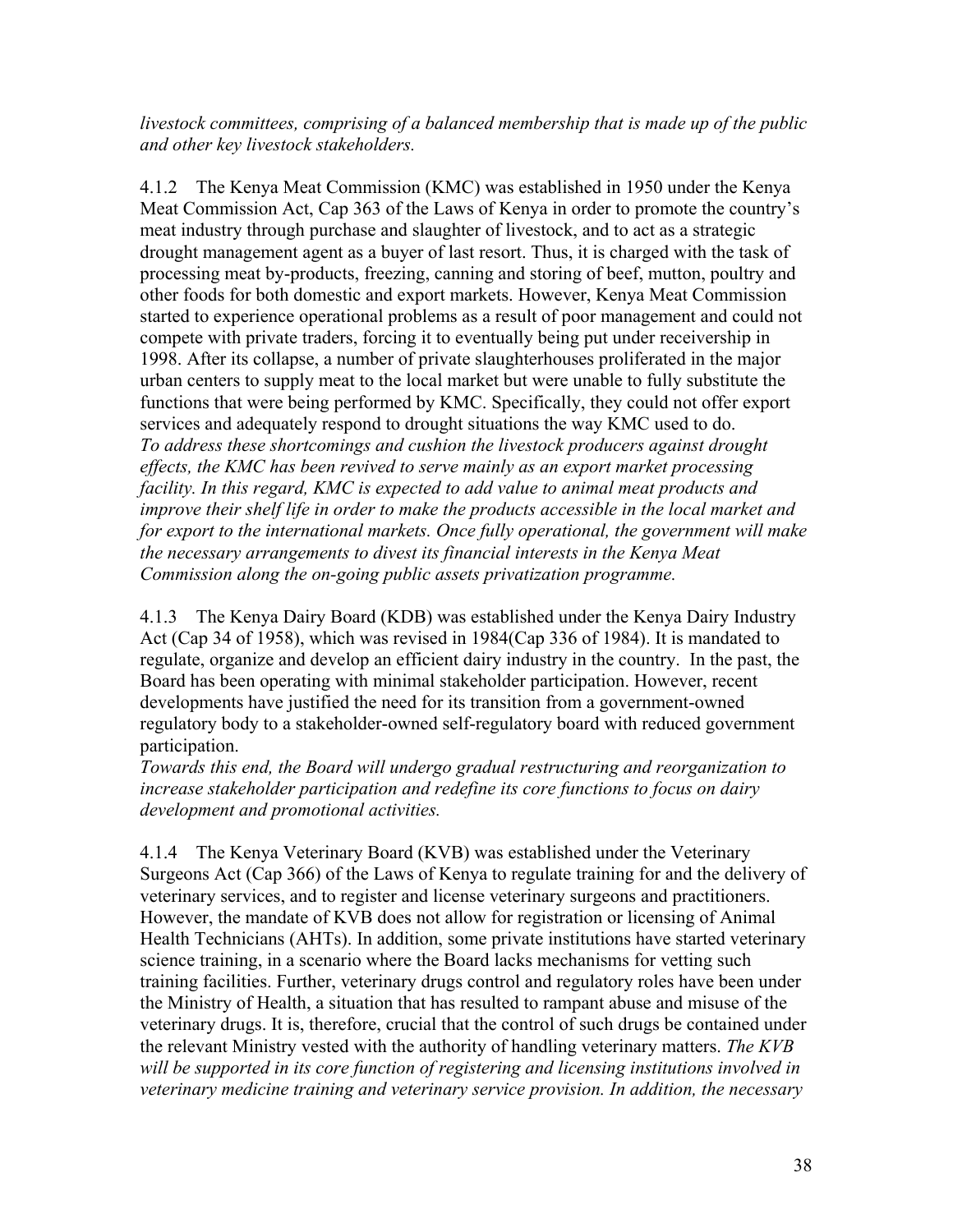*legislation shall be put in place to enable KVB take over control and regulatory mechanisms for veterinary medicines and poisons. In this regard, the Board will ensure that the veterinary drugs and other related inputs are used in a manner that does not adversely affect either human or animal health. KVB shall register all cadres of animal health technicians.* 

Animal Health Inspectorate Service (AHIS) Board will be established to ensure that livestock products for local and international markets meet standards safe for human consumption. The Board will be charged with quality assurance, marketing of animals and animal products locally and internationally. . Further, it will register and license all feed firms or individuals involved in commercial feed production, and other inputs to ensure that feed quality standards meet the physiological and production requirements of the relevant livestock species. The Fertilizer and animal foodstuff Act Cap 345 and other food safety regulations will guide the operations of the Board.

4.1.5 Currently, livestock breeding services are fragmented, thus making coordination of breeding activities difficult. Also, the existing breeding programmes do not take into account the breeding requirements of other species except cattle. In this regard, *A Kenya Livestock Breeding Board (KLBB) will be established to co-ordinate and regulate all breeding services and give direction on breeding strategies of all animal species. This Board will take over the combined functions of the existing agencies such as Kenya Stud Book, Livestock Recording Centre and the CAIS. The CAIS mandate will be expanded to include all animal species and to remain the custodian of all animal genetic resources.*

4.1.6 The current institutional framework in the livestock sub-sector requires more dynamic approach, as without the right institutional setup, livestock sub-sector development and growth are likely to be constrained. Past development projects have fizzled out leaving little sustainable effects on productivity. Continuous impetus is needed to ensure sustainable growth in livestock production. In addition, market organization is seen as a major bottle-neck to growth and development in livestock production. This policy framework seeks to ensure sustained efficiency in development and management of livestock resources in the country.

*In this regard, the government will establish the Kenya Livestock Marketing Board (KLMB), which will be mandated with the responsibility of market research and development for livestock and livestock products both within and outside the country. In addition, other development boards will be set-up to create sustained impetus for development of specific livestock enterprises as need arises.* 

4.1.7 It is observed that a number of institutions undertaking livestock research that were previously under the Ministry in charge of livestock development have since been transferred to KARI, which is under the perview of another Ministry, an example of such institution is the Kenya Trypanosomosis Research Institute (KETRI). The Ministry in charge of livestock development also collaborates with a number of other research institutions, including public universities, local authorities and key international research institutions like the International Livestock Research Institute (ILRI), the International Centre for Insect Physiology and Ecology (ICIPE) and the International Centre for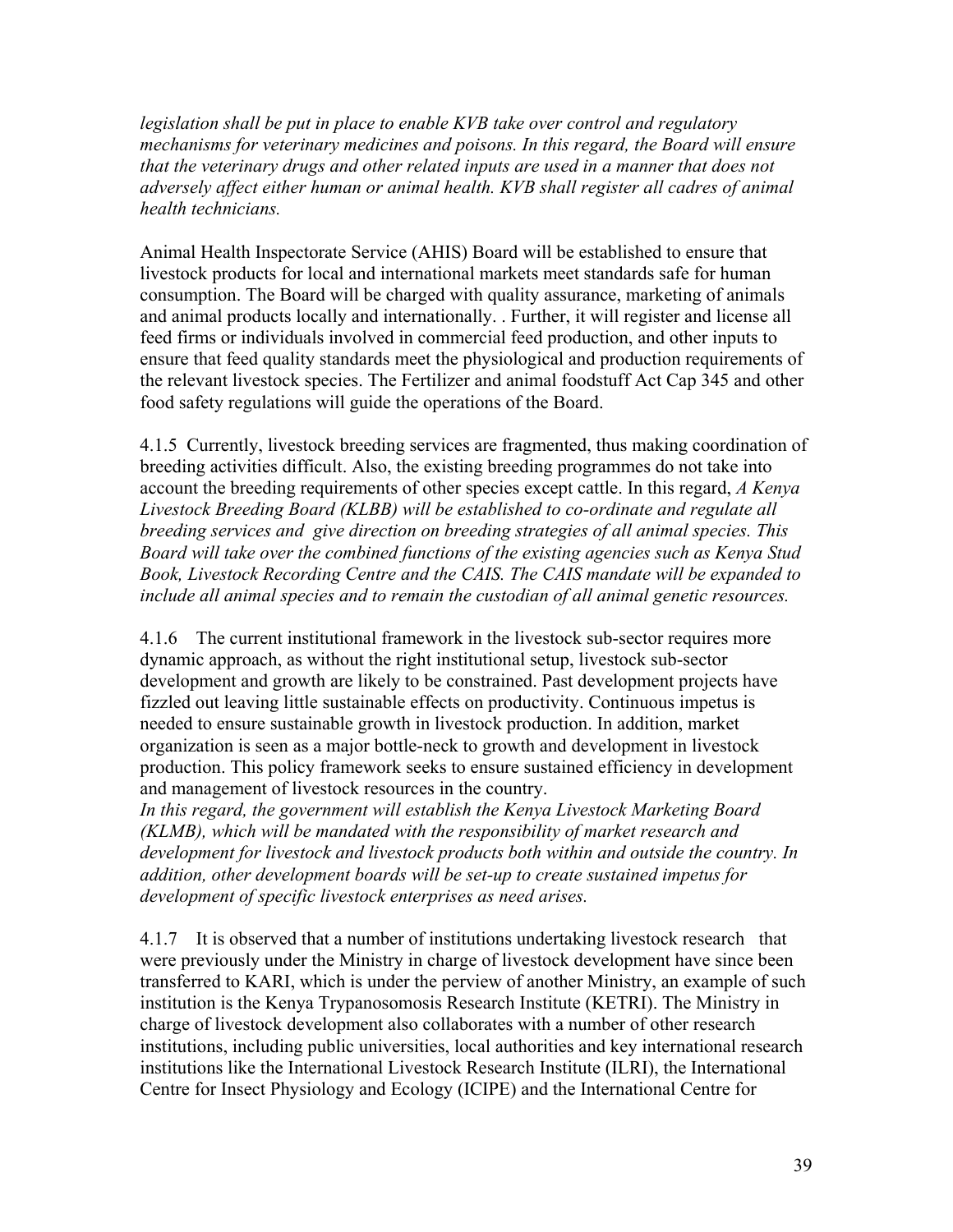Research in Agro Forestry (ICRAF). Currently, various institutions under different Ministries offer services relating to animal products quality assurance as well as assurance of inputs used for livestock production. Further, as observed earlier, the institutions performing livestock research have weak linkages with the Ministry currently in charge of livestock matters in the country. It is, therefore, crucial that such institutions be brought under the latter Ministry to facilitate co-ordination of their respective operations. *In this regard, the government will institute the necessary measures to establish a Kenya Livestock Research Institute (KLRI) which will serve as an umbrella body for guiding and directing all research on animals and quality control assurance of livestock production inputs as well as of animal products.* 

### **4.2. Private Sector Institutions**

Currently, there are a number of community-based organizations, associations, Non-Governmental Organizations, professional associations, cooperative societies, input suppliers and development partners who play a significant role in the development of the livestock sub-sector.

4.2.1 Among the professional associations are the Kenya Veterinary Association (KVA), Kenya Association of Livestock Technicians (KALT), the Animal Production Society of Kenya (APSK), and Kenya Professional Association of Women in Agriculture and Environment (KEPAWAE). These associations bring together professionals to continuously update their knowledge, and skills and uphold the dignity and honour of their respective professions.

*To uphold the ideals of professional ethics and continuous education, there is need to ensure that all professionals serving the sub-sector belong to the respective association relevant to their discipline. In this regard, the government will set up the necessary mechanisms to support professional associations in advancing their stipulated professional mandates.* 

4.2.2 Civil societies and farmer associations, including cooperatives societies, farmers' unions, Kenya National Federation of Agricultural Producers (KENFAP), commodity associations and community Based Organizations (CBOs) collectively bring together farmers to pool their resources and efforts in order to maximize their returns. Farmers' organizations also assist in facilitating access to inputs, credit, markets, market information, production, education, information and advocacy for their members*. The benefits accruing from farmer organizations require the greatest attention to ensure their continued existence and vitality. In this regard, the government, together with the key stakeholders in the sub-sector, will take the necessary steps to ensure formation and sustainability of strong farmer organizations.* 

4.2.3 Different industrial players serve the sub-sector by producing and distributing inputs as well as collecting and processing a wide range of animal products. In performing these roles, they provide vital linkages between research, extension and farmers. *Whereas the main motivation of these industrial players is commercial gain, they also greatly benefit the producers and, therefore, their expertise could be harnessed*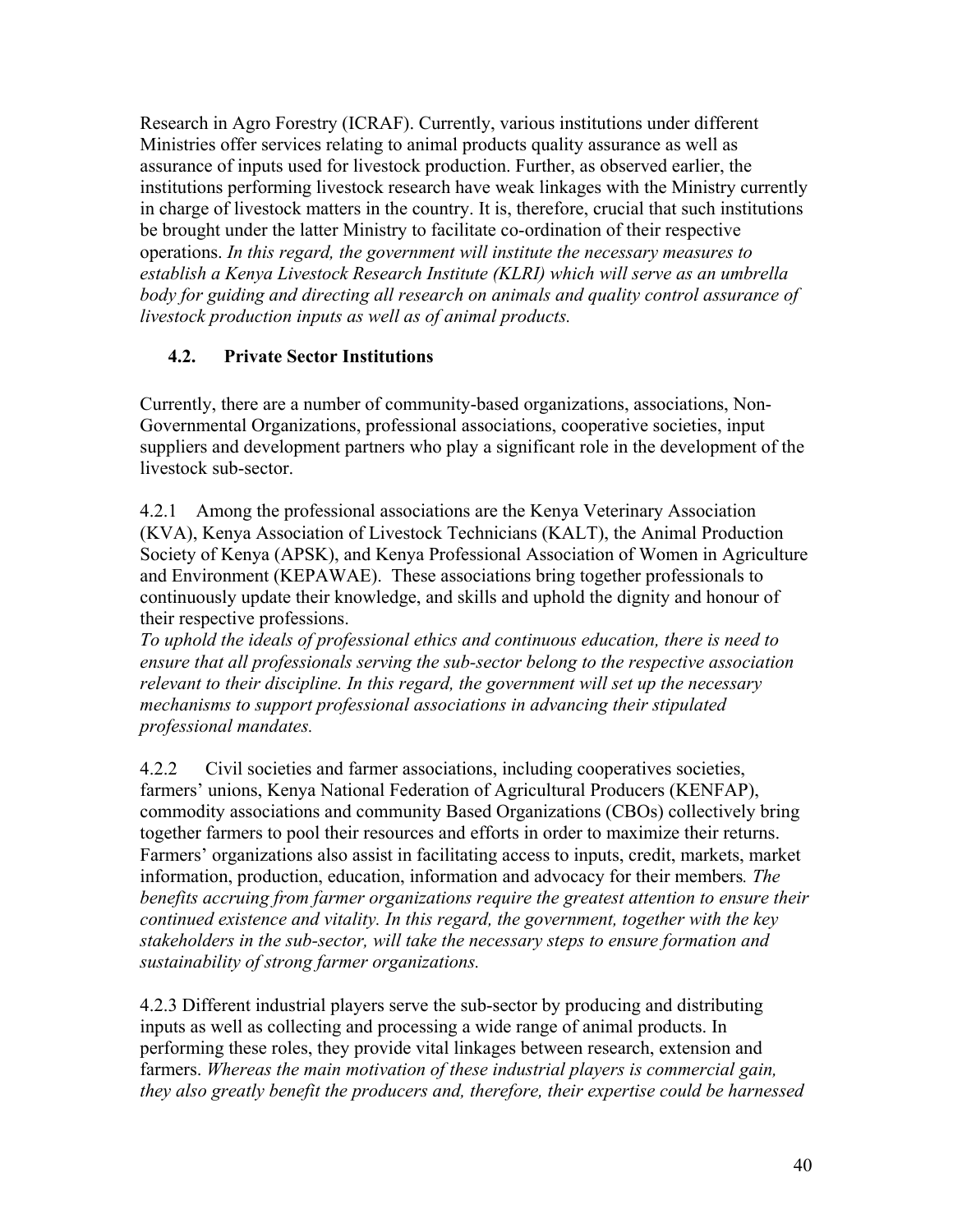to provide means and knowledge for increased productivity as well as engineer rural *industrialization. To maximize benefits from this bond, the government will endeavor to provide an enabling environment in order to facilitate efficient operation of the different industrial players in the livestock sub-sector.* 

4.2.4 Large and micro financial institutions offer crucial services to the rural areas by providing banking services, insurance, credit and financial advice. *In order to further exploit this potential, the government will establish the necessary mechanisms to encourage institutionalized banking in the rural areas in form of both large and microfinancial institutions.* 

4.2.5 Development partners in Kenya comprise of bilateral and multilateral donors, regional co-operation organizations and charitable agencies. They are important in provision of financial resources, technical assistance, training and transfer of international experience. Coordinated assistance from all the development partners will continue to play an important role in providing avenues for development of the livestock sub-sector. *In this regard, the government will continue to foster closer cooperation with all such partners to ensure maximum benefits to all Kenyans.* 

### **4.3. Legal Frame-Work**

Weaknesses in legal and institutional framework have been demonstrated in this policy document as one of the main contributors to the limitations affecting the performance of enterprises in the livestock sub-sector. The key weaknesses observed include enforcement of existing regulations, regulation and facilitation of services such as animal breeding services, feed production, regulation of veterinary pharmaceuticals, resolution of livestock/wildlife conflicts, quality assurance of livestock inputs and products, conflicting legislations, coordination of research and extension, proliferation of quacks in veterinary practice, information as well as monitoring and evaluation of projects and programmes*. To address these challenges, a review of the legal and institutional framework of the relevant legal statutes and related instruments in the livestock subsector will be undertaken to facilitate the development of a more competitive livestock industry in Kenya.*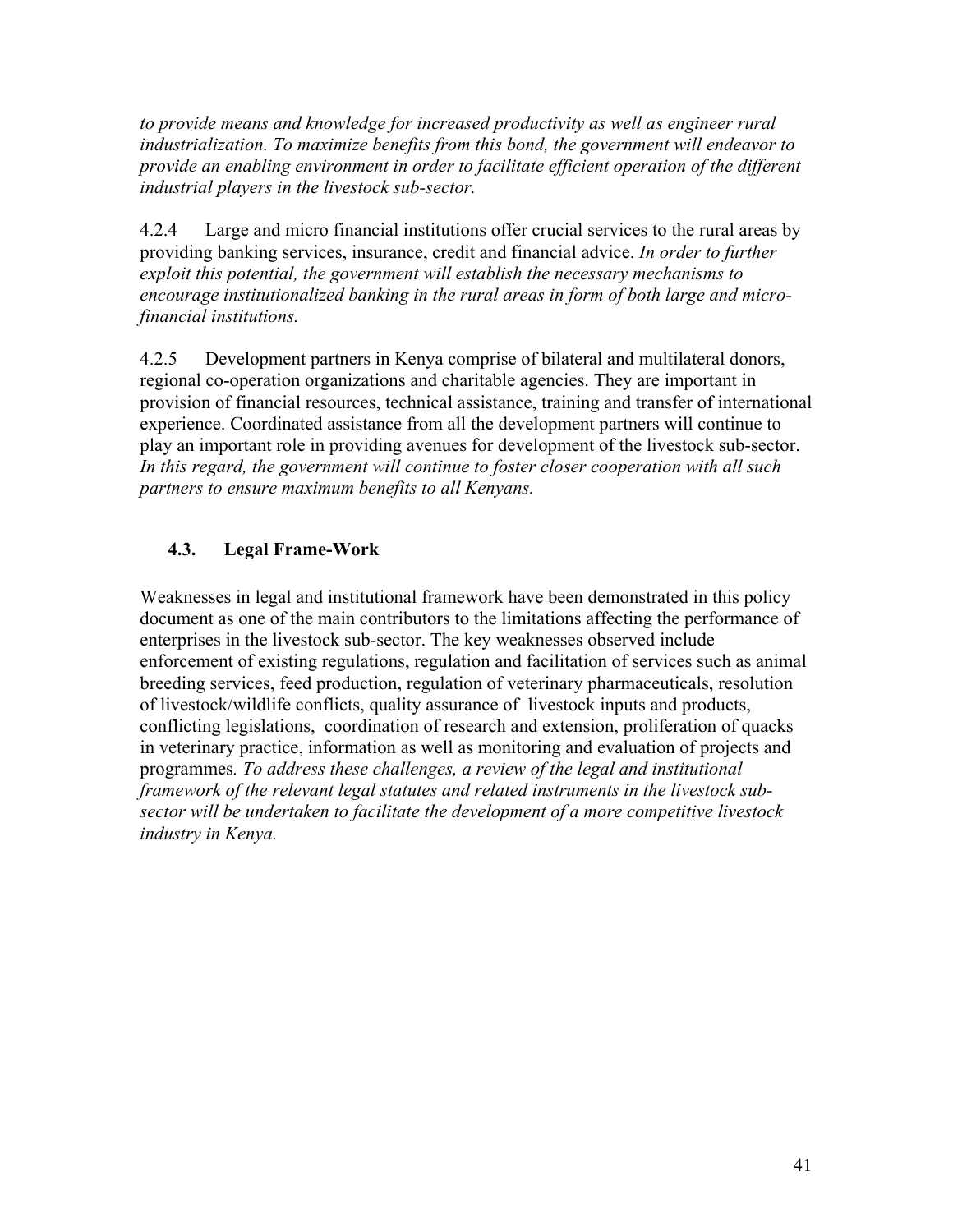### **5. CHAPTER FIVE- FINANCING OF THE LIVESTOCK SUB-SECTOR**

### **5.1. Sub-Sector Funding**

It has been observed that since the 1980s, the funding for the livestock sub-sector, and the agricultural sector in general, has been going down. Whereas the total agricultural sector used to get 10 % of total the government budget in the 1960s, the funding level decreased to 7.5 % in the 1980s and to a dismal 3% in 1990s.During the financial year 2005/2006,the entire agricultural sector received about 5.7% of the total budgetary allocation. Indeed, since the financial year 2002/03, the total agricultural sector budgetary allocation has been about 3% of the total government budget, with livestock budget accounting for only 1% of this proportion, which is equivalent to about 0.25 % of the national GDP. This is as opposed to the contribution of the livestock sub-sector to national GDP, currently estimated at about 10 %.

 In the past, a number of livestock development projects financed in partnership with development partners have been initiated but, for some reasons, they have not been successful in achieving their set objectives. This was partly because of poor project planning and lack of adequate financial support to sustain the project after the end of project implementation period.

*5.1.1* Given its performance and potential, the livestock industry should be considered as a necessary catalyst for increasing farmers' incomes and contribution towards poverty alleviation in the country. In this regard, it is anticipated that increased funding to the livestock sub-sector will contribute significantly to the realization of national developmental goals*.* 

*Towards this end, the government will make the necessary efforts to mobilize adequate local financial resources for enhanced livestock development in the country. The government will also continue to collaborate with development partners in harnessing more resources for developing the sub-sector. Further, in order to mobilize complementary resources for revitalizing livestock research and development, the government will establish funding modalities for such work by, for instance, introducing levy payable by the beneficiary livestock enterprises.* 

### **5.2. Credit Provision**

5.2.1 One of the key factors affecting livestock production has been the non-availability of capital for the operations of livestock producers and traders. The most affected group by this limitation is the small-scale livestock producers and traders. Currently, the smallscale livestock farmers are resource poor with no collateral to offer and, therefore, cannot afford the cost of credit from the convectional financial institutions. Risks associated with livestock farming, coupled with complicated land tenure systems, limit the use of land as collateral and, hence, make financing by such institutions unattractive. Consequently, it is mainly the NGOs and the CBOs that have been extending credit to the small-scale livestock farmers, although to a limited scale. Also, the Agricultural Finance Corporation (AFC) also provides credit, mainly to large-scale farmers. Mechanisms for providing affordable credit to both small and large-scale livestock farmers, therefore, need to be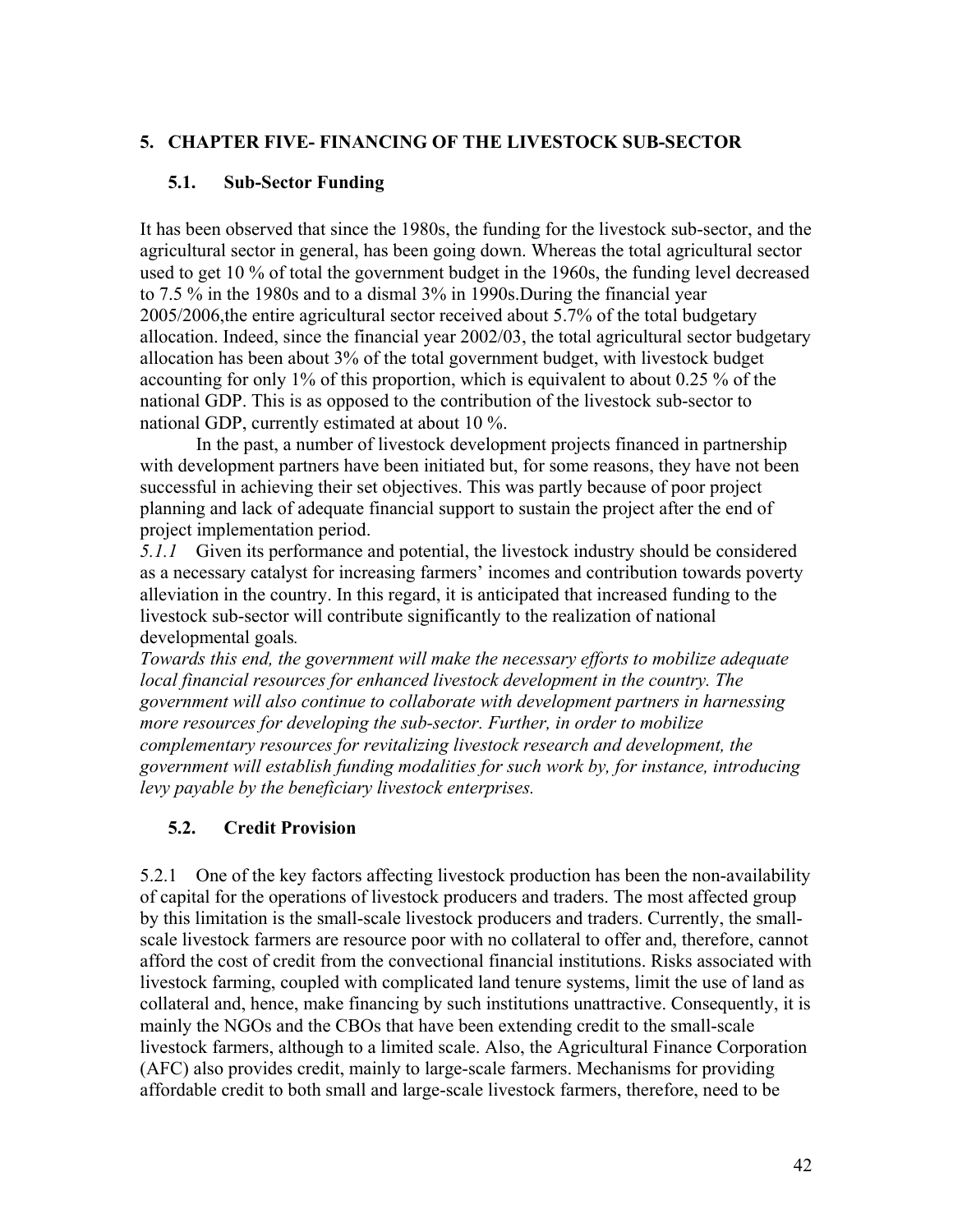established in order to foster more development in the livestock sub-sector. The Kenya veterinary Association Privatisation Scheme (KVAPS) which transformed into Kenya Livestock Finance Trust (KLiFT) is strategically placed to handle financial issues in the sub sector.

*In this regard, the government will develop mechanisms of extending affordable credit facilities to both small and large-scale livestock farmers through the revitalization of the existing public institutions, including the AFC. The government will also encourage the private sector, the cooperative societies, farmer groups, the NGOs and the CBOs to advance more credit to livestock farmers. In addition, the government will establish other institutional frameworks which may be necessary for facilitating credit provision specifically to livestock farmers and other players within the agricultural sector in general. Micro-finances institutions such as KLiFT will be utilized to support funding of the livestock sub sector.* 

### **5.3. Monitoring and Evaluation (M&E)**

5.3.1 Prudent resource management is critical for achieving the objectives of this policy. This can only be achieved by instituting an effective mechanism for monitoring the resource use, which will be possible through the development of a well-coordinated information management system that provides for information sharing among stakeholders.

*Towards this goal, the Ministry in charge of livestock affairs will ensure efficient management of financial resources through ensuring strict adherence to various budget*  rationalization schemes as well as following the laid down public finance management *procedures and regulations. The Ministry will also work closely with all stakeholders to ensure stronger coordination and harmonization of the activities undertaken by the development partners and the NGOs involved in livestock development. An appropriate participatory M&E system will be established in order to ensure that the necessary corrective measures are taken at the right time during the implementation of projects and programmes in the sub-sector. To this end, a pro-active information management and information sharing system will be institutionalized.*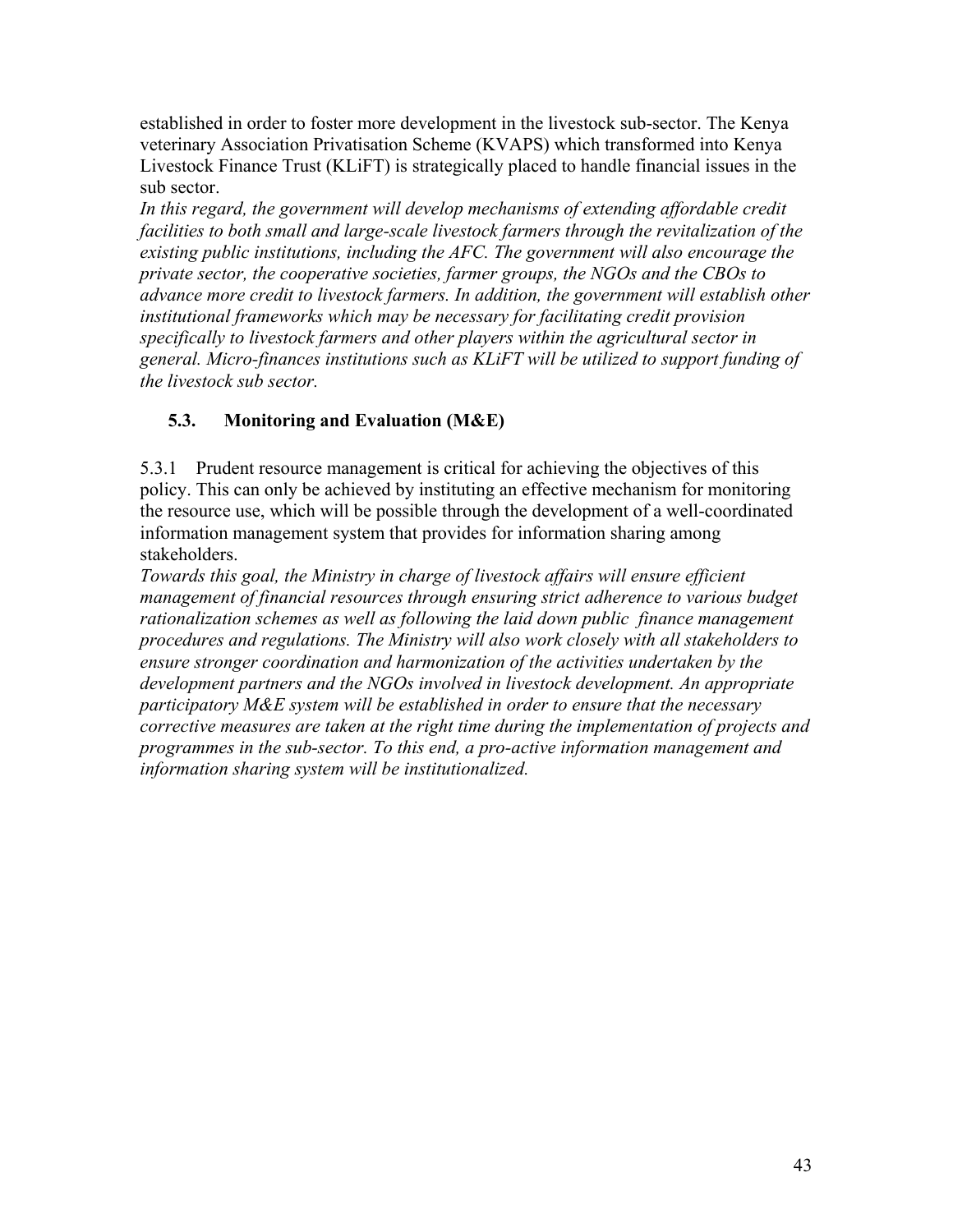### **6. ANNEXES**

| <b>Policy issue</b>                              | <b>Policy constraint</b>                                                                                                                                                                                                                  | <b>Proposed policy intervention</b>                                                                                                                                                                                                                                                                                       |
|--------------------------------------------------|-------------------------------------------------------------------------------------------------------------------------------------------------------------------------------------------------------------------------------------------|---------------------------------------------------------------------------------------------------------------------------------------------------------------------------------------------------------------------------------------------------------------------------------------------------------------------------|
| 3.1 Animal genetic                               |                                                                                                                                                                                                                                           |                                                                                                                                                                                                                                                                                                                           |
| resources                                        |                                                                                                                                                                                                                                           |                                                                                                                                                                                                                                                                                                                           |
| 3.1.1<br>Characterization and<br>documentation   | i) Information about<br>species and breed<br>diversity, population<br>sizes, trends, and<br>distribution is scanty<br>and only available for<br>a few species<br>ii) Inadequate<br>characterization,<br>documentation and<br>conservation | i) Government will regulate and facilitate<br>documentation and conservation of<br>genetic resources<br>ii) A survey on demographic distribution<br>of species will be done to identify<br>potential candidates for further<br>conservation                                                                               |
| 3.1.2 Animal<br>genetic resource<br>conservation | i) Absence of a<br>national gene bank<br>ii) Absence of a<br>central authority to<br>record and regulate<br>breeding<br>iii) Low usage of AI<br>services and high<br>degree of inbreeding                                                 | i) Expand the mandate of CAIS to serve<br>as the national gene bank for germ plasm<br>for all animal species.<br>ii) A national livestock breeding board<br>will be established<br>iii) The government will decentralize<br>semen distribution and encourage more<br>stakeholders in semen production and<br>distribution |
| 3.2 Livestock<br>Nutrition, feeds and<br>feeding |                                                                                                                                                                                                                                           |                                                                                                                                                                                                                                                                                                                           |
| 3.2.1 Cost of<br>commercial feeds                | i) High feed costs<br>affecting<br>competitiveness of<br>the livestock industry<br>internationally                                                                                                                                        | i) Promote utilization of crop residues in<br>animal feeds<br>ii) Encourage cooperative societies to<br>establish feed mills                                                                                                                                                                                              |

### **6.1. Annex I Summary Table on the Proposed Policy Interventions**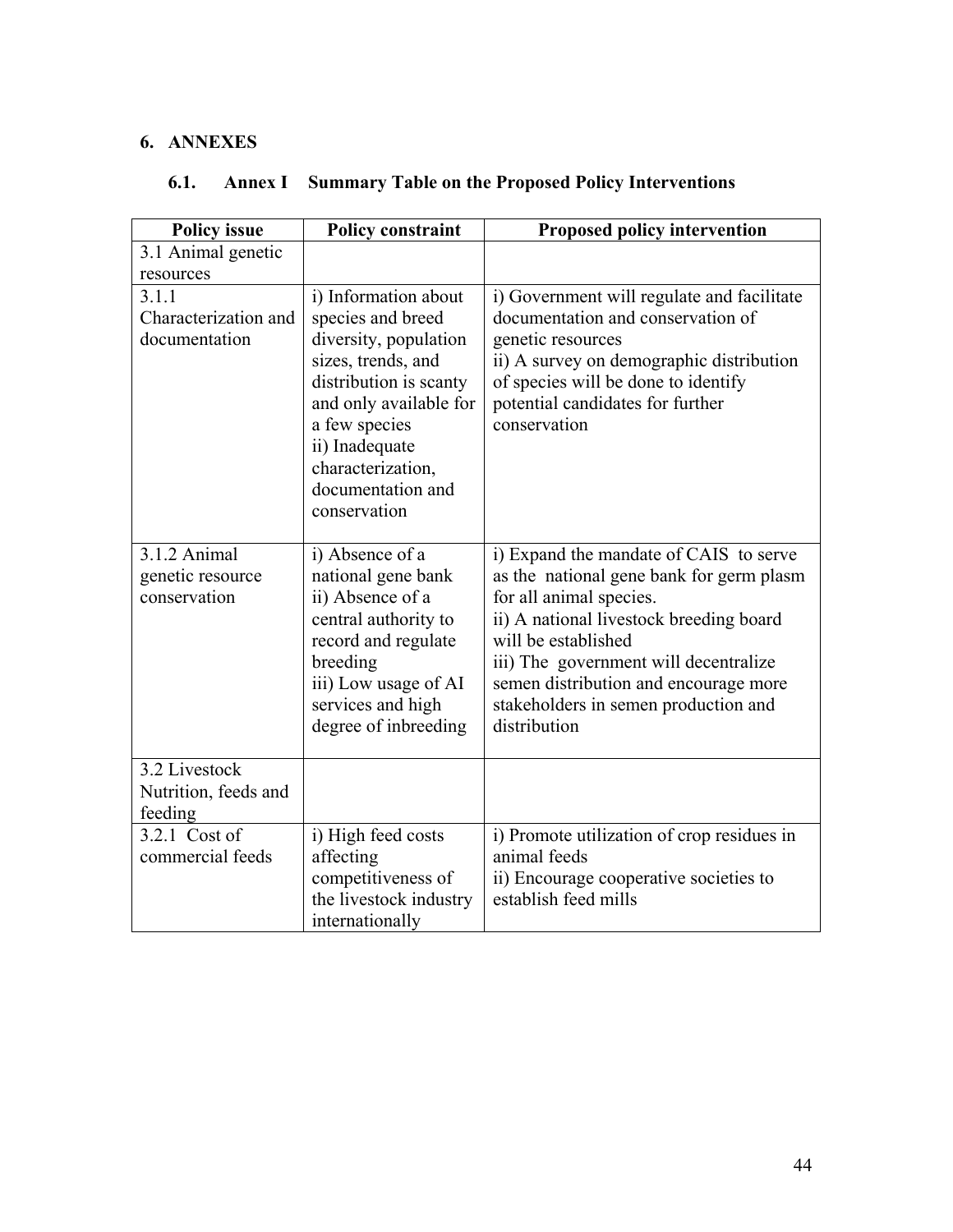| 3.2.2 Quality of<br>feeds            | i) In-complete<br>standardization of<br>feeds for some<br>livestock species<br>ii) Inadequate legal<br>and institutional<br>framework to enforce<br>quality                      | i) The government will ensure complete<br>standardization of for the affected feed<br>ingredients and feeds for all classes of<br>livestock<br>ii) The government will put in place the<br>necessary institutional framework through<br>capacity building and review of Fertilizer<br>and Animal Foodstuffs Act (Cap 345) to<br>strengthen the operational framework.<br>iii) Mechanisms for maintaining quality<br>standards will be put in place by MoLD in<br>conjunction with KEBS. |
|--------------------------------------|----------------------------------------------------------------------------------------------------------------------------------------------------------------------------------|-----------------------------------------------------------------------------------------------------------------------------------------------------------------------------------------------------------------------------------------------------------------------------------------------------------------------------------------------------------------------------------------------------------------------------------------------------------------------------------------|
| 3.2.3 Feed scarcity                  | i) Quality and<br>quantity of pasture<br>decline during the<br>dry seasons                                                                                                       | i) Fodder and pasture conservation will be<br>encouraged<br>ii)The government in collaboration with<br>relevant stakeholders will develop<br>mechanisms for drought preparedness<br>iii) Research on disease resistant and high<br>yielding pasture varieties will be<br>encouraged<br>iv) Undertake efforts to institutionalize<br>community involvement in planning and<br>development of range and pasture<br>rehabilitation                                                         |
| 3.3 Livestock Inputs<br>and Services | i) Quality of inputs<br>and products have<br>been a challenge.<br>ii) Due to<br>infrastructural<br>constraints,<br>transportation and<br>storage costs of<br>inputs is elevated. | i) The government will work with<br>stakeholders to streamline production and<br>distribution of quality livestock inputs.<br>ii) The government will lay down<br>necessary measures to establish inspection<br>and compliant systems specific for<br>production, distribution and retailing of<br>quality animal health and production<br>inputs.                                                                                                                                      |
| 3.4 Animal diseases<br>and pests     |                                                                                                                                                                                  |                                                                                                                                                                                                                                                                                                                                                                                                                                                                                         |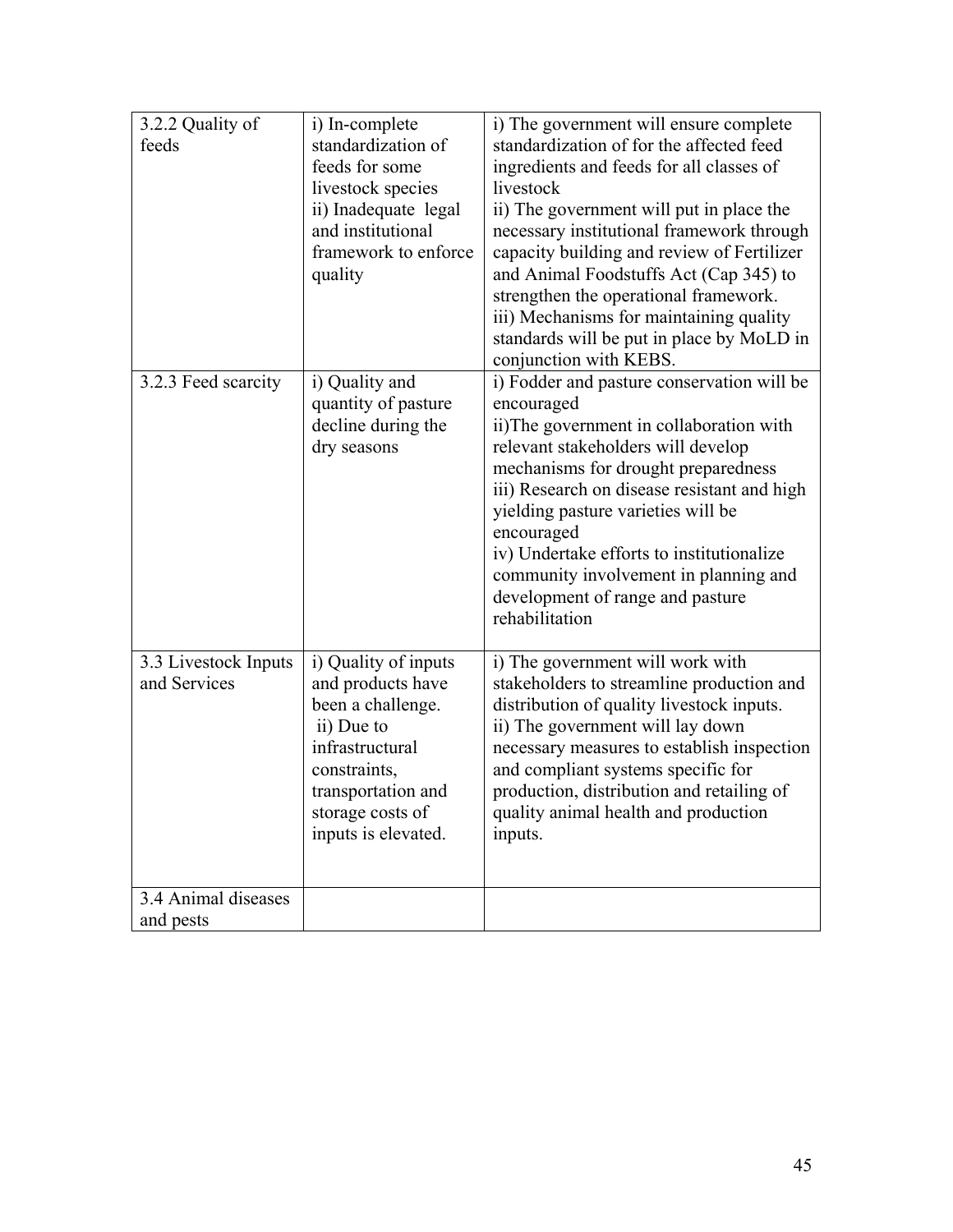| 3.4.1 Legal and<br>regulatory<br>framework<br>3.4.2 Capacity to<br>handle emerging<br>animal diseases and<br>outbreaks<br>3.4.3 Poor vector<br>control | i) Frequent outbreaks<br>of diseases and poor<br>control of clinical<br>services.<br>ii) Conflicting and<br>Unresponsive legal<br>statutes on disease<br>control<br>iii) Risks facing                                                                                                                                                                                       | i) Review of all the relevant Acts and<br><b>Statutes</b><br>ii) The government will create necessary<br>enabling environment for private sector<br>and community participation in<br>environmentally safe vector and pest<br>control.<br>iii) The government will separate<br>veterinary pharmaceuticals from human                                                                                                                                                                                                                                                                                                                                               |
|--------------------------------------------------------------------------------------------------------------------------------------------------------|-----------------------------------------------------------------------------------------------------------------------------------------------------------------------------------------------------------------------------------------------------------------------------------------------------------------------------------------------------------------------------|--------------------------------------------------------------------------------------------------------------------------------------------------------------------------------------------------------------------------------------------------------------------------------------------------------------------------------------------------------------------------------------------------------------------------------------------------------------------------------------------------------------------------------------------------------------------------------------------------------------------------------------------------------------------|
| 3.4.4 Limited public<br>sector capacity                                                                                                                | livestock production<br>(Old and New<br>diseases, floods,<br>droughts and fires)<br>iv) Poor vector<br>control<br>v) Misuse, abuse of<br>veterinary drugs due<br>to weak inspectorate<br>and quality<br>assurance.<br>vi) Internal and<br>transboundary<br>movement of<br>livestock<br>vii)Poor financial,<br>human and physical<br>capacity to give<br>veterinary services | drugs and move control and regulation of<br>veterinary drugs to the ministry in charge<br>of livestock affairs<br>iv) The government will move to re-<br>enforce disease control regulations<br>v) The government will work closely with<br>the neighboring countries to strengthen<br>national and regional diseases and pests<br>surveillance.<br>vi) The government will enhance capacity<br>of DVS<br>vii) The government will upgrade and<br>expand the laboratories and enhance<br>capacity building to internationally<br>recognized standards<br>viii) The government will develop disease<br>control strategies<br>ix) Establishment of an emergency fund |
| 3.5 Animal Welfare<br>Services                                                                                                                         | i) The existing legal<br>and policy provisions<br>do not specify the<br>roles for relevant<br>institutions<br>ii) Inadequate<br>training in animal<br>welfare and<br>supervision                                                                                                                                                                                            | i)Prevention of Cruelty to Animals Act<br>(Cap 360) will be reviewed<br>ii) Promote training in animal welfare<br>issues and support establishment of<br>animal welfare centres in collaboration<br>with the private sector.<br>iii) Establishment of disaster fund by the<br>government.                                                                                                                                                                                                                                                                                                                                                                          |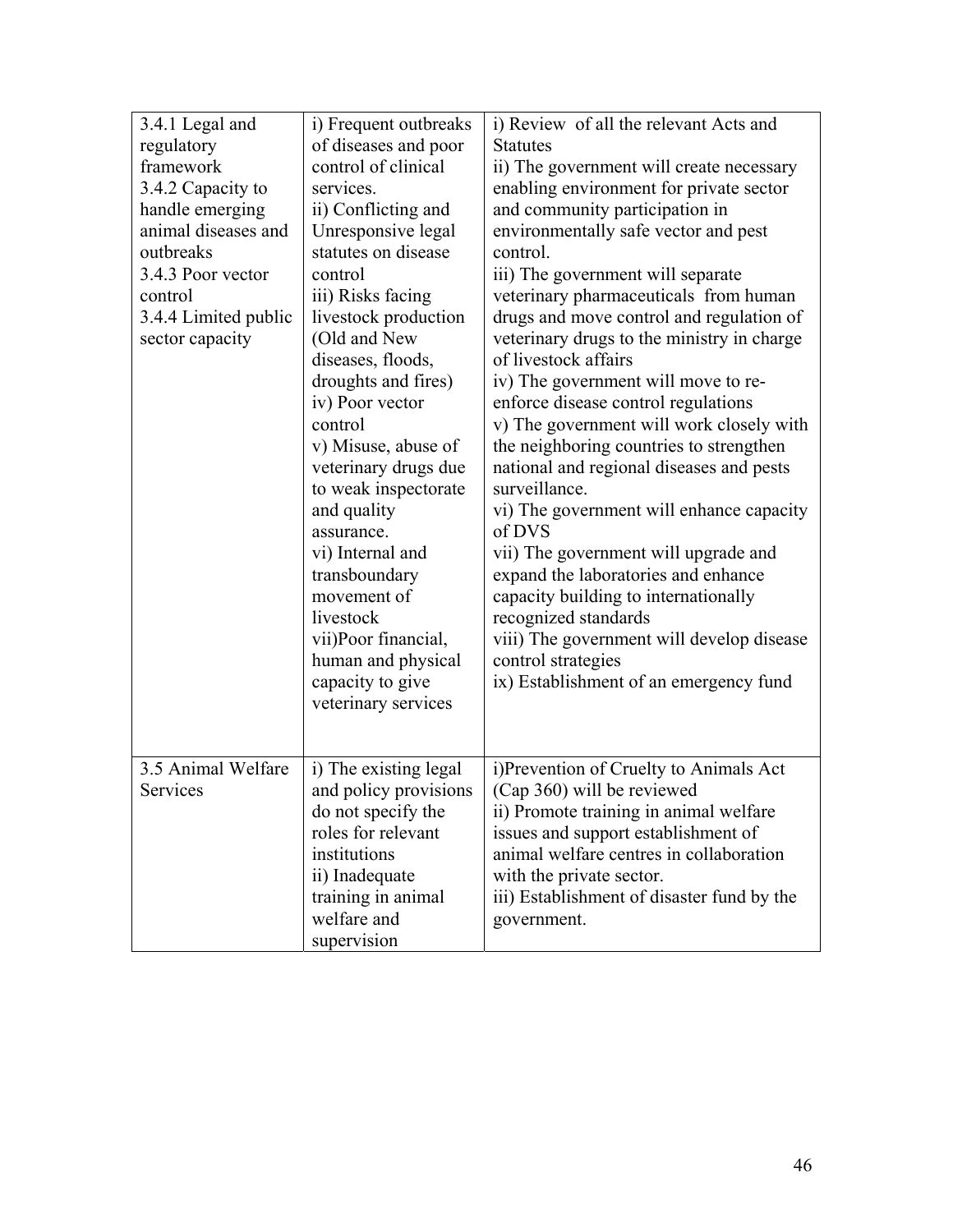| 3.6 Livestock<br>Marketing and<br>Value addition | i) Poor market<br>infrastructure,<br>marketing<br>distribution systems<br>and inadequate<br>market information<br>ii) Security problems<br>in the ASAL making<br>trekking of livestock<br>unsafe<br>iii)High cost of<br>equipment and<br>limited technology<br>and skilled<br>manpower<br>iv) Poverty of<br>consumers' hence<br>low producer prices.<br>v) Inability to satisfy<br>quality demands by<br>importing countries.<br>vi) Import of<br>livestock products<br>into the country.<br>vii)Statutes that limit<br>the utilization of<br>wildlife | i) The government will strengthen<br>producer marketing groups and encourage<br>their advancement to processing.<br>ii) The government create mechanisms<br>and linkages for more local and<br>international market information<br>iii) In collaboration with stakeholders, the<br>government will develop market<br>infrastructure, strengthening training and<br>supervision of service providers to assure<br>quality service delivery<br>iv) The government will endeavor to<br>ensure competitiveness of local products<br>in the global market<br>v) Processing and consumption of camel<br>products will be promoted through<br>investment incentives to camel dairy milk<br>processing facilities<br>vi) The government will develop<br>incentives and other mechanisms for<br>fostering development of cottage<br>industries and large scale value adding |
|--------------------------------------------------|--------------------------------------------------------------------------------------------------------------------------------------------------------------------------------------------------------------------------------------------------------------------------------------------------------------------------------------------------------------------------------------------------------------------------------------------------------------------------------------------------------------------------------------------------------|--------------------------------------------------------------------------------------------------------------------------------------------------------------------------------------------------------------------------------------------------------------------------------------------------------------------------------------------------------------------------------------------------------------------------------------------------------------------------------------------------------------------------------------------------------------------------------------------------------------------------------------------------------------------------------------------------------------------------------------------------------------------------------------------------------------------------------------------------------------------|
|--------------------------------------------------|--------------------------------------------------------------------------------------------------------------------------------------------------------------------------------------------------------------------------------------------------------------------------------------------------------------------------------------------------------------------------------------------------------------------------------------------------------------------------------------------------------------------------------------------------------|--------------------------------------------------------------------------------------------------------------------------------------------------------------------------------------------------------------------------------------------------------------------------------------------------------------------------------------------------------------------------------------------------------------------------------------------------------------------------------------------------------------------------------------------------------------------------------------------------------------------------------------------------------------------------------------------------------------------------------------------------------------------------------------------------------------------------------------------------------------------|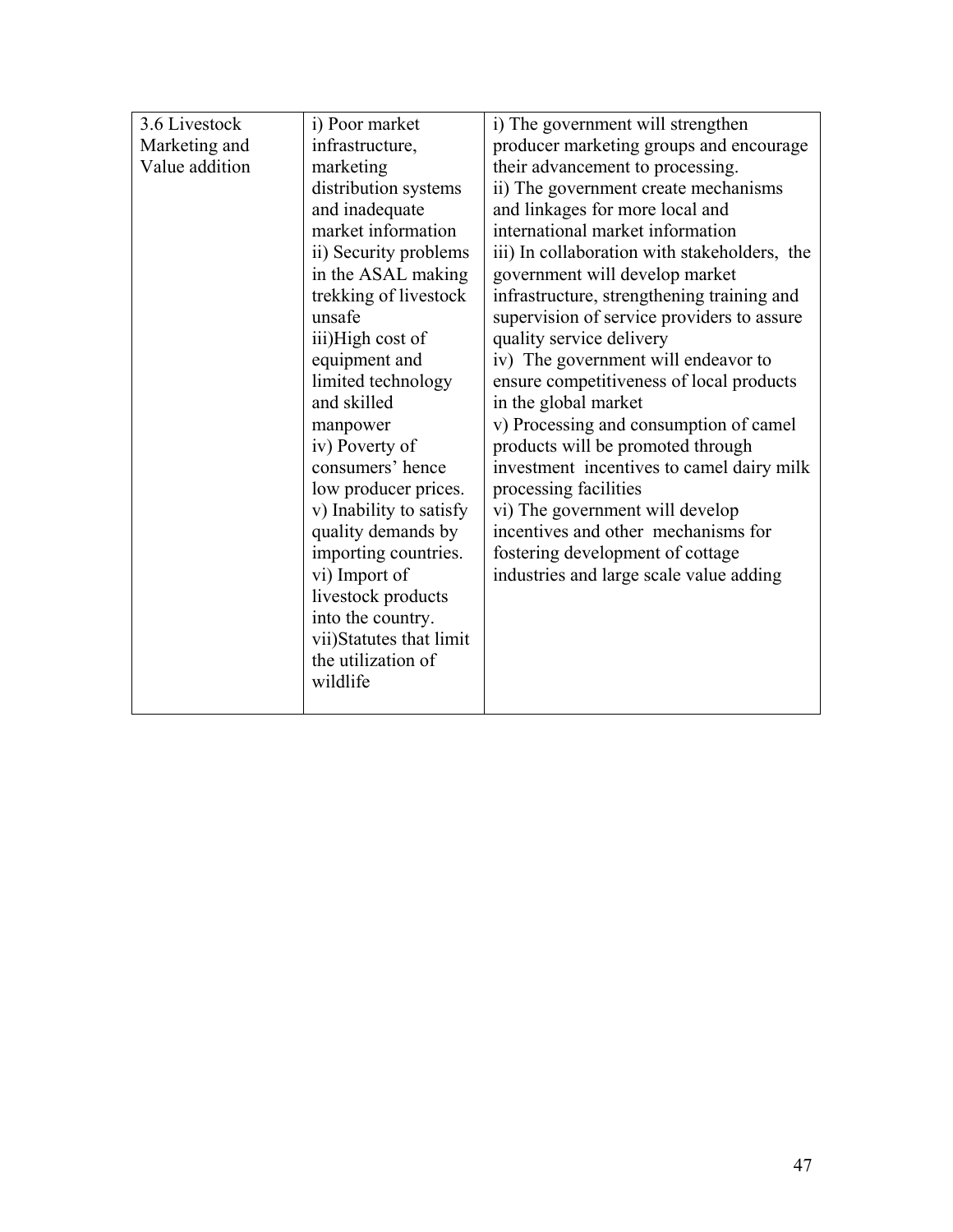| 3.7 Research and<br>Extension | i) Public research<br>done at KARI and<br>public universities<br>(institutions not<br>under the ministry in<br>charge of livestock).<br>ii) Low local                                                                                                                                                                                                                                                                         | i) The government will establish the<br>Kenya Livestock Research Institute<br>(KELRI) to address animal research and<br>KEVEVAPI to support research in<br>veterinary Pharmaceuticals.<br>ii) The government will seek ways to<br>diversify funding base and financial                                                                                                                                                 |
|-------------------------------|-------------------------------------------------------------------------------------------------------------------------------------------------------------------------------------------------------------------------------------------------------------------------------------------------------------------------------------------------------------------------------------------------------------------------------|------------------------------------------------------------------------------------------------------------------------------------------------------------------------------------------------------------------------------------------------------------------------------------------------------------------------------------------------------------------------------------------------------------------------|
|                               | investment in<br>livestock research by<br>both public and<br>private sectors.<br>iii) Lack of<br>comprehensive<br>extension messages.<br>iv) Little formal<br>collaboration by<br>extension service<br>providers.                                                                                                                                                                                                             | sustainability of livestock research.<br>iii) In collaboration with private extension<br>service providers, the government will<br>develop dynamic and comprehensive<br>extension packages<br>iv) The government will promote more<br>research, extension and technology<br>transfer for all animal species including<br>sheep, goats, pigs, camel and poultry.                                                        |
| 3.8 Food Security             | i) Food security<br>traditionally equated<br>with availability of<br>cereals.<br>ii) The definition<br>hence excludes<br>livestock products<br>(milk, beef, and fish).<br>iii) Droughts usually<br>affect livestock<br>production as well as<br>crop production. So<br>scarcity of livestock<br>products is expected<br>in drought<br>iv) Insufficient<br>preparation for the<br>management of<br>drought and its<br>effects. | i) Modalities for expanding the definition<br>of food security to include livestock<br>products (particularly milk and meat) will<br>be established.<br>ii) The government will strengthen and<br>institutionalize early warning systems and<br>mitigate the effects of all disasters that<br>affect the livestock sub-sector.<br>iii) The government will establish<br>modalities for emergency livestock off<br>take |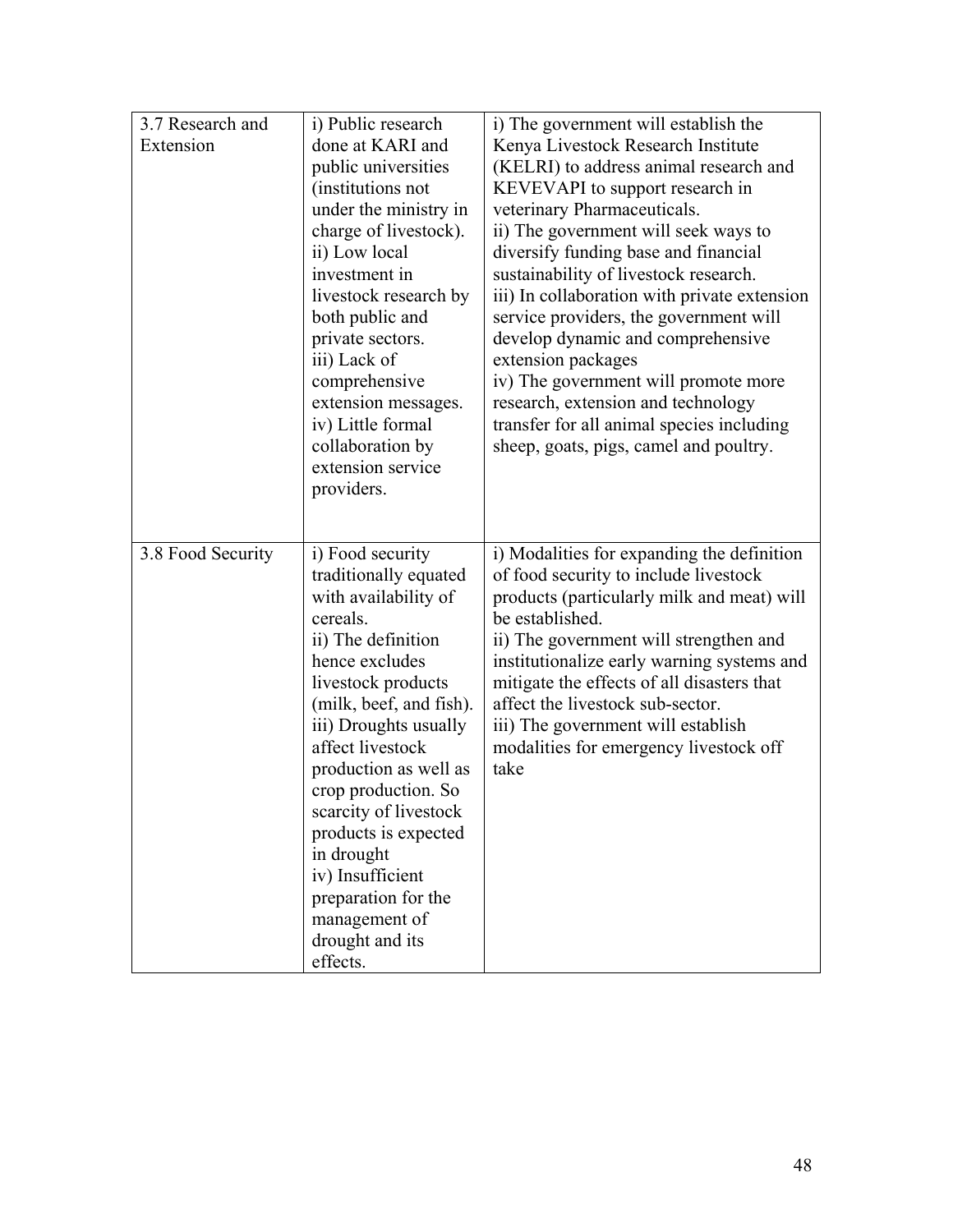| 3.9 Food safety                       | i) Inadequate<br>institutional<br>frameworks with<br>conflicting mandates<br>ii) Inadequate<br>capacity to address<br>challenges across the<br>whole country<br>iii) Inadequate Legal<br>Framework                                                                                                            | i) The government will strengthen<br>institutional frameworks and legal review<br>to address food safety issues and<br>conflicting mandates.<br>ii) The government will hire, train and<br>deploy personnel to the entire country.<br>iii) The government will establish food<br>analytical laboratories and other related<br>infrastructure.<br>iv) Funding to meet current inspection and<br>certification challenges |
|---------------------------------------|---------------------------------------------------------------------------------------------------------------------------------------------------------------------------------------------------------------------------------------------------------------------------------------------------------------|-------------------------------------------------------------------------------------------------------------------------------------------------------------------------------------------------------------------------------------------------------------------------------------------------------------------------------------------------------------------------------------------------------------------------|
| 3.10 Cross-cutting<br><b>1SSUeS</b>   |                                                                                                                                                                                                                                                                                                               |                                                                                                                                                                                                                                                                                                                                                                                                                         |
| 3.10.1 Land, Water<br>and Environment | i) Inappropriate land<br>holdings, water<br>conservation and<br>environmental<br>control impact<br>negatively on<br>livestock production.<br>ii) Increased<br>industrial activities,<br>agro<br>chemical use and<br>domestic waste<br>disposal have a<br>significant negative<br>impact on the<br>environment | i) The government will promote<br>appropriate mechanisms for optimal land<br>size, a-fforestation (multipurpose trees,<br>shrubs and forbs), efficient water<br>harvesting, water quality assurance and<br>management of water resources.<br>ii) The government will also liaise with<br>relevant environmental management<br>institutions for adherence to the<br><b>Environmental Coordination Act.</b>               |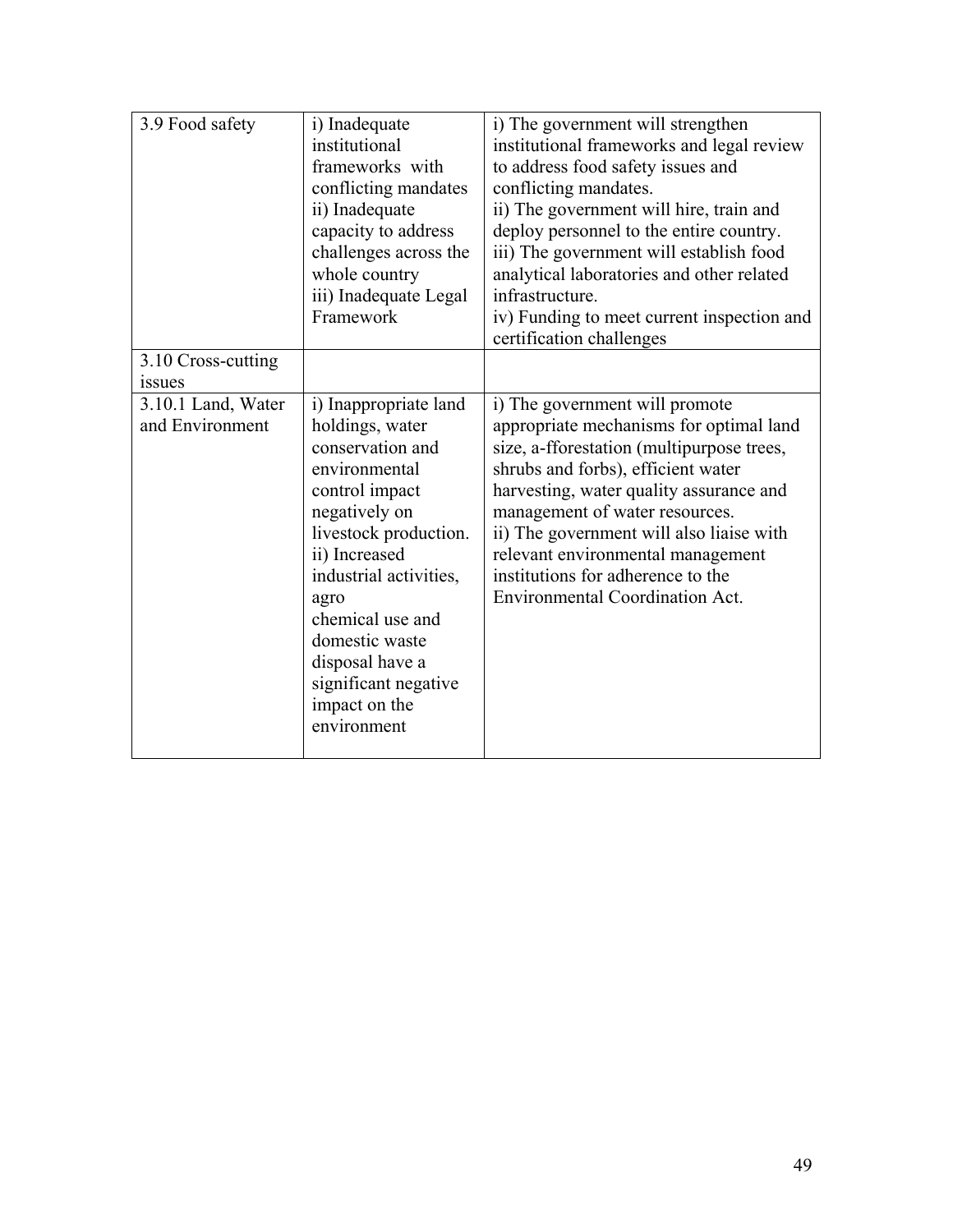| 3.10.2 Infrastructure | i) Livestock            | i) The government will mobilize more       |
|-----------------------|-------------------------|--------------------------------------------|
| and Security          | production and          | resources for investing in livestock       |
|                       | marketing is            | infrastructure                             |
|                       | dependent on            | ii) The government will take the necessary |
|                       | efficient               | measures that will promote public security |
|                       | infrastructure (roads,  | and minimize conflicts in the ASALs        |
|                       | power, post,            |                                            |
|                       | telephone, media        |                                            |
|                       | reach, holding          |                                            |
|                       | grounds etc). The       |                                            |
|                       | infrastructure is in a  |                                            |
|                       | poor state.             |                                            |
|                       | ii) Insecurity affects  |                                            |
|                       | livestock production    |                                            |
|                       | in ASALs which is       |                                            |
|                       | prone to banditry,      |                                            |
|                       | restricting livestock   |                                            |
|                       | movement in search      |                                            |
|                       | of better pastures and  |                                            |
|                       | markets                 |                                            |
|                       |                         |                                            |
| 3.10.3                | i) Restrictive statutes | i) The government, in collaboration with   |
| Livestock/Wildlife    | in the Wildlife Act     | relevant wildlife stakeholders, will       |
| Interaction           | which do not permit     | develop appropriate legal framework for    |
|                       | domestication of        | farming and consumption of emerging        |
|                       | emerging livestock      | livestock and monitor wildlife diseases    |
|                       |                         | that affect livestock                      |
| 3.10.4 Gender         | i) Traditionally        | i) Develop special programmes for          |
|                       | women work long         | women and youth, to empower them           |
|                       | hours than men but      | access credit, land and appropriate        |
|                       | they lack access to     | technology.                                |
|                       | credit and land         |                                            |
| 3.10.5 HIV/AIDS       | i) Negative impact of   | i) Government and stakeholders to          |
|                       | HIV/Aids affecting      | mainstream HIV/Aids awareness.             |
|                       | livestock production    |                                            |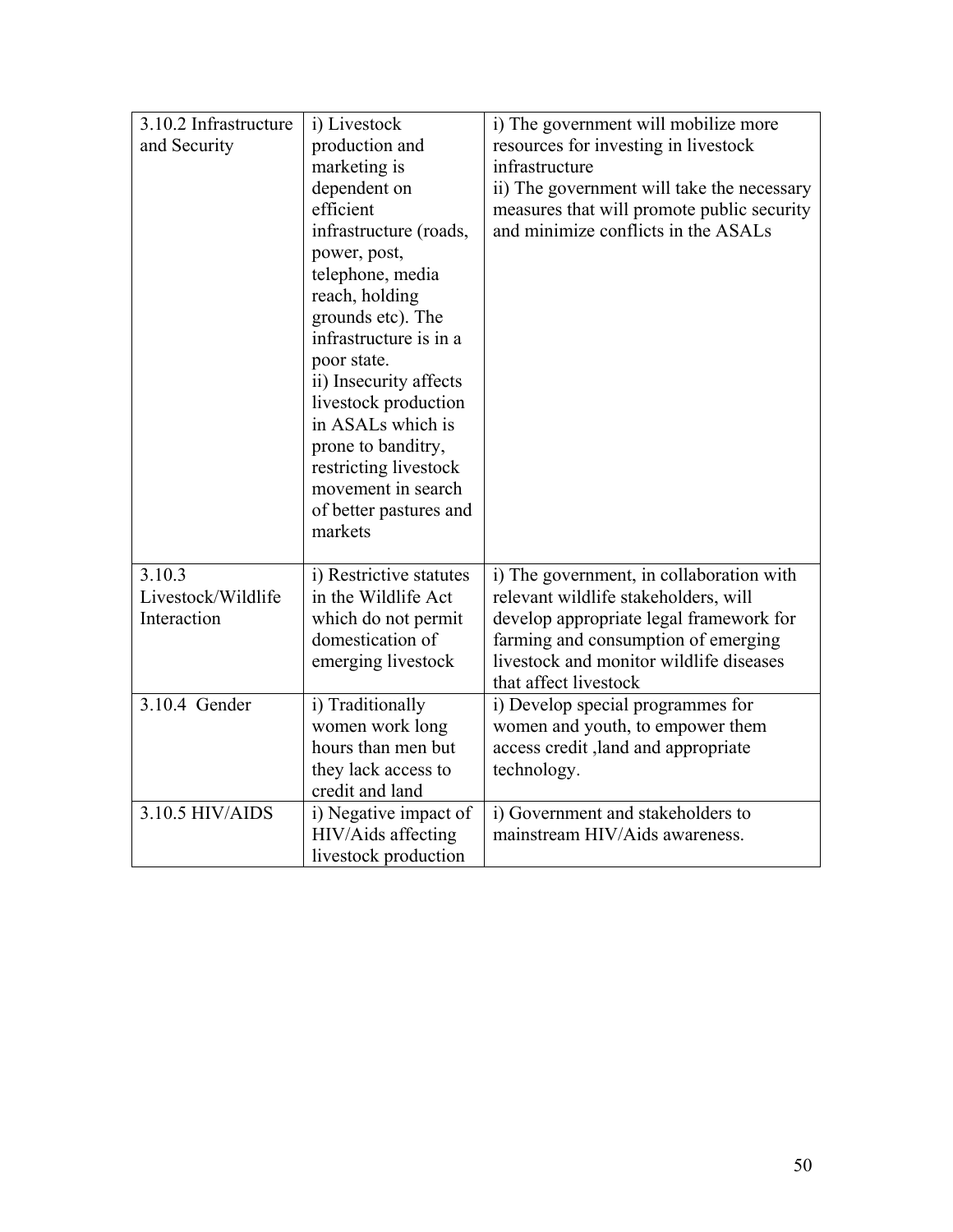| 4.0 Institutional and | i) Institutional  | i) The Ministry will be restructured and                                         |
|-----------------------|-------------------|----------------------------------------------------------------------------------|
| legal framework       | weaknesses        | reorganized to create more efficiency                                            |
|                       | ii) Market        | ii) The Ministry will also review and                                            |
|                       | organization is a | streamline some of the more conflicting                                          |
|                       | major weakness in | legal statutes within its mandate.                                               |
|                       | the livestock sub | iii) KMC has been revived to act as the                                          |
|                       | sector            | lead agency for the country's drive in                                           |
|                       |                   | venturing into livestock products export                                         |
|                       |                   | market. It will also serve as an emergency                                       |
|                       |                   | livestock off-take facility and will be                                          |
|                       |                   | privatized once operational.                                                     |
|                       |                   | iv) KDB will be restructured and                                                 |
|                       |                   | reorganized to increase stakeholder                                              |
|                       |                   | participation and focus on promotional                                           |
|                       |                   | and developmental roles                                                          |
|                       |                   | v) KVB will be restructured and                                                  |
|                       |                   | organized to carry out the role of                                               |
|                       |                   | registering and licensing institutions                                           |
|                       |                   | training in veterinary medicine and also                                         |
|                       |                   | enable it take over control mechanisms for                                       |
|                       |                   | veterinary medicines and poisons.                                                |
|                       |                   | vi) Kenya Livestock Inspectorate Board                                           |
|                       |                   | will be established to regulate the<br>production and marketing of all livestock |
|                       |                   | products and ensure that feed quality                                            |
|                       |                   | standards are met by all feed                                                    |
|                       |                   | manufacturers                                                                    |
|                       |                   | vii) A Kenya Livestock Breeding Board                                            |
|                       |                   | will be established to co-ordinate and                                           |
|                       |                   | regulate all breeding activities in the                                          |
|                       |                   | country. It will take over the functions of                                      |
|                       |                   | Kenya Stud Book, Livestock Recording                                             |
|                       |                   | Centre and CAIS                                                                  |
|                       |                   | viii) Form the Kenya Livestock Marketing                                         |
|                       |                   | Board (KLMB) to promote market                                                   |
|                       |                   | research and development in and outside                                          |
|                       |                   | the country.                                                                     |
|                       |                   | ix) As need arises, set-up specific                                              |
|                       |                   | Development Boards to create sustained                                           |
|                       |                   | impetus for development of specific                                              |
|                       |                   | livestock enterprises                                                            |
|                       |                   | x) Institute the necessary measures to                                           |
|                       |                   | create a livestock research institute, as an                                     |
|                       |                   | umbrella body for guiding and directing                                          |
|                       |                   | all research on animals and quality control                                      |
|                       |                   | assurance.                                                                       |
|                       |                   | xi) The government will seek to                                                  |
|                       |                   | strengthen the collaboration between,                                            |
|                       |                   | professional associations, the private<br>51                                     |
|                       |                   | sector institutions; community based                                             |
|                       |                   | institutions, finance institutions, the                                          |
|                       |                   | NGOs, and Development partners in                                                |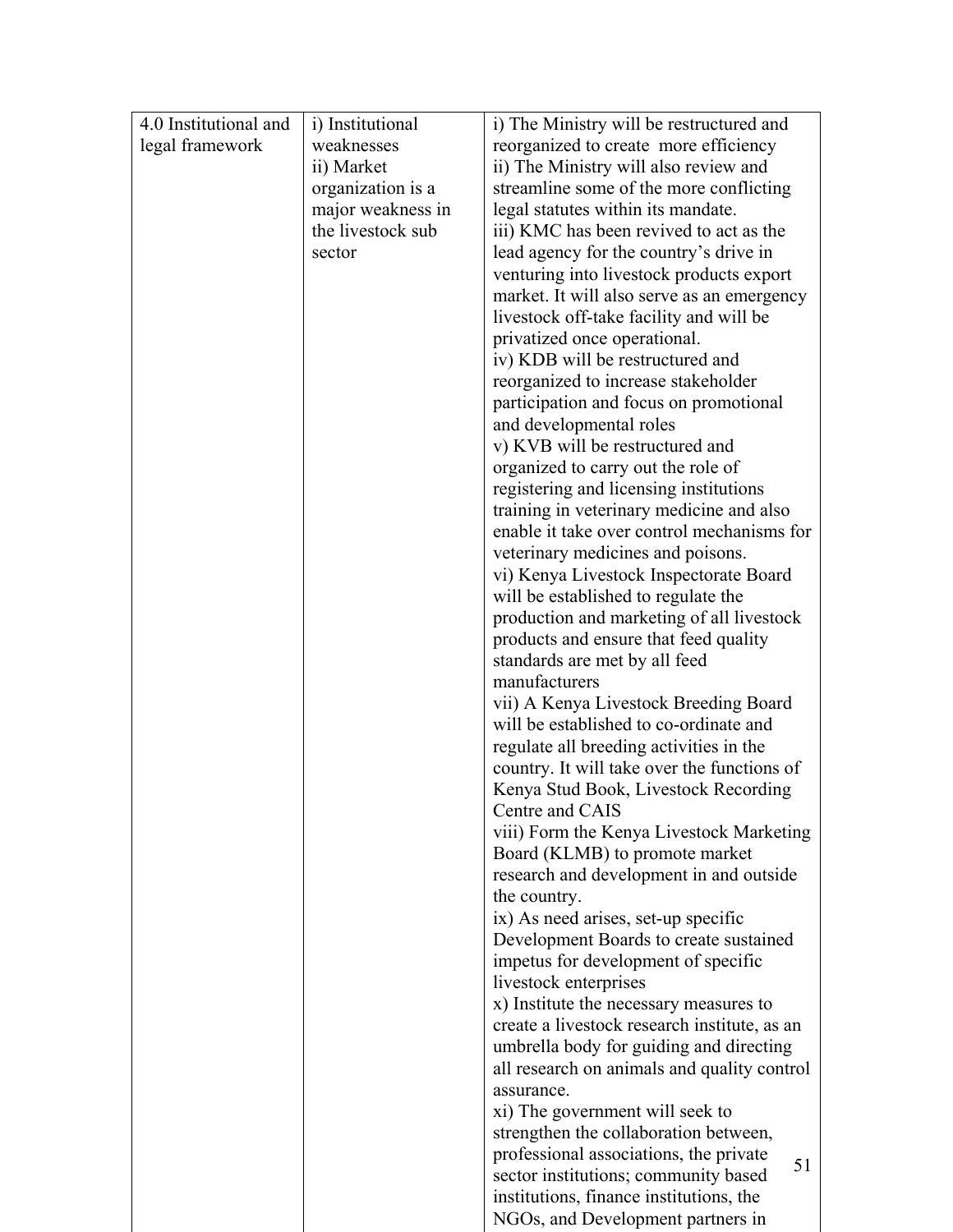| 5.1 Sub-sector<br>financing      | i) Low funding to the<br>sub sector<br>ii) Currently there is<br>limited NGOs and<br>CBOs financing to<br>the sector.<br>iii) This has<br>occasioned low<br>operating capital of<br>livestock producers<br>and traders. | i) Mobilize more public financial<br>resources commensurate to livestock's<br>contribution to the GDP. This finance to<br>be proportioned equitably to training<br>research extension and support<br>ii) Develop mechanisms of extending<br>credit to livestock farmers and traders<br>through the existing public institutions,<br>micro finance institutions, NGOs/CBOs<br>and Cooperatives. |
|----------------------------------|-------------------------------------------------------------------------------------------------------------------------------------------------------------------------------------------------------------------------|------------------------------------------------------------------------------------------------------------------------------------------------------------------------------------------------------------------------------------------------------------------------------------------------------------------------------------------------------------------------------------------------|
| 5.3 Monitoring and<br>Evaluation | i) Weak Monitoring<br>and Evaluation<br>$(M&E)$ framework                                                                                                                                                               | i) An appropriate participatory M&E<br>system will be put in place in order to<br>facilitate corrective measures be taken at<br>the right time and a pro-active information<br>management and sharing system will be<br>institutionalized.                                                                                                                                                     |

### **6.2. Annex II -Institutional Framework**

### **6.2.1. Existing Institutions**

| Organization          | <b>Functions</b>                                                                          |
|-----------------------|-------------------------------------------------------------------------------------------|
| i) Kenya Veterinary   | Register and license training institutions                                                |
| Board (KVB)           | Approve curricular for training in veterinary medicine                                    |
|                       | Register and license veterinary surgeons and paravets                                     |
|                       | Set and enforce professional ethics                                                       |
|                       | Arbitrate on professional matters                                                         |
|                       | Register and license manufacturers, distributors and retailers of veterinary medicine and |
|                       | poisons                                                                                   |
|                       | Register and approve medicines and poisons                                                |
|                       | Set and enforce code of ethics for operators in this field                                |
|                       |                                                                                           |
| ii) Kenya Dairy Board | Establish a marketing information system for dairy products                               |
| (KDB)                 | Address domesticate trade disputes                                                        |
|                       | Develop and enforce code of practice for dairy products                                   |
|                       | Market promotion abroad                                                                   |
|                       | Promotion of value addition                                                               |
|                       |                                                                                           |
|                       |                                                                                           |